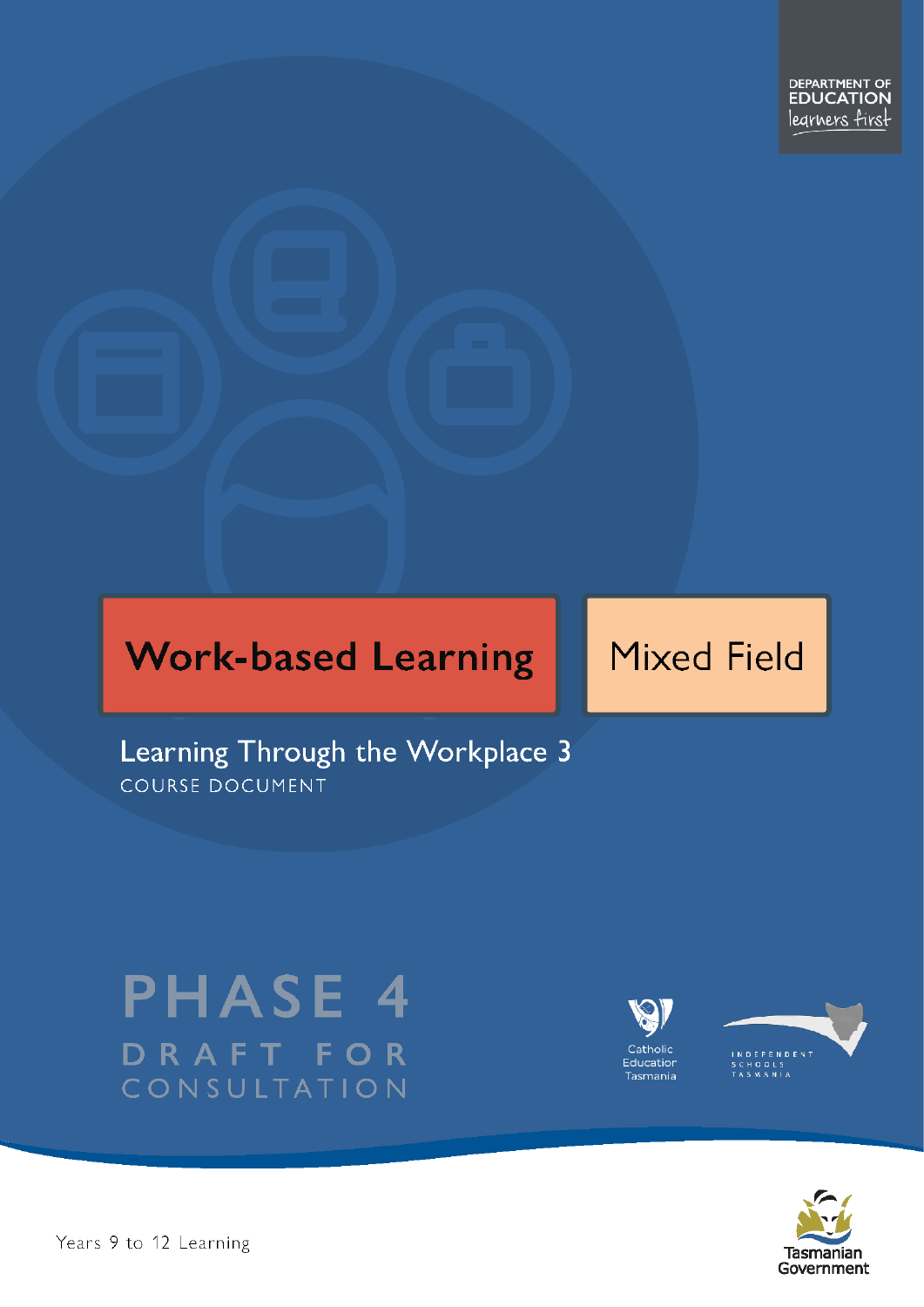# Table of Contents

Phase 4 Consultation Draft Published: August 2021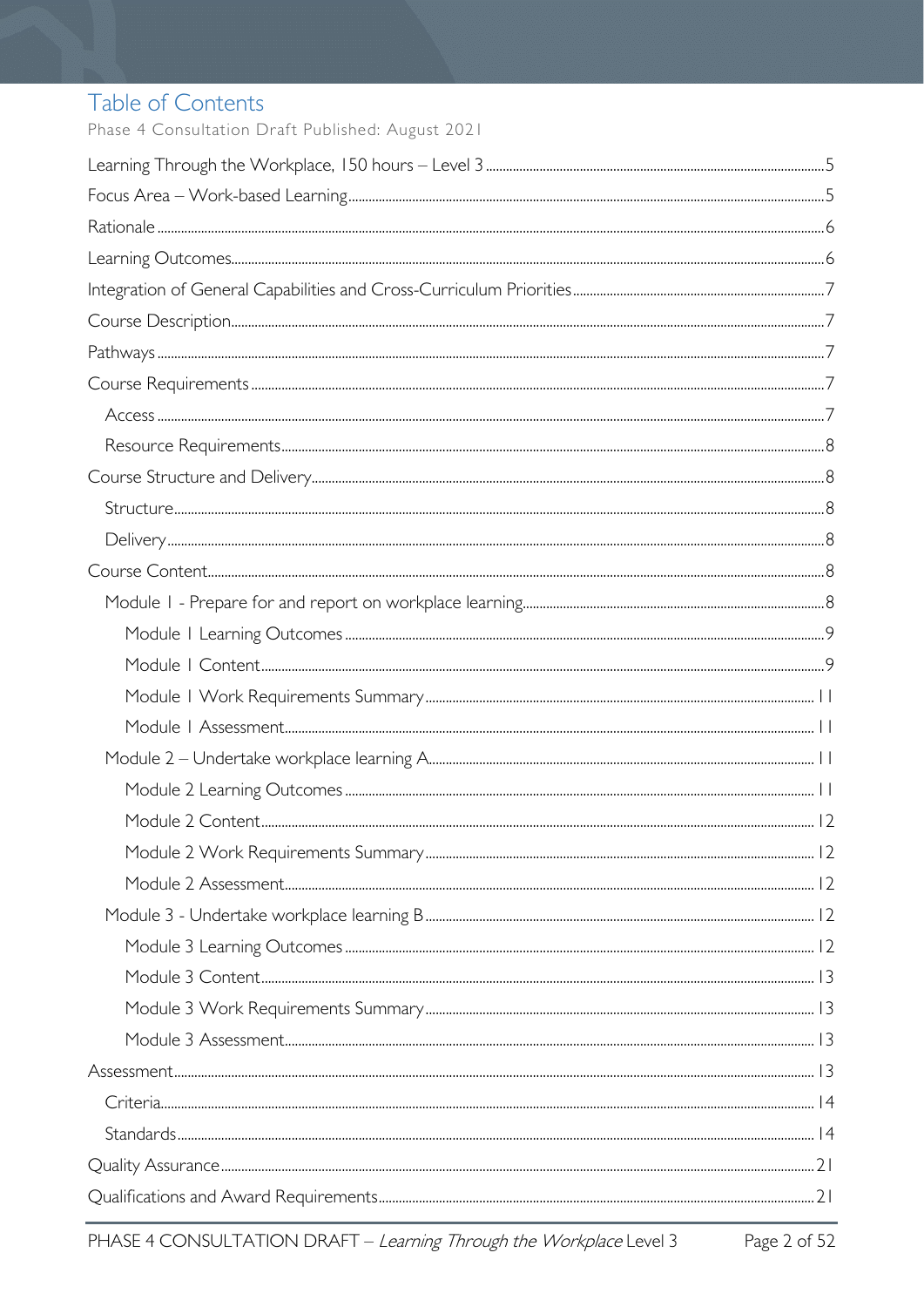| 2.1 Alignment of Learning Through the Workplace to Core Skills for Work Developmental |  |
|---------------------------------------------------------------------------------------|--|
|                                                                                       |  |
|                                                                                       |  |
|                                                                                       |  |
|                                                                                       |  |
|                                                                                       |  |
|                                                                                       |  |
|                                                                                       |  |
|                                                                                       |  |
|                                                                                       |  |
|                                                                                       |  |
|                                                                                       |  |
|                                                                                       |  |
|                                                                                       |  |
|                                                                                       |  |
|                                                                                       |  |
|                                                                                       |  |
|                                                                                       |  |
| Appendix 8 - Learning Journal A and B - requirements and optional guiding questions45 |  |
|                                                                                       |  |
|                                                                                       |  |
|                                                                                       |  |
|                                                                                       |  |
|                                                                                       |  |
|                                                                                       |  |
|                                                                                       |  |
|                                                                                       |  |
|                                                                                       |  |
|                                                                                       |  |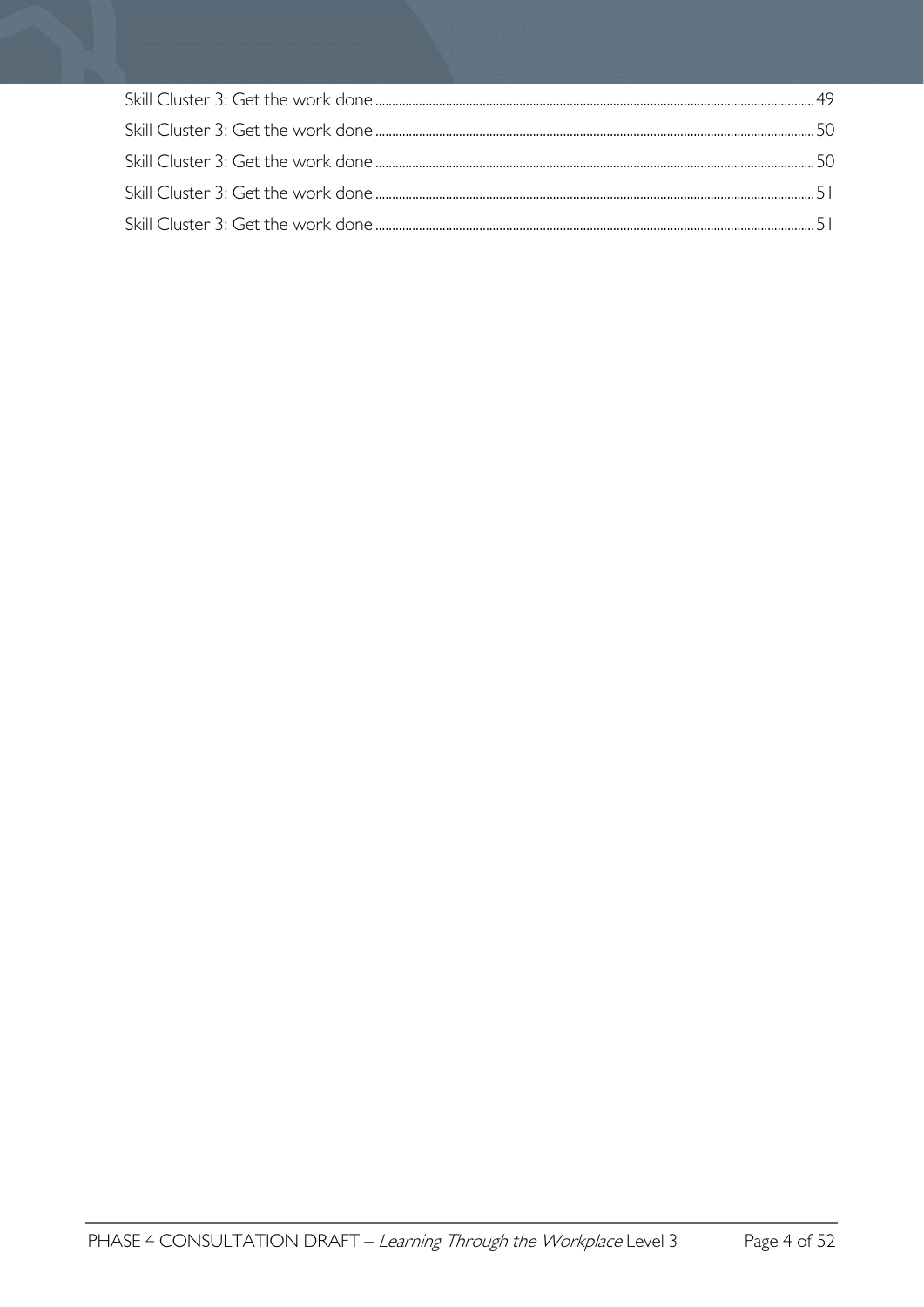# <span id="page-4-0"></span>Learning Through the Workplace, 150 hours – Level 3

This course is the Level 3 component of the proposed Learning Through the Workplace suite.

# <span id="page-4-1"></span>Focus Area – Work-based Learning

Courses aligned to the [Years 9 to 12 Curriculum Framework](https://publicdocumentcentre.education.tas.gov.au/library/Shared%20Documents/Education%209-12%20Frameworks%20A3%20WEB%20POSTER.pdf) belong to one of the five focus areas of Discipline-based Study, Transdisciplinary Projects, Professional Studies, Work-based Learning and Personal Futures.

Learning Through the Workplace Level 3 is a Work-based Learning course.

Work-based Learning enables students to acquire workplace skills either through a TASC accredited course or through nationally recognised training within an industry developed Training Package. Inclusion of Work-based Learning as a focus area is a response to a range of contemporary research findings that highlight the value of work-based learning. Work-based learning, when connected to quality curriculum, equips young people to navigate the changing nature of work, successfully transition to post-school options, and thrive in a complex and changing world.

Work-based Learning courses have three key features that guide teaching and learning:

- prepare for workplace learning
- undertake workplace learning
- reflect and exhibit/present



Figure 1: Core skills for work in context (source[: https://www.dese.gov.au/uncategorised/resources/core-skills-work-developmental-framework\)](https://www.dese.gov.au/uncategorised/resources/core-skills-work-developmental-framework)

In this course learners will do this by:

- preparing for workplace learning, developing reflective skills, learning to develop workplace learning plans and monitoring their progress, and reporting on their learning experiences
- undertaking workplace learning in Modules 2 and 3 through work placement, or other paid or unpaid work. While undertaking workplace learning they will maintain a skills log and complete a learning journal
- reflecting on their workplace learning experiences to identify their learning and skill development and presenting their findings to peers in a negotiated format.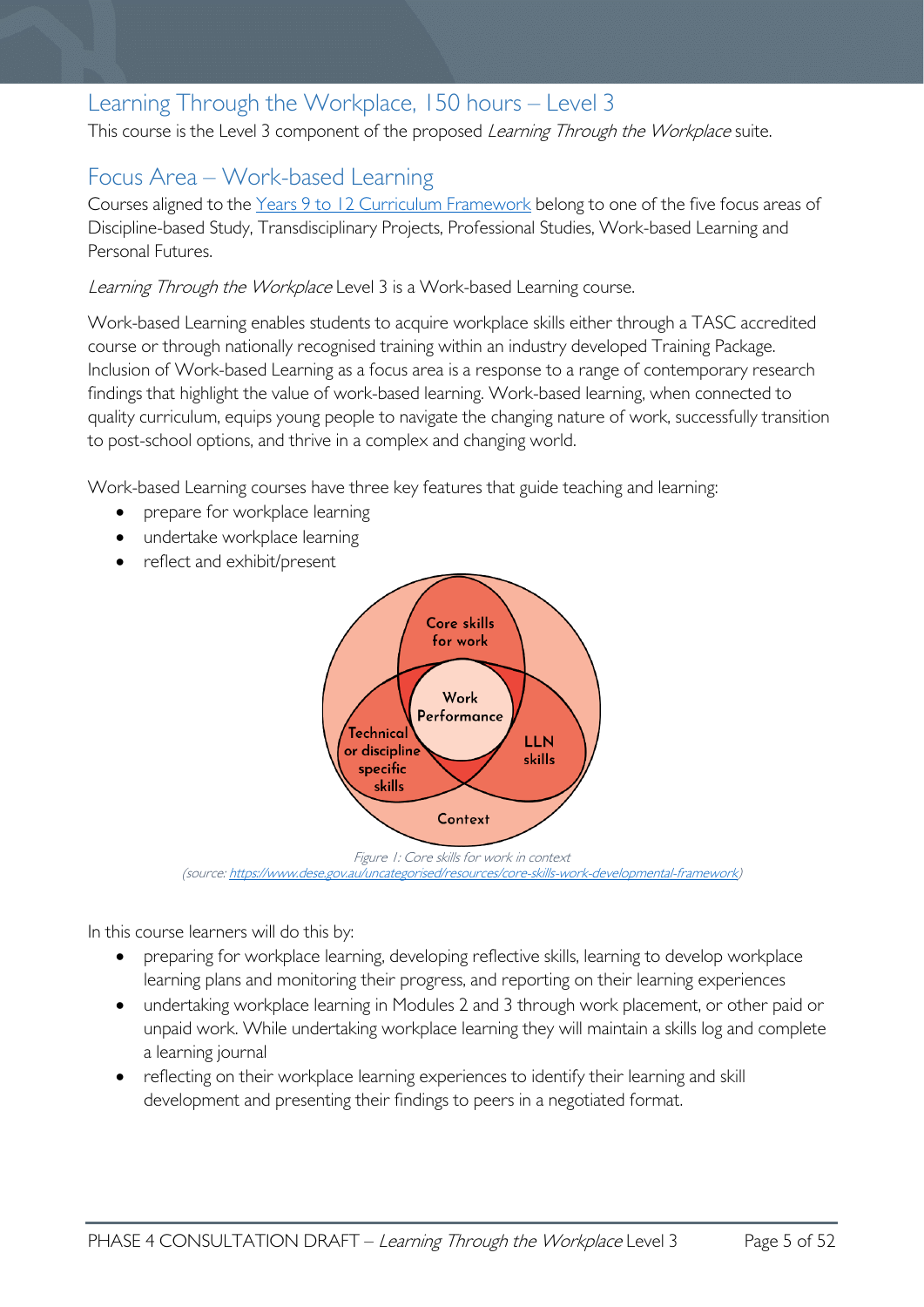# <span id="page-5-0"></span>Rationale

Learning Through the Workplace Level 3 is a direct response to the identified need to increase learner agency and diversify the range of available learning opportunities.

The Looking to the Future Report<sup>1</sup> identified employability skills among the essential life attributes that students need when leaving school, to become productive members of the community. It also recognised that many of the attributes young people need are acquired from experiences outside the classroom. Learning through the Workplace Level 3 enables students to develop knowledge and understanding of the nature, type, and structure of their workplace and associated industry, while undertaking paid or unpaid work. The course supports learners who are engaging in learning opportunities beyond their school by assessing the essential knowledge and skills gained in workplace contexts. It engages learners through practical learning in workplace settings beyond the classroom, related to their interests and aspirations, in which they are required to be responsible.

Through this workplace context they develop and apply transferable employability skills. Workplace settings may include work placement, volunteering or part-time paid employment. Learners are taught to reflect on their capabilities, skills, interests and aspirations and explore the knowledge, skills and attributes valued in the workplace. They set improvement goals for selected attributes, develop a workplace learning plan and monitor their progress towards their goals. Reflective skills are explicitly taught and assessed so that learners can recognise and describe the learning that has occurred in the workplace.

The purpose of Years 9 to 12 Education is to enable all students to achieve their potential through Years 9 to 12 and beyond in further study, training or employment.

Years 9 to 12 Education enables Personal Empowerment, Cultural Transmission, Preparation for Citizenship and Preparation for Work.

This course is built on the principles of: Access, Agency, Excellence, Balance, Support and Achievement as part of a range of programs that enables students to access a diverse and flexible range of learning opportunities suited to their level of readiness, interests and aspirations.

<sup>1</sup> <https://uploadstorage.blob.core.windows.net/public-assets/education-au/pathways/Final%20report%20-%2018%20June.pdf>

# <span id="page-5-1"></span>Learning Outcomes

On successful completion of this course learners will be able to:

- 1. communicate† knowledge and understanding of concepts and issues related to industry and work
- 2. apply and analyse work-related skills $<sup>‡</sup>$  to improve work performance</sup>
- 3. know how to identify and gain targeted work-related skills<sup>#</sup> in workplace settings
- 4. work independently, and with diverse others in workplace settings
- 5. investigate and communicate Work Health and Safety (WHS) requirements, roles, rights, responsibilities and issues relevant to a workplace setting
- 6. investigate the relationships between issues and practices in the workplace and propose solutions to problems
- 7. evaluate and report on their learning experiences in and about the workplace
- 8. present workplace learning information to an audience, supported by digital technologies.

† Communicate means spoken, written or multimodal formats

‡Work-related skills means the combined set of Core Skills for Work and Australian Curriculum general capabilities, as defined in Appendix 5 – Glossary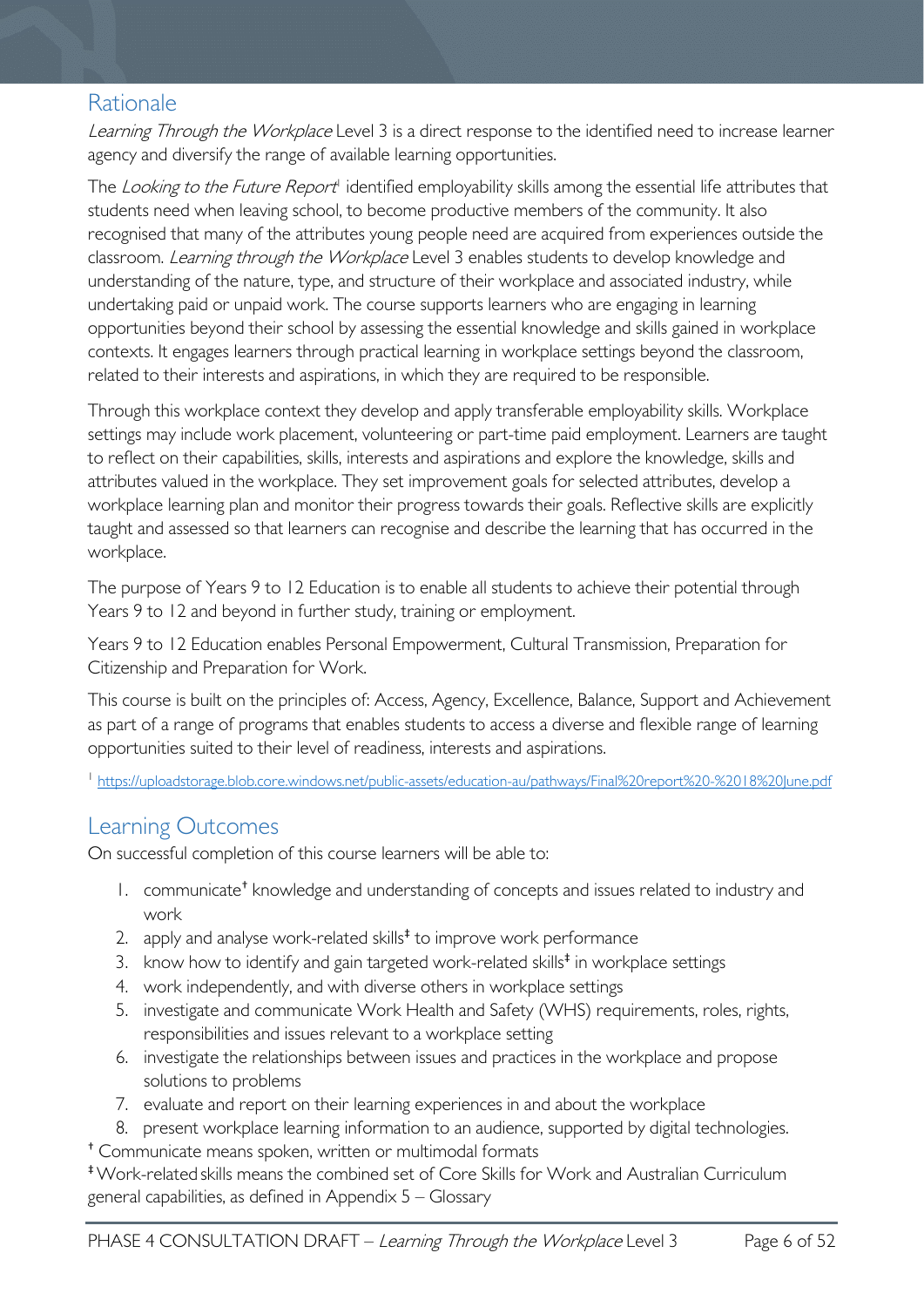# <span id="page-6-0"></span>Integration of General Capabilities and Cross-Curriculum Priorities

The general capabilities addressed specifically in this course are:

- Critical and creative thinking  $\mathbb{C}$
- Information and communication technology capability  $\cdot \star$
- Literacy  $\blacksquare$
- Personal and social capability

The cross-curriculum priorities enabled through this course are:

Aboriginal and Torres Strait Islander Histories and Cultures  $\mathcal *$ 

# <span id="page-6-1"></span>Course Description

Learning Through the Workplace Level 3 allows the learner to gain credit towards their TCE from the work that they do beyond the school. When they finish, they will have 80 hours of experience in a workplace, as work placement or as paid/unpaid work, or a mix of both.

The learner will work towards self-set goals throughout the course, particularly while in the workplace. These goals will focus on their work performance and transferable employability skills. Throughout the course they will record their learning and reflections in a skills log and learning journal. The learner can choose the format of their learning journal as long as it is available digitally. Learners will investigate an industry at a state, national and international level. They will present their learning to an audience supported by the innovative use of digital and other technologies.

# <span id="page-6-2"></span>Pathways

- Pathways in:
	- o the proposed Learning Through the Workplace Level 2
	- o learners who are engaged in part-time paid or unpaid work, with levels of responsibility beyond entry level†, and learners in Vocational Education and Training (VET) programs. See Appendix 6 for details of each of these contexts.
- Pathways out further education and training, employment.

† entry level means requiring no skills or experience. Levels of responsibility beyond entry level might include mentoring others new to the workplace, some degree of supervision of others or some delegated decision-making responsibilities.

# <span id="page-6-3"></span>Course Requirements

#### <span id="page-6-4"></span>Access

The content described in the proposed Learning Through the Workplace Level 2 Module 1 is assumed knowledge and skills and will be further developed in Module 1 of Learning Through the Workplace Level 3. This content may have been acquired in a range of ways including Years 9/10 Australian Curriculum, Years 9/10 Work Studies or TASC Work Readiness Level 2. Alternatively, learners could rapidly acquire the knowledge concurrently while learning the Level 3 content.

Learners need access to 40 hours of workplace learning in a workplace or combination of workplaces beyond the classroom environment for each of Modules 2 and 3. Up to 10 hours of the 40 may be in simulated workplace environments for each of Modules 2 and 3. Students may be already engaged in workplace learning, for example, part-time work or volunteering, or the provider may undertake to arrange a work placement or other workplace learning experience.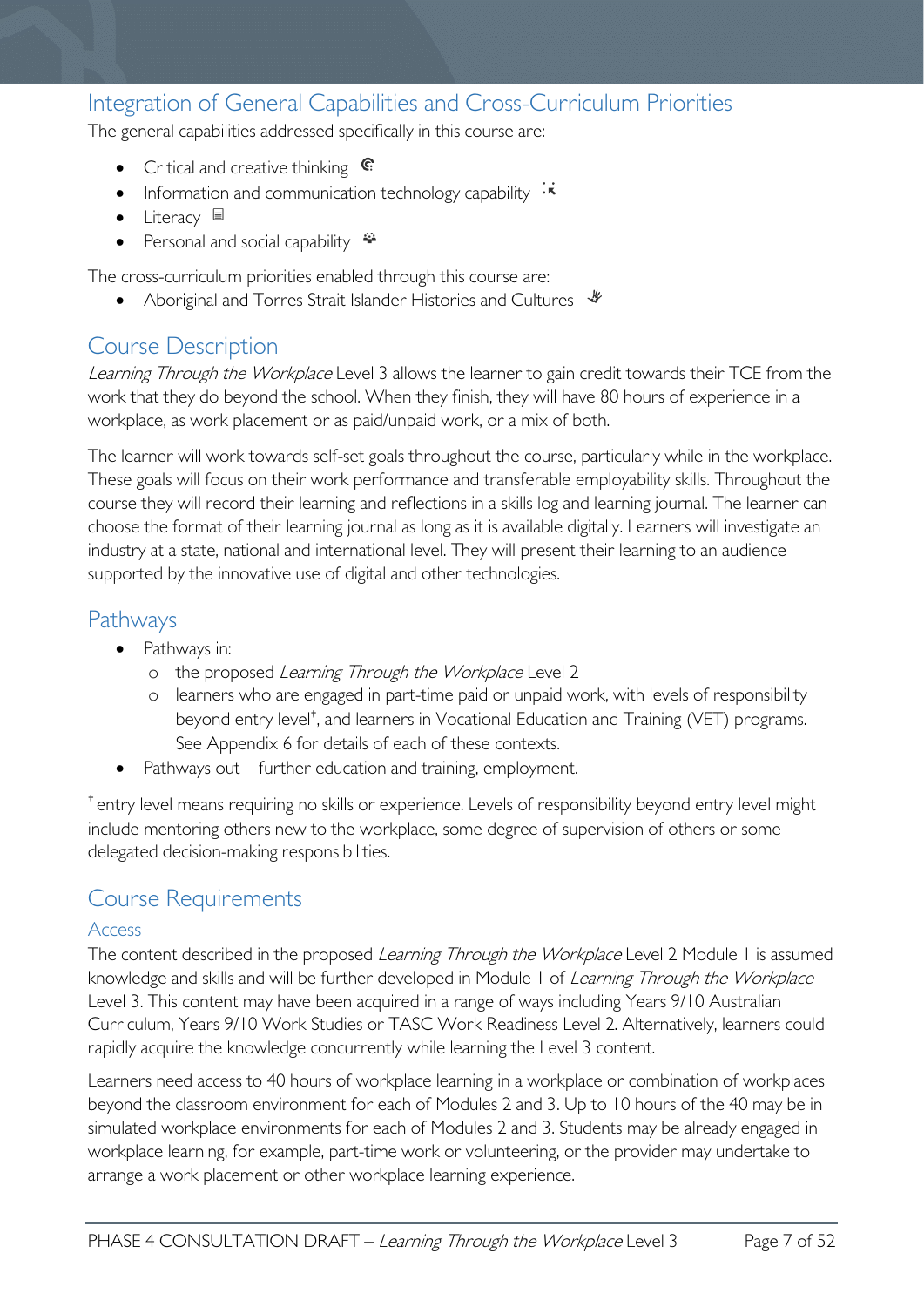Learners need to be a signatory to a Workplace Agreement Form or Learning Through the Workplace MOU as specified in Appendix 6 – Elaboration on Course Requirements

† suitable means that the nature of the workplace and the student role provide opportunities for learners to develop and demonstrate their application of a range of work-related skills, knowledge and understanding as described in the Core Skills for Work Developmental Framework, and reflected in the assessment standards of the course.

#### <span id="page-7-0"></span>Resource Requirements

Learners need access to:

- a workplace supervisor who agrees to support the student's learning plan and complete the Skills Log Verification form for Module 2 and Module 3. A template for the Skills Log Verification Form is in Appendix 7.
- a workplace learning co-ordinator (typically the teacher of the course) who will be responsible for supporting the learner in Modules 2 and 3 and liaising with the workplace supervisor as required. The role of the workplace learning co-ordinator is defined in the Years 9-12 Requirements and Guidelines for the Delivery of Work-based Learning to School Students.

The workplace learning co-ordinator and the workplace supervisor cannot be the same person.

The teacher of the course is responsible for assessment against the course standards.

Learners will also need access to digital technologies throughout the course so that work requirements can be available digitally as specified.

The workplace learning components of Learning Through the Workplace Level 3 must be delivered in accordance with the Years 9-12 Requirements and Guidelines for the Delivery of Work-based [Learning to School Students](https://publicdocumentcentre.education.tas.gov.au/library/Years%209%20%2012%20Curriculum%20Documents/Requirements-and-Guidelines-for-Work-based-Learning.pdf). This document is a cross-sectoral document and is the authoritative source of definitions related to Work-based Learning in Appendix 5 - Glossary.

Appendix 6 provides more detail on the course requirements.

# <span id="page-7-1"></span>Course Structure and Delivery

#### <span id="page-7-2"></span>Structure

This course consists of three 50-hour modules.

Modules Available

- Core Module 1: Prepare for and report on workplace learning
- Core Module 2: Undertake workplace learning A
- Core Module 3: Undertake workplace learning B

#### <span id="page-7-3"></span>**Delivery**

Module 1 may be delivered concurrently with Modules 2, 3.

# <span id="page-7-4"></span>Course Content

### <span id="page-7-5"></span>Module 1 - Prepare for and report on workplace learning

Learners plan for successful workplace learning by equipping themselves with knowledge and skills directly relevant to their workplace learning context and in the broader context of the relevant industry, industrial relations and future trends at state, national and international levels. Simulated workplace settings may be used as needed to develop concepts. After completing workplace learning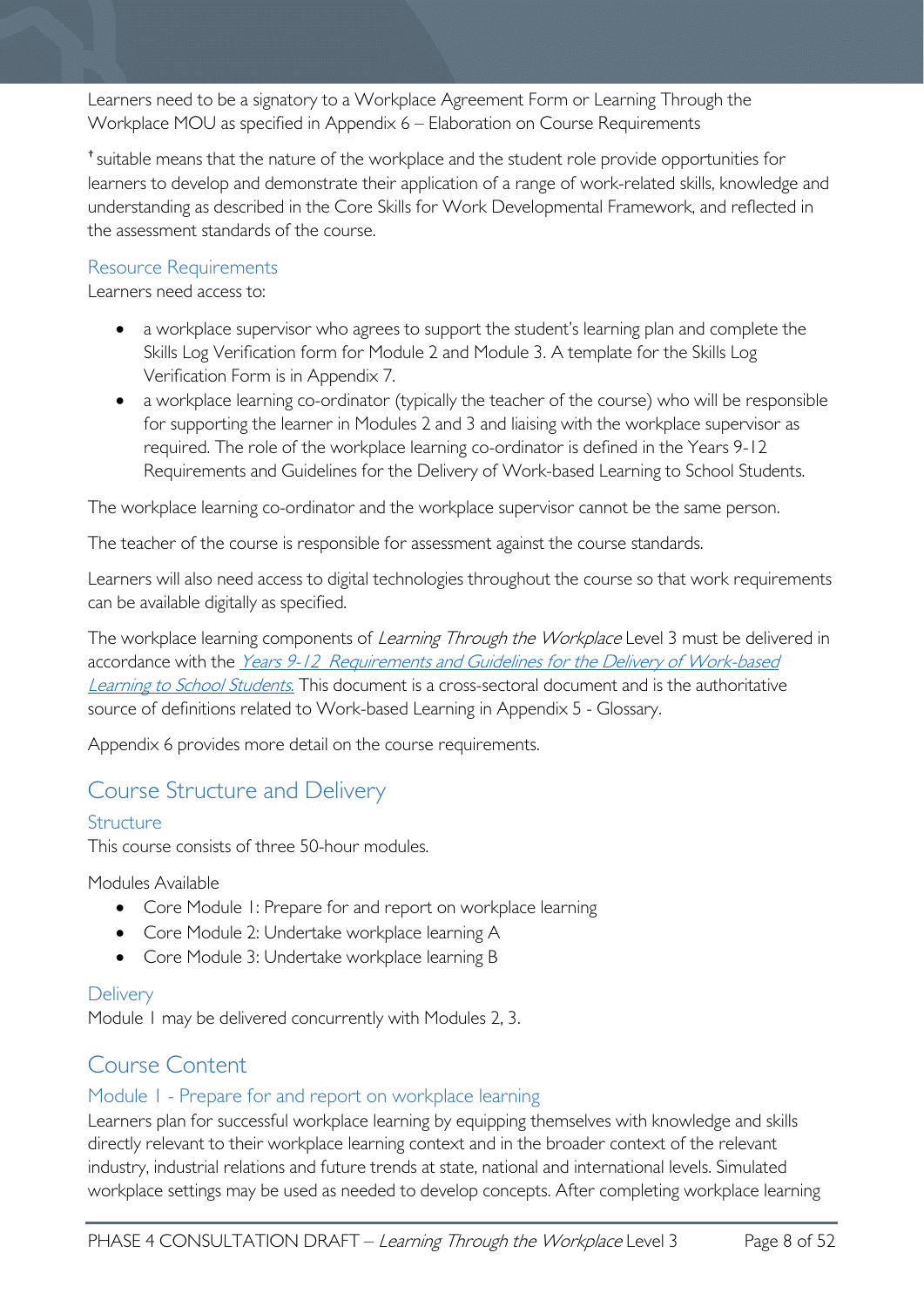in a suitable real workplace setting, learners reflect on their learning and present their findings supported by digital and other technologies.

#### <span id="page-8-0"></span>Module 1 Learning Outcomes

The following Learning Outcomes are a focus of this module:

- 1. communicate knowledge and understanding of concepts and issues related to industry and work
- 2. apply and anlayse work-related skills to improve work performance
- 3. know how to identify and gain targeted work-related skills in workplace settings
- 5. investigate and communicate Work Health and Safety (WHS) requirements, roles, rights, responsibilities and issues relevant to a workplace setting
- 6. investigate the relationships between issues and practices in the workplace and propose solutions to problems
- 7. evaluate and report on their learning experiences in and about the workplace
- 8. present workplace learning information to an audience, supported by digital technologies.

#### <span id="page-8-1"></span>Module 1 Content

Module 1 is designed to support Modules 2 and 3. It has a part best delivered before a period of workplace learning and another that is best delivered after a significant period of workplace learning. It should be delivered to suit the context and needs of the cohort of learners.

#### Prepare for workplace learning

#### Key knowledge

• Work in Australian society

This topic investigates job availability (for example by industry sector, skills growth, are and region) to broaden students' awareness of opportunities for work. Students' experiences of work, both paid and unpaid, and their awareness of changing opportunities for work in their communities, form the basis of this topic. In this topic students gain knowledge of one or more of the following aspects:

- o patterns of employment in rural and urban locations
- o the effects of government policies and commercial business decisions
- o non-business workplaces
- o recreation services and facilities
- o community services
- o volunteer organisations
- o risks and benefits of different forms of work casual, permanent, gig-economy
- o workplace culture formal and informal
- The changing nature of work

In this topic students gain knowledge of one or more of the following aspects:

- o the major factors impacting on future work globalisation, technological change, artificial intelligence, and implications for transferrable skills
- o chance factors such as pandemics and natural disasters, and how they can rapidly change the nature of work, and the way we work
- o interpreting labour market data to identify emerging trends
- Industrial relations
	- The aim of this topic is to increase students' understanding of how industrial relations legislation, policies, guidelines, and procedures relate to them and to their attitudes and behaviour. In this topic students gain knowledge of one or more of the following aspects: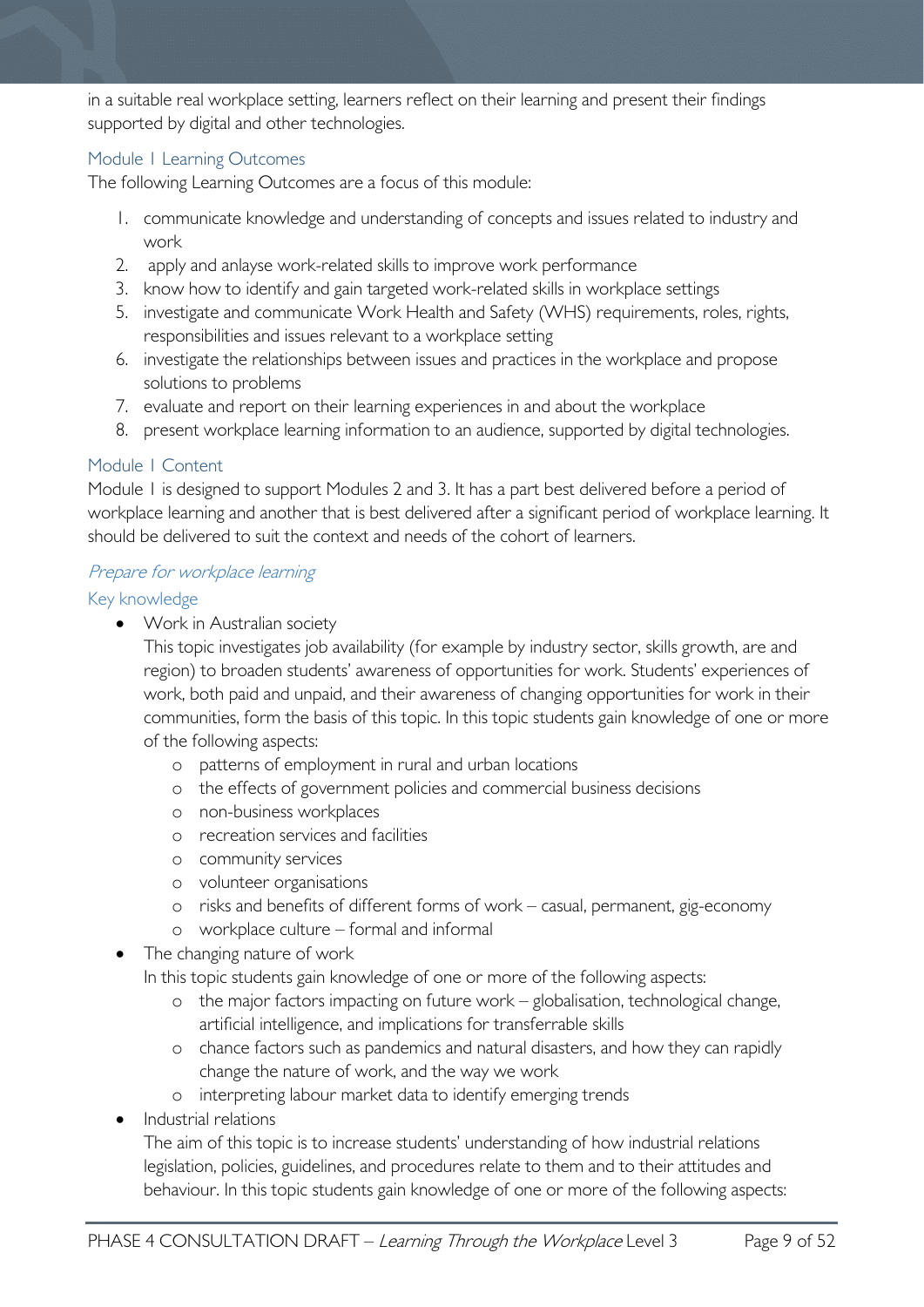- o workers and employers rights and responsibilities legislated at Commonwealth and State levels in relation to WHS, anti-discrimination, and how these translate to operational documents in the workplace
- o obligations and entitlements under an industrial award or agreement, including issues such as balancing paid and unpaid work, for example, paid maternity leave, parenting leave, caring leave
- o cultural safety in the workplace for diverse workers with explicit reference to the needs of those who identify as Aboriginal or Torres Strait Islander
- o understanding rights of paid and unpaid workers and avenues for addressing issues that arise
- o trade unions, professional associations, and employer associations and how they impact on industrial relations
- understand the nature and purpose of the Skills Log and Learning Journal
- understand the Core Skills for Work (CSfW) up to and including Level 4, and how to recognise them in a variety of workplace contexts
- understand the Australian Curriculum General Capabilities at Level 6.

#### Key skills

- researching work-related topics and issues
- identifying and navigating key authoritative sources of information for paid and unpaid work and how to navigate them, for example Fair Work Ombudsman website <https://www.fairwork.gov.au/>
- establishing a personal profile including resume and digital portfolio
- selecting and establishing a multimodal learning journal mechanism, which must be digitally available
- developing strategies for reflecting on learning informed by the descriptions of stages of development in the Core Skills for Work Developmental Framework
- developing SMART goals for improvement of targeted work-related skills, relevant to the learner and their workplace context
- researching and selecting strategies to achieve goals
- developing a workplace learning plan to monitor progress and access feedback
- project management approaches for monitoring learning plans, for example time scheduling, tracking documents.

### Reflect and present/exhibit

Note that Module 1 spans the whole course, with emphasis in the first and final parts of the course. After each 40 hours of workplace learning in Modules 2 and 3, learners review their experiences using their Skills Log and Learning Journal as evidence of learning, together with any other evidence they have collected. They apply reflective strategies to describe and analyse their learning and skill development. They evaluate the effectiveness of their workplace learning plan. Learners use their reflections and evaluations to inform decision making. They complete an updated skills and capabilities audit.

After completing Module 2, learners:

- use their workplace learning evaluation to inform their goal setting and learning plan for Module 3
- use digital and possibly other technologies purposefully to plan and present their findings to a known audience.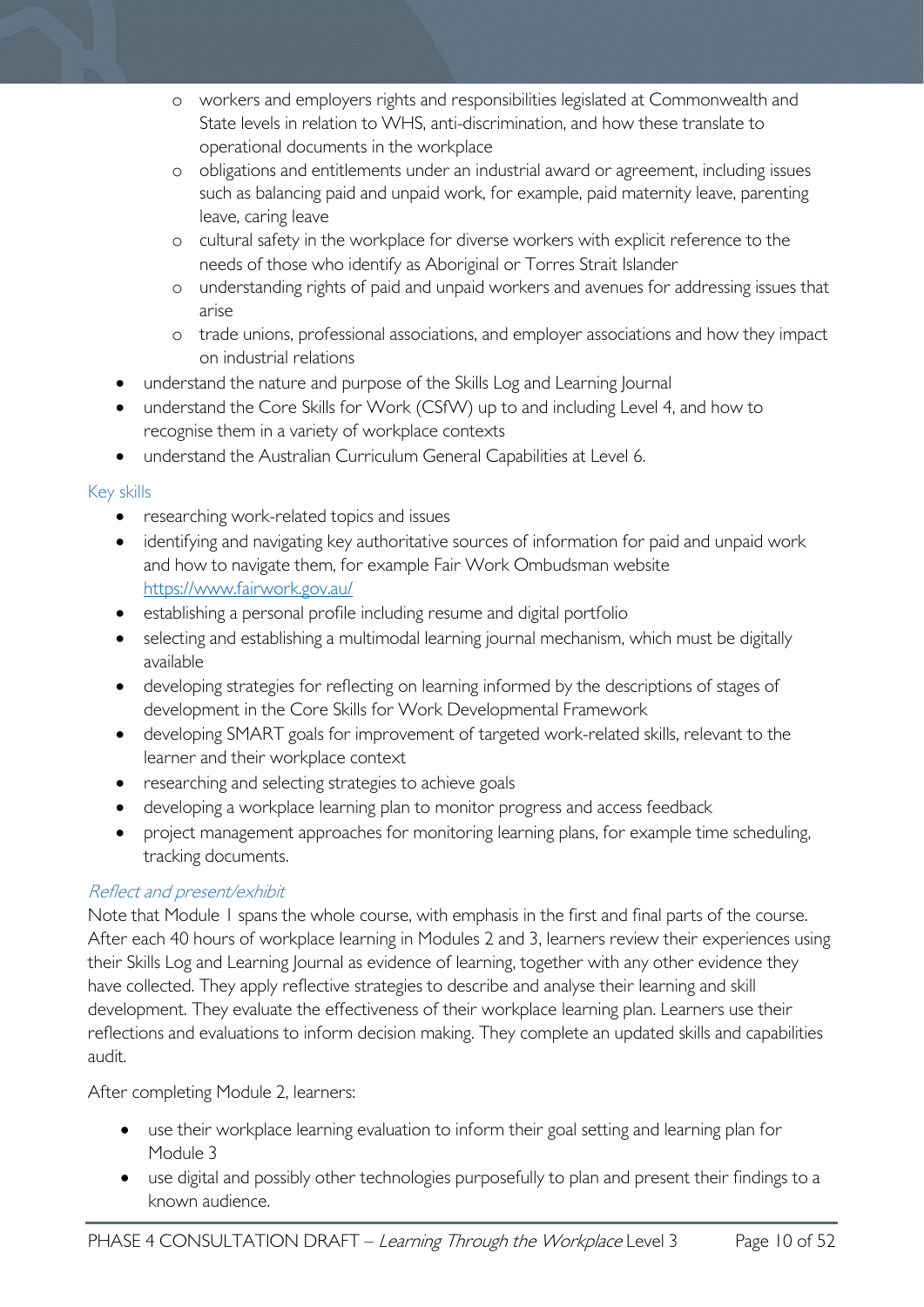#### After completing Module 3, learners

- prepare and submit a folio for external assessment
- plan and prepare a presentation to present their findings to an audience. This presentation is externally assessed.

#### Key knowledge

- individual or group processes to unpack learning
- appropriate technologies to support planning and delivery of presentation
- protocols for providing peer review and feedback.

#### Key skills

- planning the content and organising a presentation
- designing an effective presentation in multimodal format
- selecting and using digital technologies to add clarity, interest and impact to what is being communicated
- digital presentation skills
- giving and receiving feedback.

#### <span id="page-10-0"></span>Module 1 Work Requirements Summary

The work requirements of a course are processes, products or performances that provide a significant demonstration of achievement that is measurable against the course's standards. Work requirements need not be the sole form of assessment for a module.

This module includes

- one (1) folio work requirement (Workplace Learning Folio)
- one (1) exhibition work requirement (Workplace Learning Exhibition)
- one (1) folio (external) work requirement (Workplace Learning Reflection Folio)\*
- one (1) performance work requirement (Workplace Learning Presentation)\*
- \* externally assessed

See Appendix 3 for the full specifications of the Work Requirements of this course.

#### <span id="page-10-1"></span>Module 1 Assessment

This module has a focus on criteria 1, 3, 4, 5, 7 and 8.

#### <span id="page-10-2"></span>Module 2 – Undertake workplace learning A

Learners undertake 40 hours of workplace learning in their chosen context of paid or unpaid work, typically either a work placement to complement a VET program or TASC course, or part-time work or volunteering. Learners use non-workplace time to complete their Skills Log to document their time and activities, and their Learning Journal. Learners reflect on their experience and update their personal learning goals and plans.

#### <span id="page-10-3"></span>Module 2 Learning Outcomes

The following Learning Outcomes are a focus of this module:

- 1. communicate knowledge and understanding of concepts and issues related to industry and work
- 2. apply and analyse work-related skills to improve work performance
- 3. know how to identify and gain targeted work-related skills in workplace settings
- 4. work independently, and with diverse others in workplace settings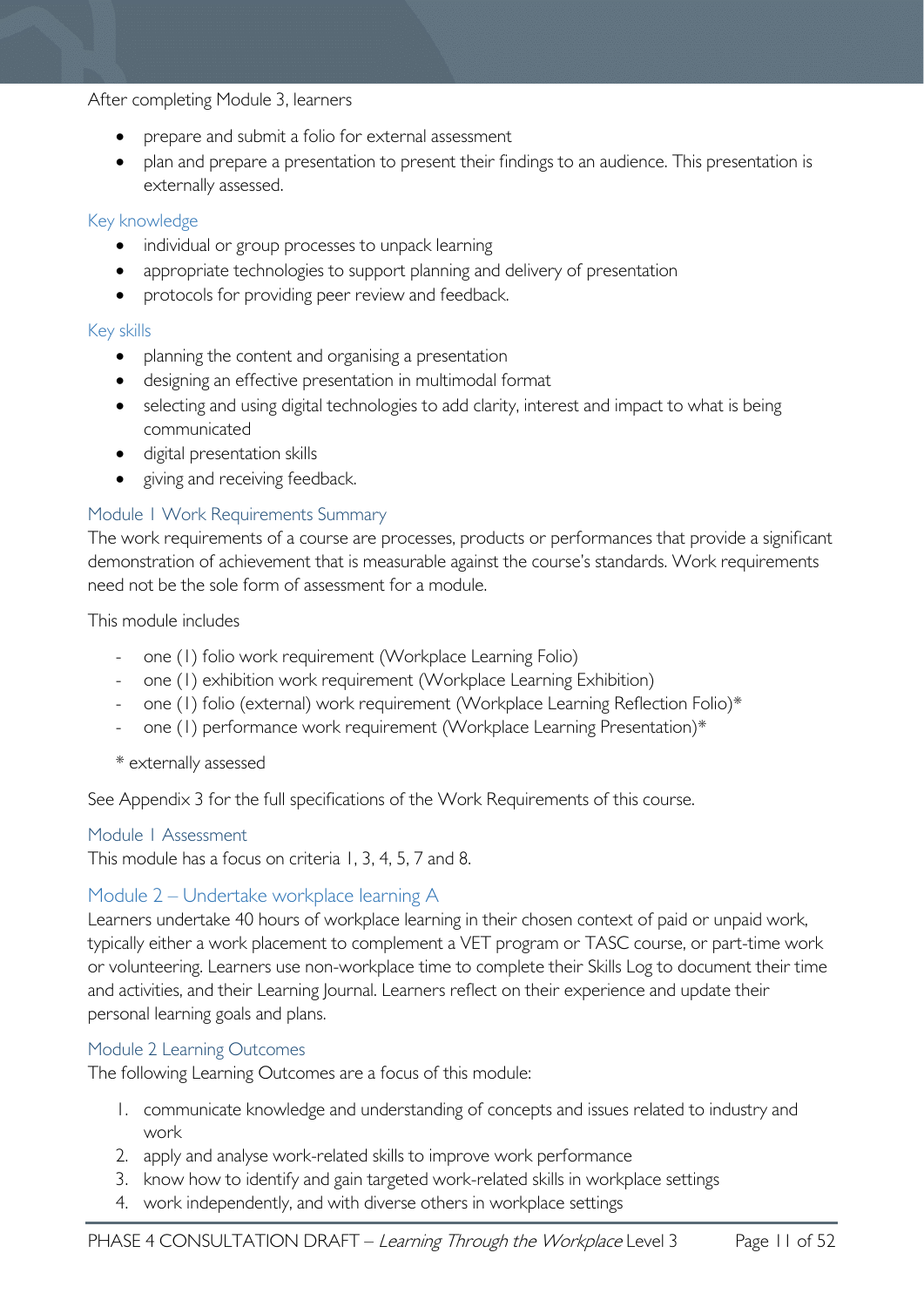- 6. investigate the relationships between issues and practices in the workplace and propose solutions to problems
- 7. evaluate and report on their learning experiences in and about the workplace.

#### <span id="page-11-0"></span>Module 2 Content

The majority of the content for this module (40 of the 50 hours) is the set of learning experiences that students will have in the workplace, and its documentation in the Skills Log and Learning Journal. Learners will implement the workplace learning plan developed in Module 1 and monitor its progress. Learners process this content to analyse their learning, update future plans and update their personal profile.

10 hours is allocated for the following content:

#### Key knowledge

- ways to effectively use a skills log and learning journal –for example, examples of log entries, guiding questions
- how to access relevant Work Health and Safety information
- review of how to digitise, store and retrieve evidence of learning.

#### Key skills

- describing which Core Skills for Work or General Capabilities are evidenced by workplace experiences
- implementing and adapting a learning plan
- reflecting on learning to inform planning for future goal setting and learning plans
- annotating journal entries in detail.

#### <span id="page-11-1"></span>Module 2 Work Requirements Summary

The work requirements of a course are processes, products or performances that provide a significant demonstration of achievement that is measurable against the course's standards. Work requirements need not be the sole form of assessment for a module.

This module includes one (1) extended response - Skills Log A and Learning Journal A work requirement.

See Appendix 3 for the full specifications of the Work Requirements of this course.

#### <span id="page-11-2"></span>Module 2 Assessment

This module has a focus on criteria 1, 2, 3, 4, 6 and 7.

#### <span id="page-11-3"></span>Module 3 - Undertake workplace learning B

Learners undertake 40 hours of workplace learning in their chosen context of paid or unpaid work, typically either a work placement to complement a VET program or vocationally focussed TASC course; or part-time work or volunteering. Learners use non work time to complete their Skills Log to document their time and activities, and their Learning Journal. Learners reflect on their experience and update their personal learning goals and plans.

#### <span id="page-11-4"></span>Module 3 Learning Outcomes

The following Learning Outcomes are a focus of this module:

- 1. communicate knowledge and understanding of concepts and issues related to industry and work
- 2. apply and analyse work-related skills to improve work performance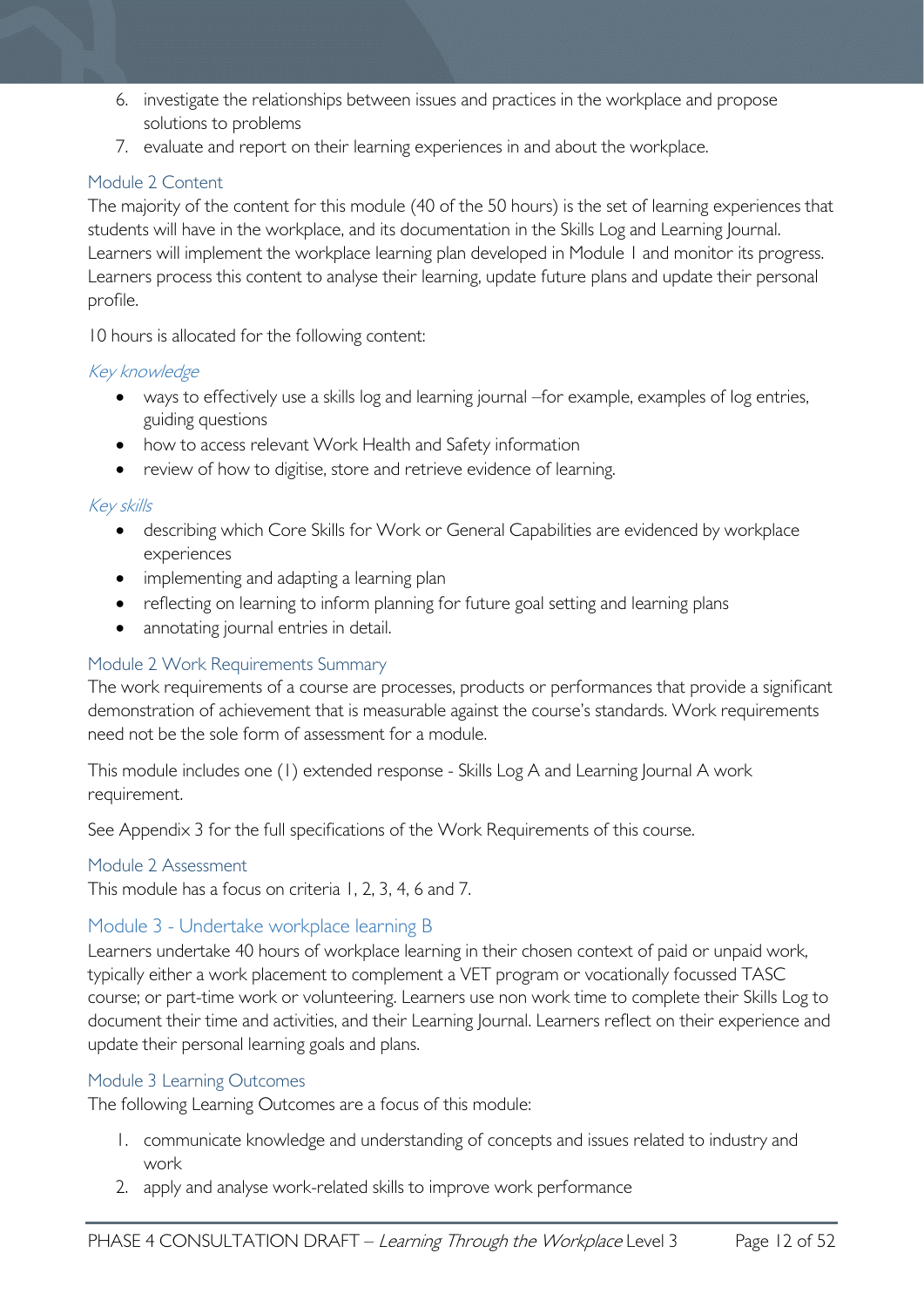- 3. know how to identify and gain targeted work-related skills in workplace settings
- 4. work independently, and with diverse others in workplace settings
- 6. investigate the relationships between issues and practices in the workplace and propose solutions to problems
- 7. evaluate and report on their learning experiences in and about the workplace

#### <span id="page-12-0"></span>Module 3 Content

The majority of the content for this module (40 of the 50 hours) is the set of learning experiences that students will have in the workplace, and its documentation in the Skills Log and Learning Journal. Learners will implement a new workplace learning plan informed by their evaluation of their plan from Module 2, and monitor its progress. Learners process this content to analyse their learning, update future plans and update their personal profile.

10 hours is allocated for the following content:

#### Key knowledge

- additional ways to effectively use a skills log and learning journal for example, new ideas from peer sharing, reflecting on what worked well
- strategies for investigating workplace processes and issues, and proposing possible solutions. For example, it might be identified that a workplace has no explicit protocols for interacting with diverse others or providing a culturally safe workplace for Aboriginal workers. The learner might research examples of what such protocols might look like, and practice implementing them in their own interactions.

#### Key skills

- mapping workplace experiences to relevant Core Skills for Work or General Capabilities
- setting new goals to build on learning in Module 2
- implementing and adapting their learning plan
- reflecting on learning and how skills might be transferred to new contexts
- annotating journal entries in detail.

#### <span id="page-12-1"></span>Module 3 Work Requirements Summary

The work requirements of a course are processes, products or performances that provide a significant demonstration of achievement that is measurable against the course's standards. Work requirements need not be the sole form of assessment for a module.

This module includes one (1) extended response - Skills Log B and Learning Journal B work requirement.

See Appendix 3 for the full specifications of the Work Requirements of this course.

#### <span id="page-12-2"></span>Module 3 Assessment

This module has a focus on criteria 1, 2, 3, 4, 6 and 7.

### <span id="page-12-3"></span>Assessment

Criterion-based assessment is a form of outcomes assessment that identifies the extent of learner achievement at an appropriate end-point of study. Although assessment – as part of the learning program – is continuous, much of it is formative, and is done to help learners identify what they need to do to attain the maximum benefit from their study of the course. Therefore, assessment for summative reporting to TASC will focus on what both teacher and learner understand to reflect endpoint achievement.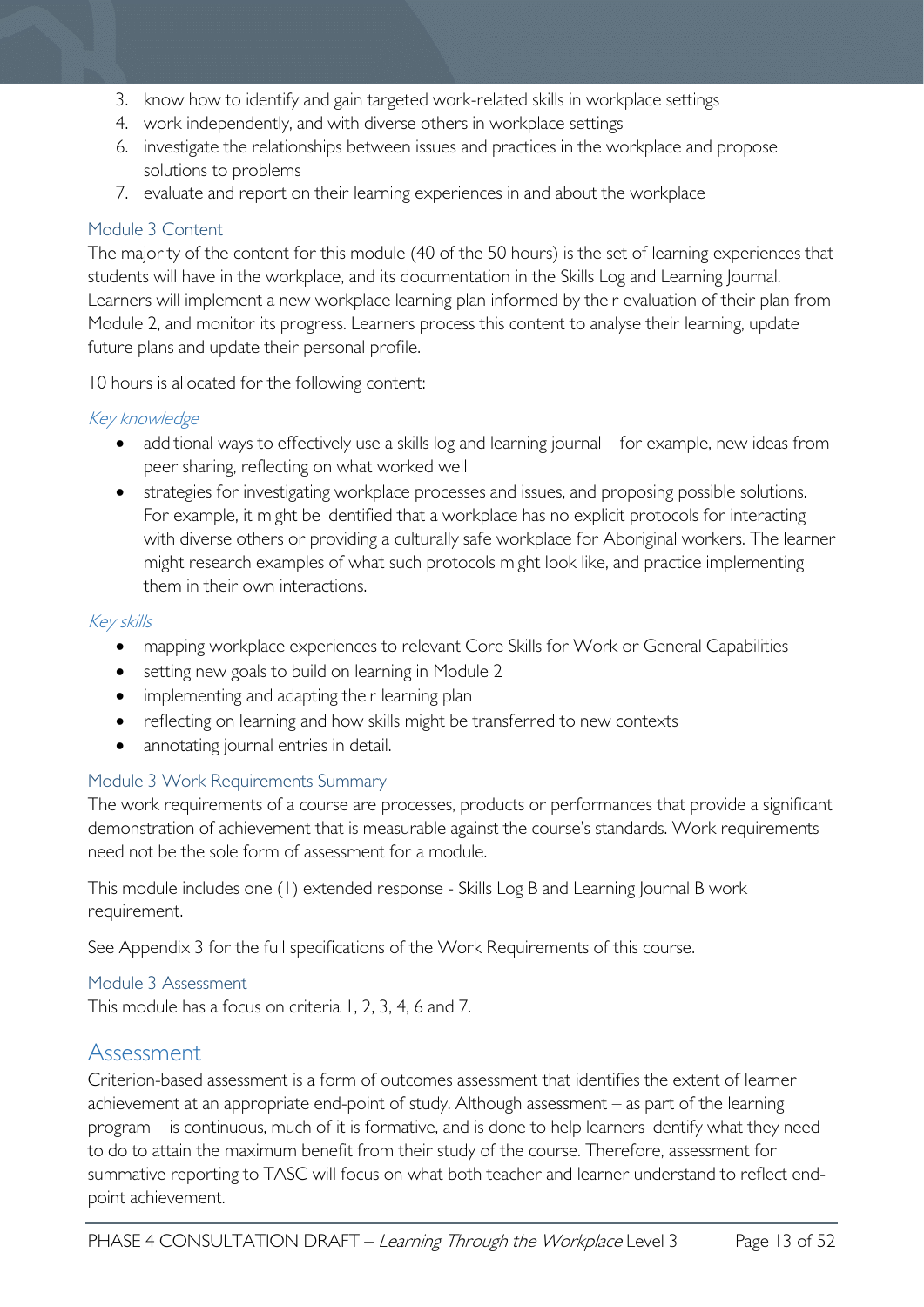The standard of achievement each learner attains on each criterion is recorded as a rating 'A', 'B', or 'C', according to the outcomes specified in the standards section of the course.

A 't' notation must be used where a learner demonstrates any achievement against a criterion less than the standard specified for the 'C' rating.

A 'z' notation is to be used where a learner provides no evidence of achievement at all.

Internal assessment of all criteria will be made by the provider. Providers will report the learner's rating for each criterion to TASC.

TASC will supervise the external assessment of designated criteria which will be indicated by an asterisk (\*). The ratings obtained from the external assessments will be used in addition to internal ratings from the provider to determine the final award.

#### <span id="page-13-0"></span>**Criteria**

|                                                                             | Module I | Module 2 | Module 3 |
|-----------------------------------------------------------------------------|----------|----------|----------|
| Criteria Assessed   1, 2, 3, 5, 6, 7,   1, 2, 3, 4, 6, 7   1, 2, 3, 4, 6, 7 |          |          |          |

The assessment for Learning Through the Workplace Level 3 will be based on the degree to which the learner can:

- 1. research and explain concepts and issues related to industry and work\*
- 2. explain and apply work-related skills in a workplace setting
- 3. set goals and implement plans to develop work-related skills\*
- 4. work independently, and collaboratively with others to achieve goals in the workplace
- 5. analyse relevant Work Health and Safety (WHS) requirements in a workplace setting
- 6. describe workplace problems and propose solutions\*
- 7. evaluate personal workplace learnings\*
- 8. present learnings from workplace experiences to an audience.\*

\*denotes criteria that are both internally and externally assessed.

#### <span id="page-13-1"></span>**Standards**

Criterion 1: research and explain concepts and issues related to industry and work \*

This criterion is both internally and externally assessed.

| <b>Standard Element</b>                   | Rating C                                                                                                                   | Rating B                                                                                                                 | Rating A                                                                                                                  |
|-------------------------------------------|----------------------------------------------------------------------------------------------------------------------------|--------------------------------------------------------------------------------------------------------------------------|---------------------------------------------------------------------------------------------------------------------------|
| $ E $ – changing<br>work<br>opportunities | researches and describes<br>changing opportunities<br>for work, relevant to<br>own interests, strengths<br>and aspirations | researches and explains<br>changing opportunities<br>for work relevant to<br>own interests, strengths<br>and aspirations | researches and analyses<br>changing opportunities<br>for work relevant to<br>own interests, strengths,<br>and aspirations |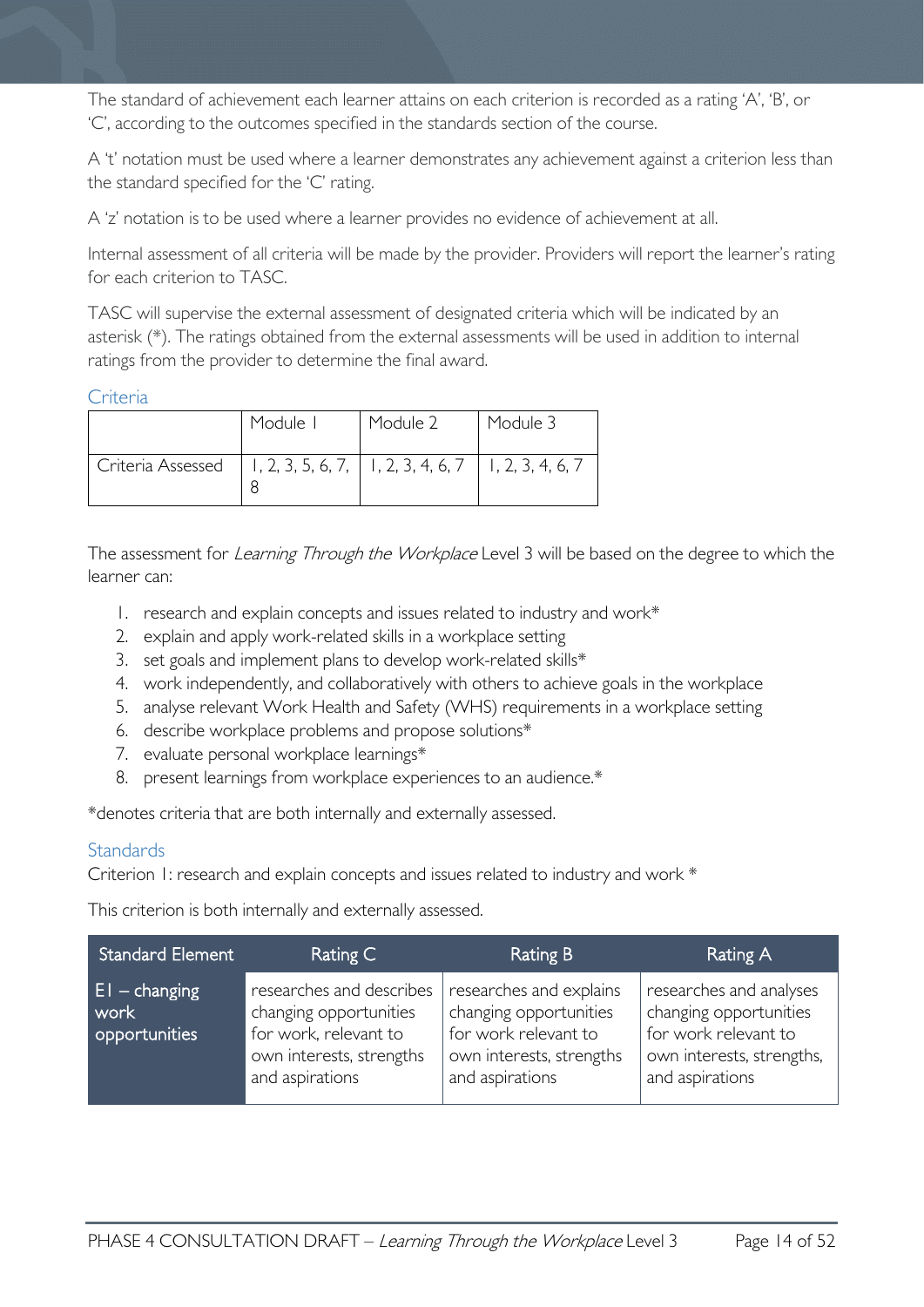| <b>Standard Element</b>                                                                 | Rating C                                                                                                                                                                  | <b>Rating B</b>                                                                                                              | <b>Rating A</b>                                                                                                                                              |
|-----------------------------------------------------------------------------------------|---------------------------------------------------------------------------------------------------------------------------------------------------------------------------|------------------------------------------------------------------------------------------------------------------------------|--------------------------------------------------------------------------------------------------------------------------------------------------------------|
| $E2 - workplace$<br>culture                                                             | describes how formal<br>structures <sup>†</sup> ensure that<br>workplaces have a<br>culture of equal<br>opportunity                                                       | explains how formal<br>structures <sup>†</sup> ensure that<br>workplaces have a<br>culture of equal<br>opportunity           | analyses how formal<br>structures <sup>†</sup> ensure that<br>workplaces have a<br>culture of equal<br>opportunity                                           |
| $E3 - workplace$<br>rights and<br>responsibilities<br>- what<br>- information<br>source | identifies rights and<br>responsibilities relevant<br>to their workplace<br>context                                                                                       | describes employee<br>obligations and<br>entitlements under the<br>relevant industrial award<br>or agreement                 | explains employee<br>obligations and<br>entitlements under<br>relevant industrial award<br>or agreement for<br>selected workplace<br>context                 |
| $E4 -$ differentiates<br>own work<br>(academic<br>integrity)                            | differentiates the<br>information, images,<br>ideas and words of<br>others from the learner's<br>own                                                                      | clearly differentiates the<br>information, images,<br>ideas and words of<br>others from the learner's<br>own                 | clearly and accurately<br>differentiates the<br>information, images,<br>ideas and words of<br>others from the learner's<br>own                               |
| $E5 -$ uses<br>referencing<br>techniques                                                | creates appropriate,<br>structured reference lists<br>and generally follows<br>referencing conventions<br>and methodologies<br>correctly, errors do no<br>impede meaning. | creates appropriate,<br>structured reference lists<br>and follows referencing<br>conventions and<br>methodologies correctly. | creates appropriate,<br>well-structured<br>reference lists and<br>follows referencing<br>conventions and<br>methodologies with a<br>high degree of accuracy. |

† Formal structures may include but are not limited to policies, procedures, guidelines, Codes of Conduct, statements of values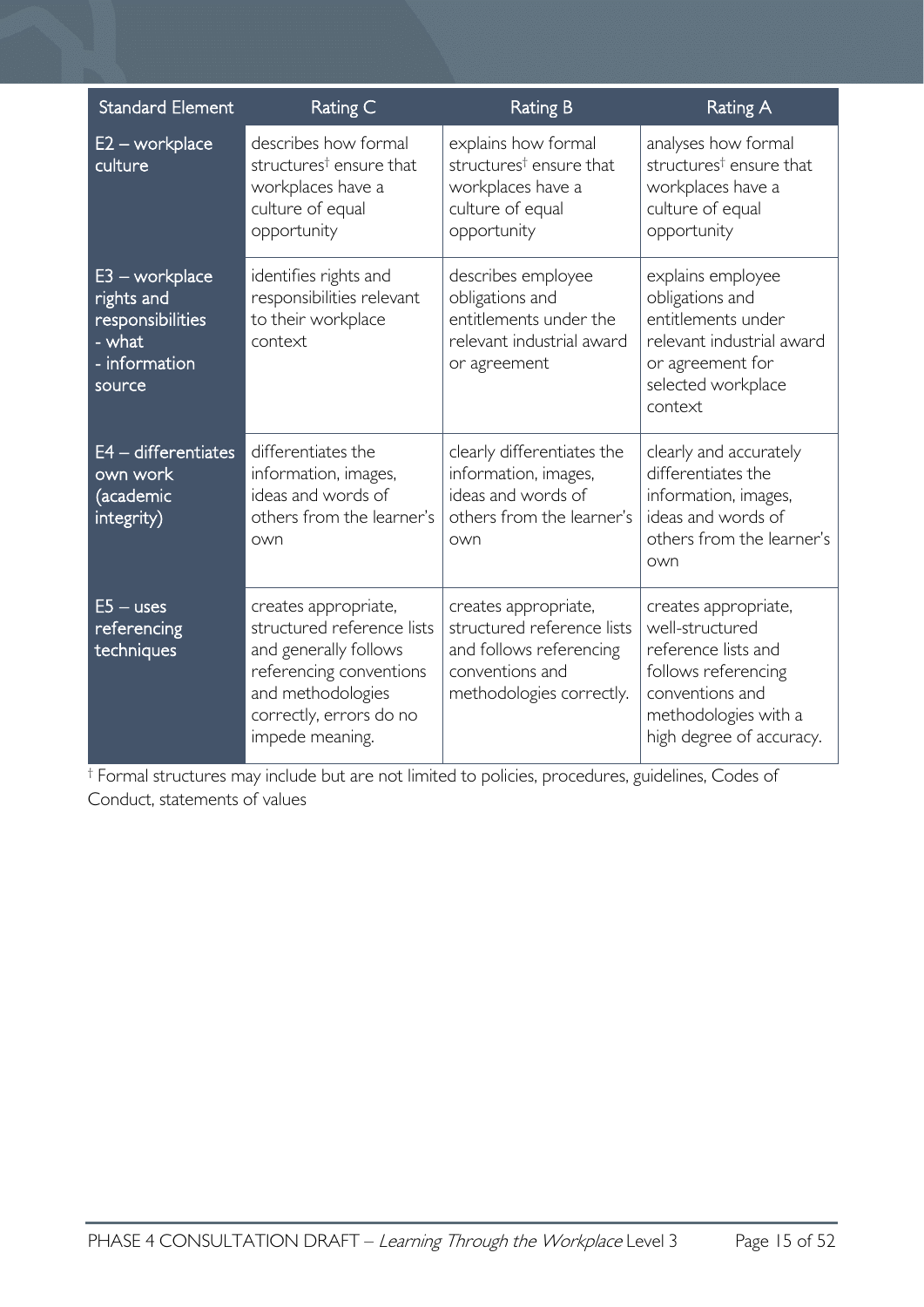Criterion 2: explain and apply work-related skills in a workplace setting

This criterion is only internally assessed.

| <b>Standard Element</b>                                                                    | Rating C                                                                                                                                                              | <b>Rating B</b>                                                                                                                                                                                               | <b>Rating A</b>                                                                                                                                                                                               |
|--------------------------------------------------------------------------------------------|-----------------------------------------------------------------------------------------------------------------------------------------------------------------------|---------------------------------------------------------------------------------------------------------------------------------------------------------------------------------------------------------------|---------------------------------------------------------------------------------------------------------------------------------------------------------------------------------------------------------------|
| $\overline{EI}$ – skills valued<br>in the workplace                                        | describes work-related<br>skills valued in a<br>workplace or industry <sup>t</sup>                                                                                    | explains work-related<br>skills valued in a<br>workplace and related<br>industry <sup>t</sup>                                                                                                                 | analyses work-related<br>skills valued in a<br>workplace and related<br>industry <sup>†</sup>                                                                                                                 |
| $E2 -$ communicate<br>workplace<br>learning<br>- format<br>- annotations for<br>purpose    | communicates workplace<br>learning activities, in<br>digitised multimodal<br>format, with annotations<br>or reflections indicating<br>review of performance           | communicates workplace<br>learning activities - in<br>digitised multimodal<br>formats - with detailed<br>annotations and<br>reflections indicating<br>review of performance<br>or planning for<br>improvement | communicates workplace<br>learning activities - in<br>digitised multimodal<br>formats, with detailed<br>annotations and<br>reflections indicating<br>review of performance<br>and planning for<br>improvement |
| $E3 -$ examples of<br>own work-related<br><b>skills</b><br>- nature of skills<br>- mapping | identifies a range of<br>examples <sup>‡</sup> of own work-<br>related skills, supported<br>by evidence, and mapped<br>to a formal system of<br>work-related skills § | describes a range of<br>examples <sup>‡</sup> of own work-<br>related skills, supported<br>by evidence, and,<br>mapped to a formal<br>system of work-related<br>skills <sup>§.</sup>                          | explains a wide range of<br>examples <sup>‡</sup> of own work-<br>related skills, supported<br>by evidence, and mapped<br>to a formal system of<br>work-related skills §                                      |

† The workplace and related industry must be selected from those workplaces and related industries in which the learner has undertaken workplace learning

‡ At Level 3, the examples of work-related skills must be drawn from situations involving complex task organisation and analysis involving application of a number of steps. Processes may include extracting, extrapolating, inferencing, reflecting

§ Formal system of work-related skills is the set of skills described in the Core Skills for Work Developmental Framework

Criterion 3: set goals and implement plans to develop work-related skills\*

This criterion is both internally and externally assessed.

| <b>Standard Element</b>     | Rating C                                                                                                                                                | Rating B                                                                                                                                           | Rating A                                                                                                                                               |
|-----------------------------|---------------------------------------------------------------------------------------------------------------------------------------------------------|----------------------------------------------------------------------------------------------------------------------------------------------------|--------------------------------------------------------------------------------------------------------------------------------------------------------|
| $E1 -$ communicate<br>goals | communicates goals to<br>improve work-related<br>skills through workplace<br>learning, that have some<br>of the features of<br>SMART <sup>+</sup> goals | communicates goals, to<br>improve work-related<br>skills through workplace<br>learning, that have most<br>of the features of<br>SMART <sup>+</sup> | communicates goals to<br>improve work-related<br>skills through workplace<br>learning, that have all of<br>the features of SMART <sup>+</sup><br>goals |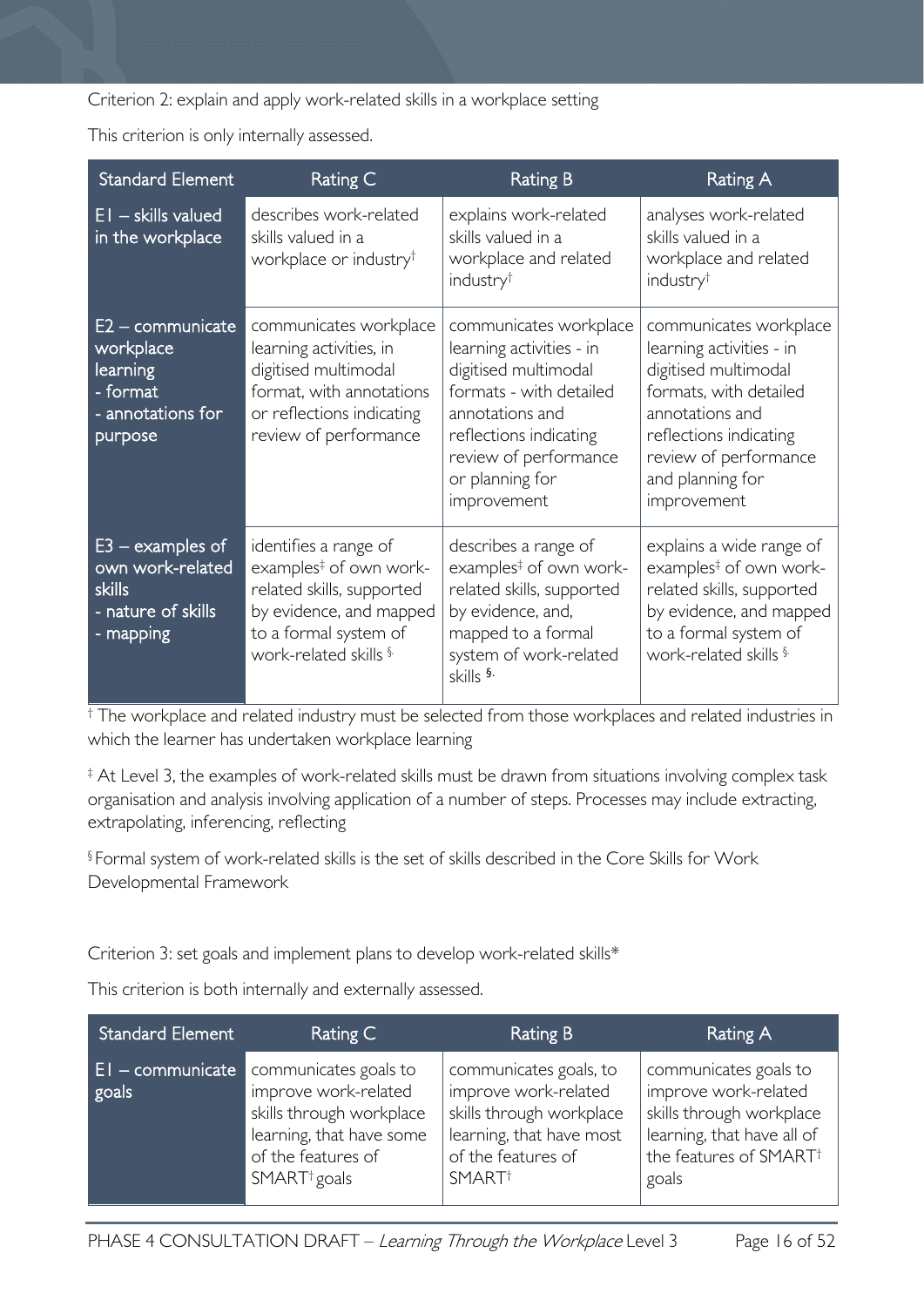| <b>Standard Element</b>                                                     | Rating C                                                                                                         | <b>Rating B</b>                                                                                                                                        | <b>Rating A</b>                                                                                                                                                                              |
|-----------------------------------------------------------------------------|------------------------------------------------------------------------------------------------------------------|--------------------------------------------------------------------------------------------------------------------------------------------------------|----------------------------------------------------------------------------------------------------------------------------------------------------------------------------------------------|
| $E2 - learning plan$<br>for improving<br>targeted work-<br>related skill(s) | describes the selection of<br>strategies to achieve<br>goals, and communicates<br>plans to implement them<br>(s) | explains the choice of<br>strategies to achieve<br>goals, and communicates<br>detailed plans to<br>implement them                                      | analyses the choice of<br>strategies to achieve<br>goals, and communicates<br>detailed flexible plans to<br>implement them                                                                   |
| $E3$ – monitor<br>progress                                                  | uses basic appropriate<br>project management<br>approaches <sup>#</sup> to monitor<br>progress towards goals.    | utilises appropriate<br>project management<br>approaches <sup>‡</sup> to monitor<br>progress towards goals<br>and makes adjustments<br>when necessary. | selects and utilises<br>appropriate project<br>management<br>approaches <sup>‡</sup> to monitor<br>progress towards goals<br>and makes adjustments<br>when necessary, with<br>justification. |

† SMART personal goals: Specific, Measurable, Achievable, Relevant, Time-bound

‡ Project management approaches may include time scheduling, resources scheduling, tracking documents and making adjustments based on data or feedback

Criterion 4: work independently, and collaboratively with others to achieve goals in the workplace<sup>†</sup>

This criterion is only internally assessed.

| <b>Standard Element</b>                                           | Rating C                                                                                                                                       | Rating B                                                                                                                                    | Rating A                                                                                                                                                                  |
|-------------------------------------------------------------------|------------------------------------------------------------------------------------------------------------------------------------------------|---------------------------------------------------------------------------------------------------------------------------------------------|---------------------------------------------------------------------------------------------------------------------------------------------------------------------------|
| $EI - collaborate$<br>with others                                 | collaborates with peers<br>and a limited range of<br>others, using accepted<br>codes of behaviour and<br>communication, in a<br>workplace role | collaborates with a range<br>of others, using accepted<br>codes of behaviour and<br>communication, in<br>planned work-related<br>activities | collaborates with a wide<br>range of others, using<br>and adapting accepted<br>codes of behaviour and<br>communication, in<br>planned and unplanned<br>workplace contexts |
| $E2$ – complete<br>activities<br>- independently<br>- with others | performs and monitors<br>own tasks for successful<br>completion of individual<br>and group activities                                          | performs, monitors and<br>assesses own tasks for<br>the successful<br>completion of individual<br>and group activities                      | performs, monitors,<br>assesses and adjusts own<br>tasks for the successful<br>completion of individual<br>and group activities                                           |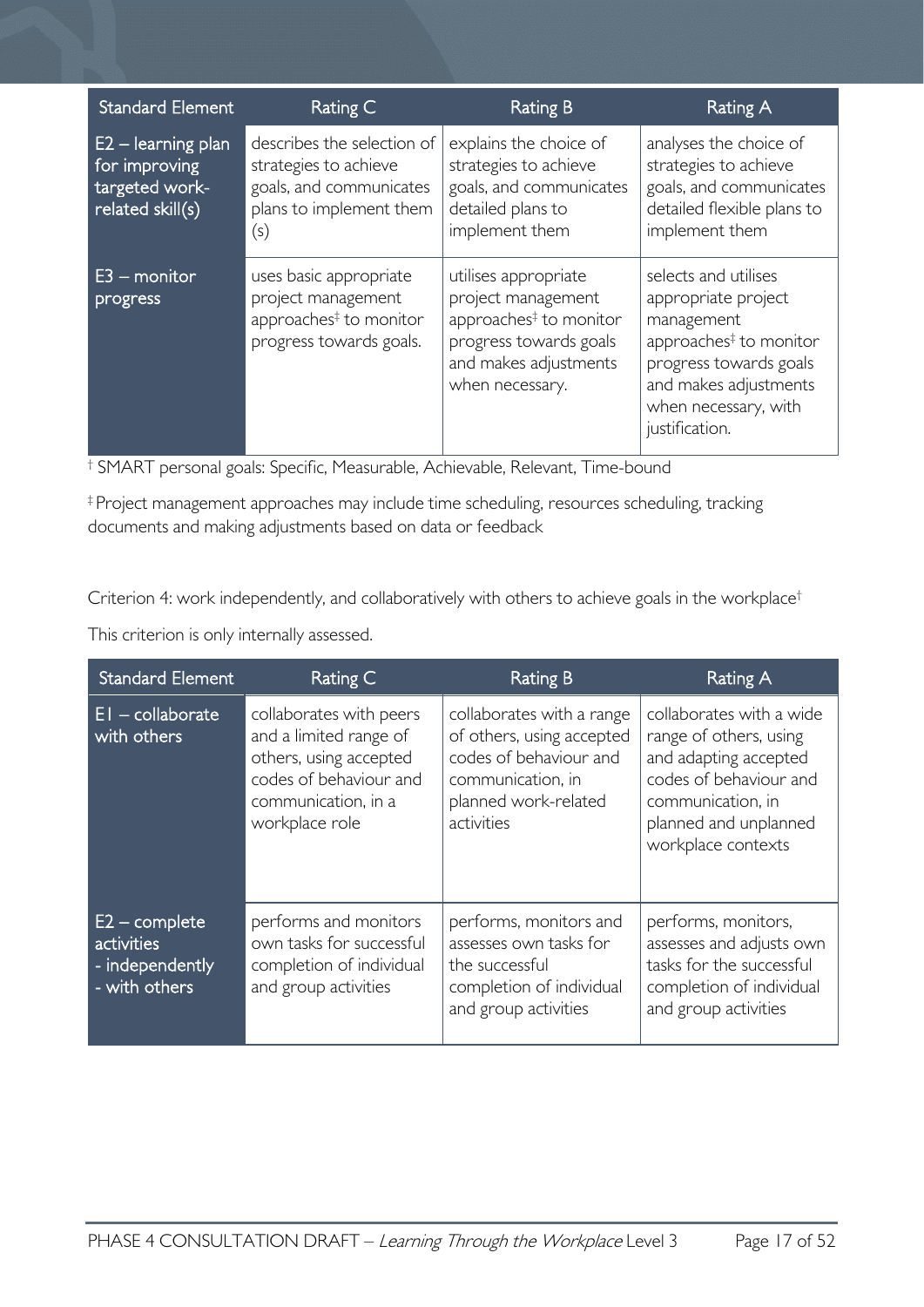| <b>Standard Element</b> | Rating C                                                                                                 | <b>Rating B</b>                                                                                                                                    | Rating A                                                                                                                                                         |
|-------------------------|----------------------------------------------------------------------------------------------------------|----------------------------------------------------------------------------------------------------------------------------------------------------|------------------------------------------------------------------------------------------------------------------------------------------------------------------|
| <b>E3</b> - diversity   | follows workplace<br>protocols relating to<br>diversity, and identifies<br>some concepts behind<br>them. | follows workplace<br>protocols relating to<br>diversity, and identifies<br>the value that different<br>perspectives can bring to<br>the workplace. | follows workplace<br>protocols for responding<br>to diversity, and<br>describes the value of<br>drawing on different<br>perspectives in<br>workplace situations. |

<sup>†</sup>The nature of this criterion makes it challenging to assess when direct observation of the learner is not required by the assessor. All standard descriptions require the learner to provide examples from their own workplace performance, with supporting evidence.

Criterion 5: analyse relevant Work Health and Safety (WHS) requirements in a workplace setting

This criterion is only internally assessed.

| <b>Standard Element</b>                               | Rating C                                                                                                                                                                  | <b>Rating B</b>                                                                                                                                                                           | Rating A                                                                                                                                                                                                                    |
|-------------------------------------------------------|---------------------------------------------------------------------------------------------------------------------------------------------------------------------------|-------------------------------------------------------------------------------------------------------------------------------------------------------------------------------------------|-----------------------------------------------------------------------------------------------------------------------------------------------------------------------------------------------------------------------------|
| EI - requirements                                     | describes relevant WHS<br>requirements in a<br>workplace setting                                                                                                          | explains relevant WHS<br>requirements in a<br>workplace setting                                                                                                                           | analyses relevant WHS<br>requirements in a<br>workplace setting                                                                                                                                                             |
| $E2$ – roles, rights<br>and<br>responsibilities       | describes WHS roles,<br>rights and responsibilities<br>of the employee,<br>employer and relevant<br>other personnel <sup>†</sup> in a<br>workplace                        | explains WHS roles,<br>rights and responsibilities<br>of the employee,<br>employer and relevant<br>other personnel <sup>†</sup> in a<br>workplace                                         | analyses WHS roles,<br>rights and responsibilities<br>of the employee,<br>employer and relevant<br>other personnel <sup>†</sup> in a<br>workplace                                                                           |
| $E3 - WHS$ issues<br>process                          | identifies the steps taken<br>to resolve WHS issues in<br>a workplace setting                                                                                             | describes WHS issue-<br>resolution processes in a<br>workplace setting                                                                                                                    | analyses the strengths<br>and weaknesses of WHS<br>issue-resolution<br>processes in a workplace<br>setting                                                                                                                  |
| $E4 - \text{safe}$ use<br>techniques and<br>equipment | communicates evidence<br>$-$ in multimodal format $-$<br>of following instructions<br>accurately, using routine<br>techniques and<br>equipment safely and<br>competently. | communicates a range of<br>evidence - in multimodal<br>format - of following<br>instructions accurately,<br>selecting and using<br>techniques and<br>equipment safely and<br>competently. | communicates a range of<br>evidence - in multimodal<br>format - of following<br>instructions accurately,<br>critically selecting and<br>using techniques and<br>equipment safely and<br>competently, justifying<br>choices. |

† other personnel include WHS officer, visitors and volunteers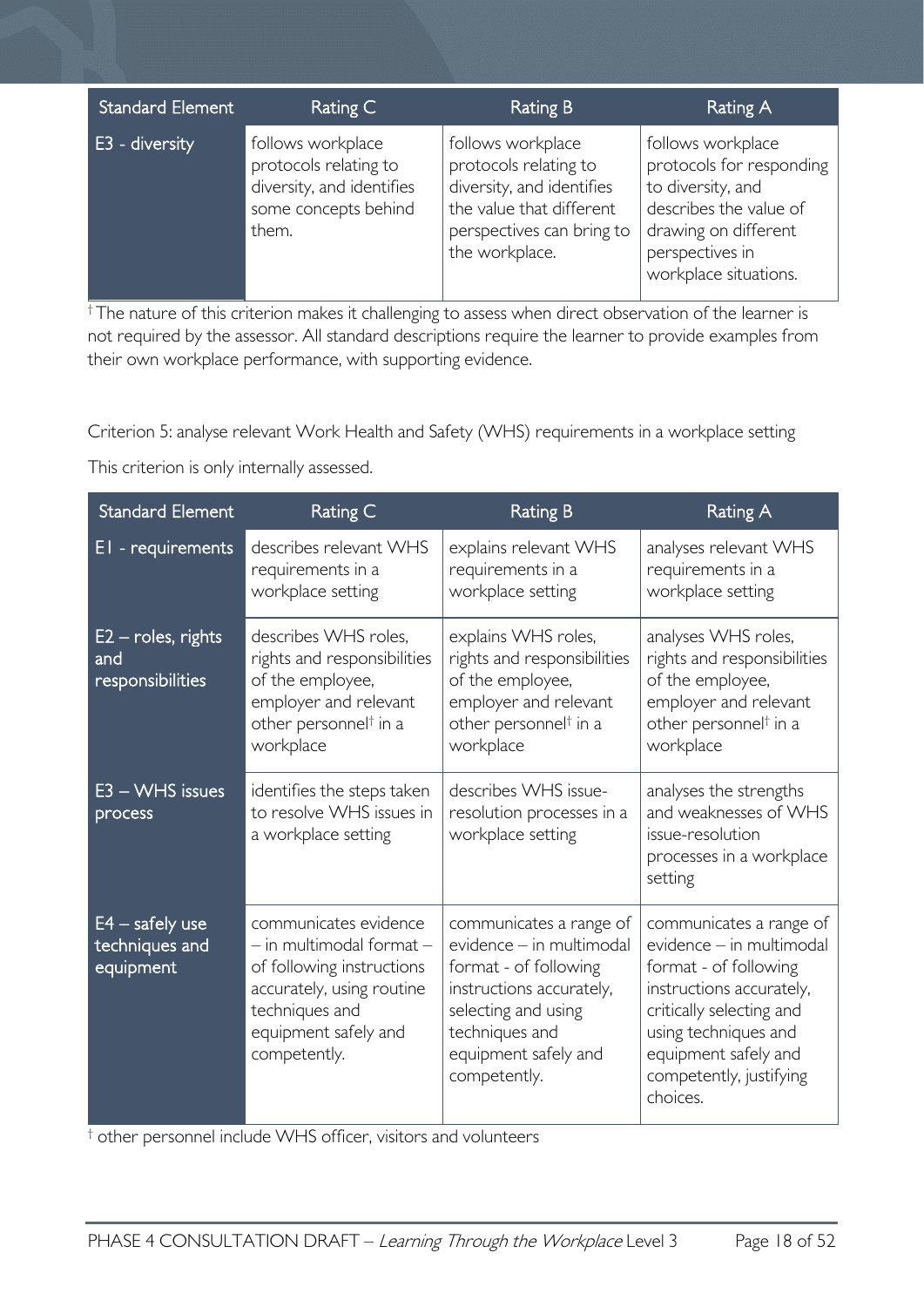Criterion 6: describe workplace problems and propose solutions\*

This criterion is both internally and externally assessed.

| <b>Standard Element</b>                                 | Rating C                                                                                                                             | <b>Rating B</b>                                                                                                                                                                                                                                               | <b>Rating A</b>                                                                                                                                                                                                                                                        |
|---------------------------------------------------------|--------------------------------------------------------------------------------------------------------------------------------------|---------------------------------------------------------------------------------------------------------------------------------------------------------------------------------------------------------------------------------------------------------------|------------------------------------------------------------------------------------------------------------------------------------------------------------------------------------------------------------------------------------------------------------------------|
| $EI - identity$<br>problems<br>- take<br>responsibility | identifies predictable, and<br>some less predictable<br>problems in familiar<br>work contexts, and<br>describes solutions to<br>them | describes early warning<br>signs of a range of<br>familiar problems and<br>proposes strategies that<br>solve the problem,<br>reduce its impact or<br>prevent it occurring                                                                                     | explains and predicts a<br>range of familiar<br>problems, their<br>symptoms and causes,<br>and proposes possible<br>solutions and<br>contingency plans                                                                                                                 |
| $E2 - apply$<br>problem solving<br>processes            | correctly selects and<br>implements standard<br>solutions and<br>troubleshooting<br>procedures for a range<br>of workplace problems  | correctly selects and<br>implements standard<br>solutions and<br>troubleshooting<br>procedures for routine<br>problems, and applies<br>formal problem-solving<br>processes <sup>+</sup> when<br>proposing solutions for<br>an unfamiliar workplace<br>problem | correctly selects and<br>implements standard<br>solutions and<br>troubleshooting<br>procedures for routine<br>problems, and applies<br>formal problem-solving<br>processes <sup>+</sup> when<br>proposing solutions for a<br>range of unfamiliar<br>workplace problems |
| $E3 - evaluate$<br>effectiveness                        | discusses the<br>effectiveness of a<br>solution in terms of how<br>well it met stated goals.                                         | analyses the effectiveness<br>of a solution and<br>proposes improvements<br>or an alternative future<br>response when a<br>solution does not achieve<br>its intended outcome.                                                                                 | evaluates the<br>effectiveness of a<br>solution and reflects on<br>outcomes.                                                                                                                                                                                           |

† Formal problem-solving processes - breaking complex issues into manageable parts and identifying and evaluating several options for action

† The nature of this criterion makes it challenging to assess when direct observation of the learner is not required by the assessor. All standard descriptions require the learner to provide example(s) from their own workplace performance, with supporting evidence.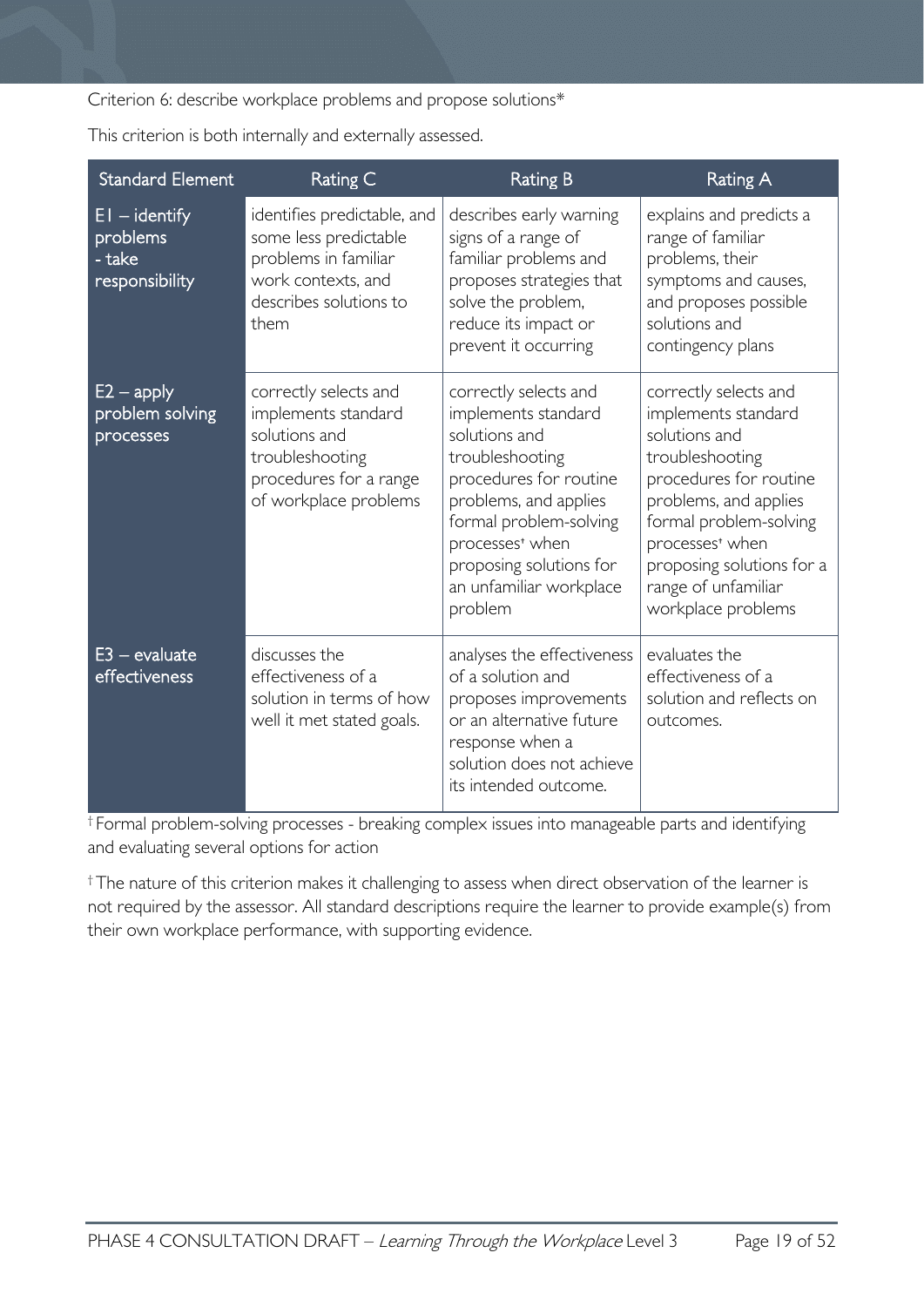Criterion 7: evaluate personal workplace learnings\*

| Standard Element Rating C                                               |                                                                                                                                     | Rating B                                                                                                                                                  | Rating A                                                                                                                                                                  |
|-------------------------------------------------------------------------|-------------------------------------------------------------------------------------------------------------------------------------|-----------------------------------------------------------------------------------------------------------------------------------------------------------|---------------------------------------------------------------------------------------------------------------------------------------------------------------------------|
| $EI - review$<br>workplace<br>experiences<br>- reflective<br>strategies | uses a strategy <sup>†</sup> to reflect on<br>workplace learning<br>experiences, and reviews<br>effectiveness of a learning<br>plan | uses a range of<br>strategies <sup>†</sup> to reflect on<br>workplace learning<br>experiences and<br>evaluates the<br>effectiveness of a<br>learning plan | uses a wide range of<br>strategies <sup>†</sup> to reflect<br>on workplace learning<br>experiences and<br>critically evaluates the<br>effectiveness of a<br>learning plan |
| $E2 - \text{key}$ learnings<br>-impact on future                        | describes key learnings<br>including development of<br>work-related skills and<br>impact of future pathways                         | explains key learnings<br>including development of<br>work-related skills and<br>impact on future career<br>decision making                               | analyses key learnings<br>including development<br>of work-related skills<br>and impact on career<br>decision making                                                      |
| $E3 - transfer of$<br><b>skills</b>                                     | identifies how own selected<br>work-related skills can be<br>applied in a new situation.                                            | describes how own<br>selected work-related<br>skills can be applied in<br>new situations.                                                                 | explains how own<br>selected work-related<br>skills can be applied in<br>new situations.                                                                                  |

This criterion is both internally and externally assessed.

† Reflective strategies include but are not limited to: lists of what worked well and what did not; Plus, Minus Interesting (PMI) charts; describing feedback and how it was responded to; responding to guiding questions provided.

Criterion 8: present learnings from workplace experiences to an audience\*

This criterion is both internally and externally assessed.

| <b>Standard Element</b>                                    | Rating C                                                                                                                                                 | <b>Rating B</b>                                                                                                                                                              | Rating A                                                                                                                                                                      |
|------------------------------------------------------------|----------------------------------------------------------------------------------------------------------------------------------------------------------|------------------------------------------------------------------------------------------------------------------------------------------------------------------------------|-------------------------------------------------------------------------------------------------------------------------------------------------------------------------------|
| $EI - content$<br>- language of the<br>workplace           | explains the main ideas<br>and concepts from<br>personal workplace<br>learning with some use<br>of work-related<br>terminology to<br>communicate meaning | analyses the main ideas<br>and concepts from<br>personal workplace<br>learning with correct use<br>of a wide range of work-<br>related terminology to<br>communicate meaning | evaluates the main ideas<br>and concepts from<br>personal workplace<br>learning with correct use<br>of a wide range of work-<br>related terminology to<br>communicate meaning |
| $E2 -$ digital<br>technologies<br>- selection<br>- purpose | uses a limited range of<br>multimodal<br>communication tools,<br>including digital<br>technologies to add<br>clarity to what is being<br>communicated    | uses a range of<br>multimodal<br>communication tools<br>including digital<br>technologies, to add<br>clarity and interest to<br>what is being<br>communicated                | uses a range of<br>multimodal<br>communication tools<br>including digital<br>technologies, to add<br>clarity, interest and<br>impact to what is being<br>communicated         |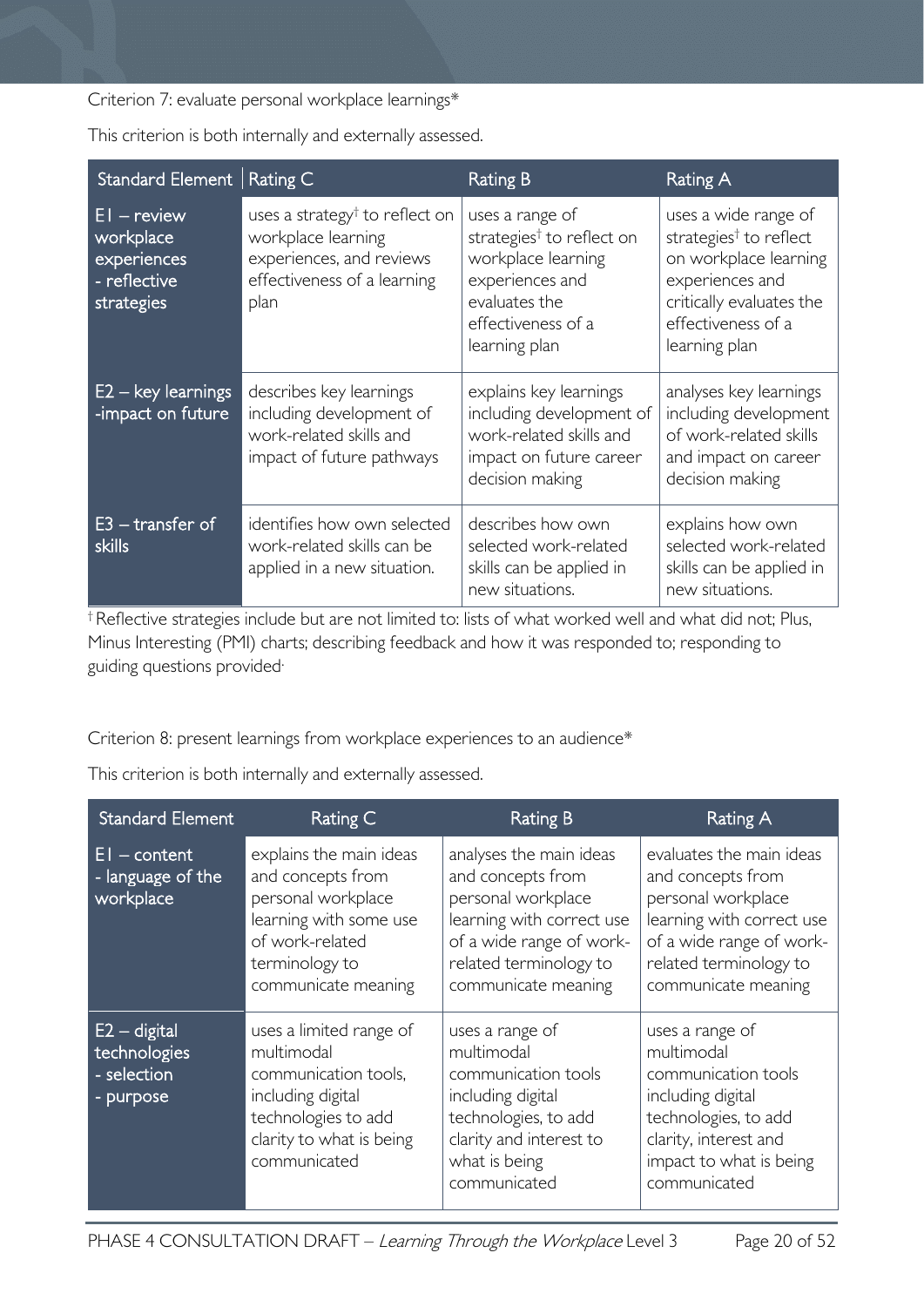| <b>Standard Element</b> | Rating C                                                                                                                | Rating B                                                                                                                                                    | Rating A                                                                                                                                                                 |
|-------------------------|-------------------------------------------------------------------------------------------------------------------------|-------------------------------------------------------------------------------------------------------------------------------------------------------------|--------------------------------------------------------------------------------------------------------------------------------------------------------------------------|
| $E3$ -- presentation    | uses content,<br>communication style, and<br>language to meet the<br>needs and context of an<br>audience <sup>†</sup> . | effectively uses and<br>selects relevant content,<br>communication style, and<br>language to meet the<br>needs and context of an<br>audience <sup>†</sup> . | effectively and skilfully<br>uses and selects relevant<br>content, communication<br>style and language to<br>meet the needs and<br>context of an audience <sup>†</sup> . |

† Audience/range of people may include but is not limited to: teacher, workplace supervisor, workplace learning co-ordinator, Assessment panel, peers, targeted audiences and/or the general public.

Needs and context of the audience may include and is not limited to: degree of formality required, reasonable adjustments to cater for known disability in audience, adapting to limitations or opportunities presented by venue or location.

# <span id="page-20-0"></span>Quality Assurance

• This will be determined by TASC at time of accreditation.

# <span id="page-20-1"></span>Qualifications and Award Requirements

## <span id="page-20-2"></span>Level 3

The final award will be determined by the Office of Tasmanian Assessment, Standards and Certification from 13 ratings (8 from the internal assessment, 5 from external assessment).

The minimum requirements for an award are as follows:

EXCEPTIONAL ACHIEVEMENT (EA) 10 'A' ratings, 3 'B' ratings (3 'A' ratings, 2 'B' rating from external assessment)

HIGH ACHIEVEMENT (HA)

5 'A' ratings, 5 'B' ratings, 3 'C' ratings (1 'A' ratings, 3 'B' ratings, 1 'C' rating from external assessment)

COMMENDABLE ACHIEVEMENT (CA) 6 'B' ratings, 6 'C' ratings (2 'B' ratings, 3 'C' ratings from external assessment)

SATISFACTORY ACHIEVEMENT (SA) 11 'C' ratings (3 'C' ratings from external assessment)

PRELIMINARY ACHIEVEMENT (PA) 6 'C' ratings

A learner who otherwise achieves the ratings for a CA (Commendable Achievement) or SA (Satisfactory Achievement) award but who fails to show any evidence of achievement in one or more criteria ('z' notation) will be issued with a PA (Preliminary Achievement) award.

# <span id="page-20-3"></span>Course Evaluation

• This will be confirmed by time of accreditation.

# <span id="page-20-4"></span>Course Developer

This course has been developed by the Department of Education's Years 9 to 12 Learning Unit in collaboration with Catholic Education Tasmania and Independent Schools Tasmania.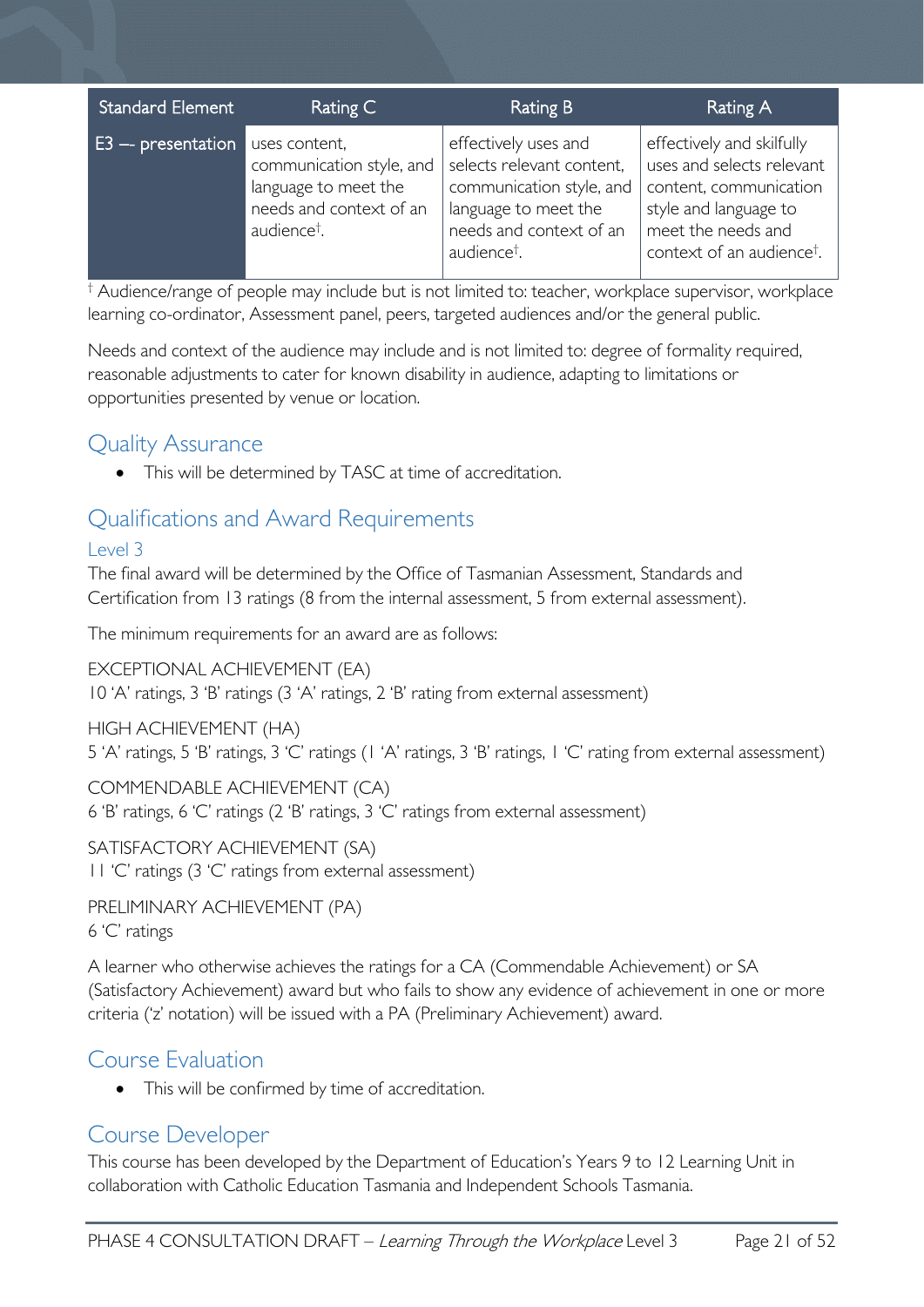<span id="page-21-0"></span>Accreditation and Version History

• Details to be determined by TASC at time of accreditation.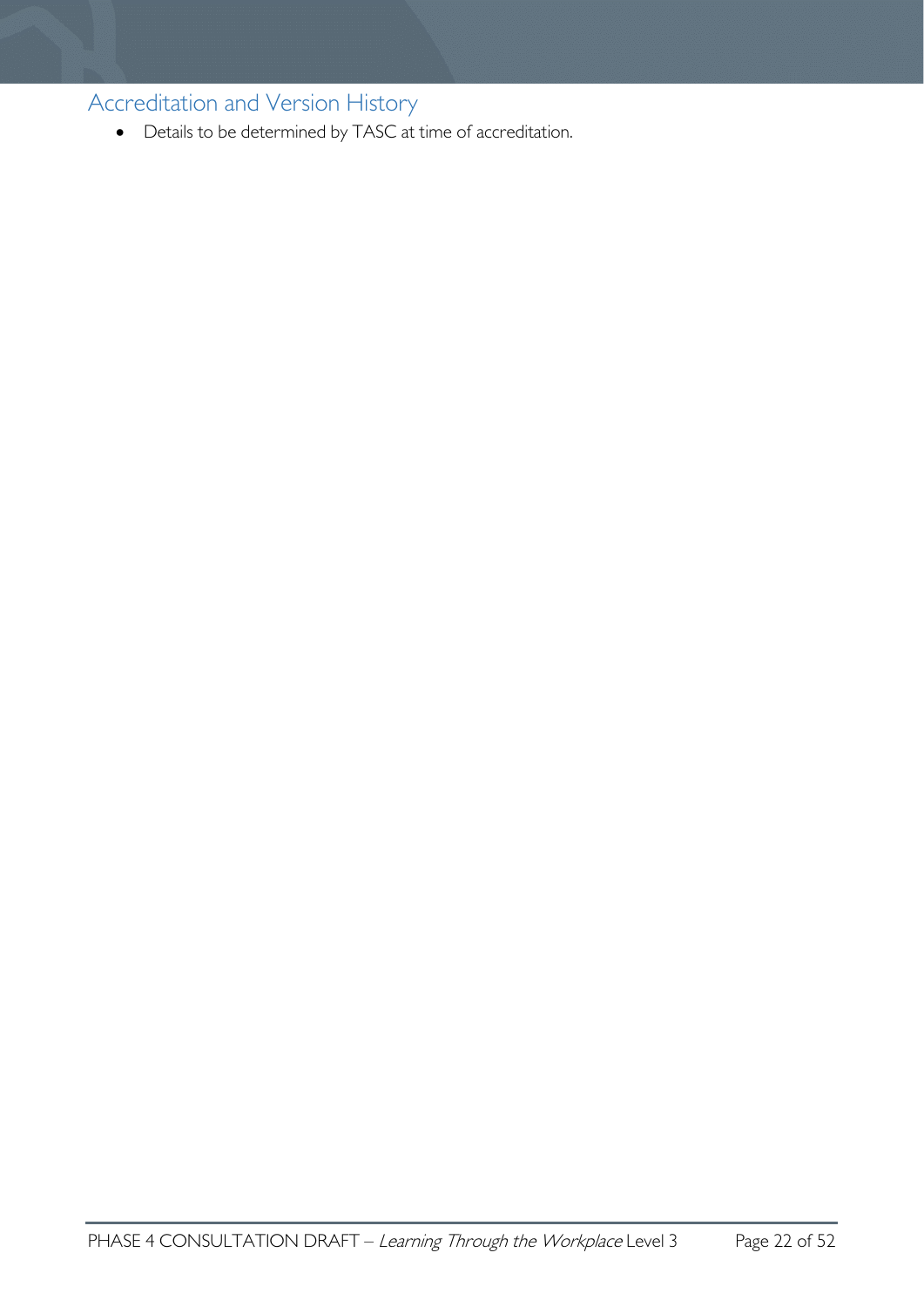# Appendix 1 - Line of Sight

| Learning Outcomes |         |                          |          |           |  |
|-------------------|---------|--------------------------|----------|-----------|--|
|                   | Content |                          |          |           |  |
|                   |         | <b>Work Requirements</b> |          |           |  |
|                   |         |                          | Criteria |           |  |
|                   |         |                          |          | Standards |  |
|                   |         |                          |          |           |  |

<span id="page-22-0"></span>

| Learning Outcomes                                                                           | Course Content | Work           | Criteria       | Standards       | General           |
|---------------------------------------------------------------------------------------------|----------------|----------------|----------------|-----------------|-------------------|
|                                                                                             |                | Requirements   |                |                 | Capabilities (GC) |
| communicate knowledge and understanding of concepts and                                     | Module 1, 2, 3 | Module 1, 2, 3 | $\subset$      | $E$ I, 2, 3, 4, | GC:               |
| issues related to industry and work                                                         |                |                |                |                 | 国家哈奎              |
| apply and analyse work-related skills to improve work<br>2.                                 | Module 1, 2, 3 | Module I       | C <sub>2</sub> | E1.3            | GC:               |
| performance                                                                                 |                | Module 2, 3    | C <sub>2</sub> | E1, 2, 3        | 国家哈奎              |
| know how to identify and gain targeted work-related skills in<br>3.                         | Module 1, 2, 3 | Module I       | C <sub>3</sub> | E1,2            | GC:               |
| workplace settings                                                                          |                | Module 2, 3    | C <sub>3</sub> | E1, 2, 3        | 国家哈奎              |
| work independently, and with diverse others in workplace<br>4.                              | Module 2, 3    | Module 2, 3    | C <sub>4</sub> | $E$ 1, 2, 3,    | GC:               |
| settings                                                                                    |                |                |                |                 | 国家哈奎              |
|                                                                                             |                |                |                |                 | ©ු                |
| 5. investigate and communicate Work Health and Safety (WHS)                                 | Module         | Module         | C <sub>5</sub> | $E$ 1, 2, 3, 4  | GC:               |
| requirements, roles, rights, responsibilities and issues relevant to a<br>workplace setting |                |                |                |                 | 冒                 |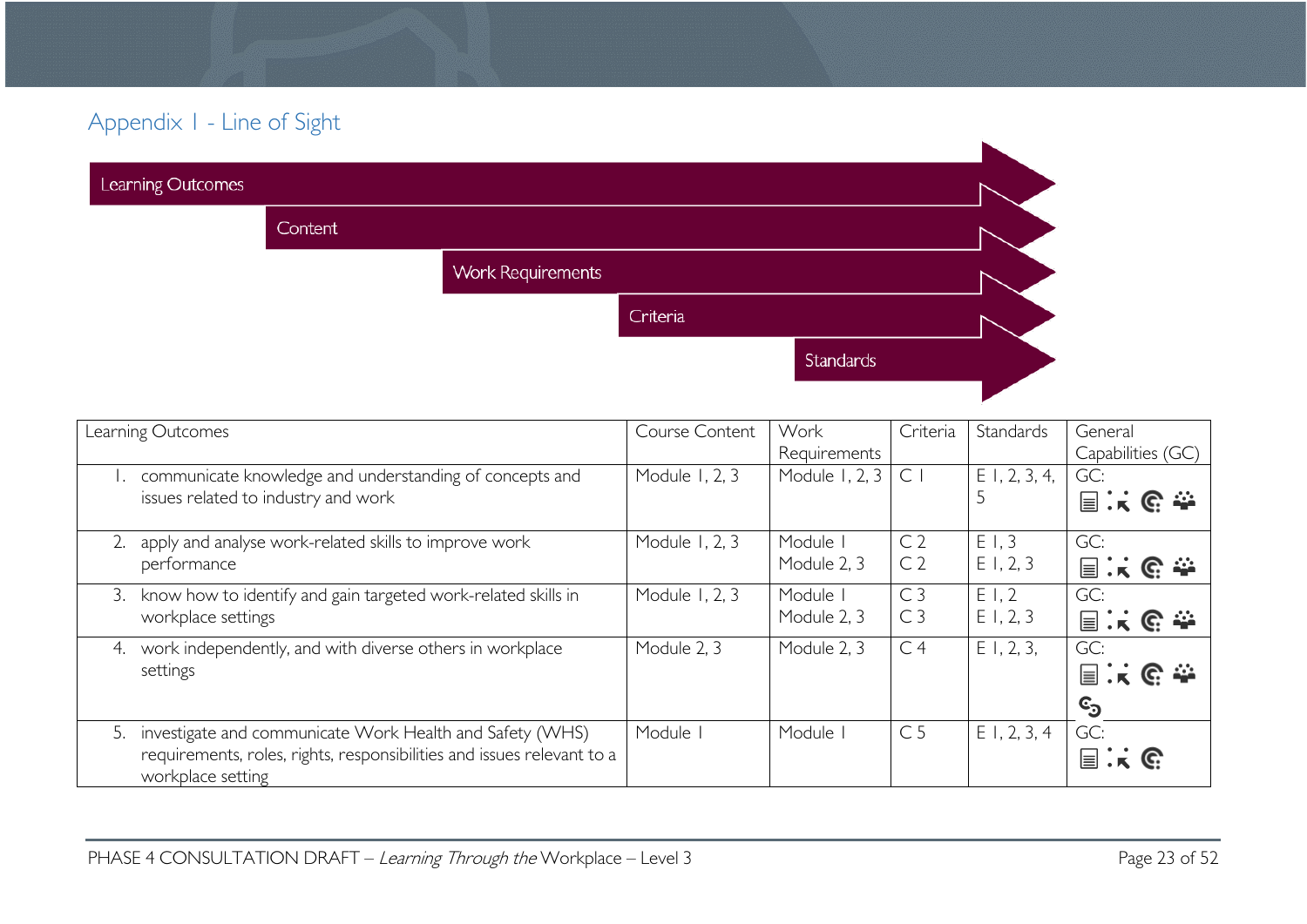| Learning Outcomes                                                                                                      | Course Content           | Work<br>Requirements     | Criteria                         | Standards                  | General<br>Capabilities (GC)          |
|------------------------------------------------------------------------------------------------------------------------|--------------------------|--------------------------|----------------------------------|----------------------------|---------------------------------------|
| investigate the relationships between issues and practices in the<br>6.<br>workplace and propose solutions to problems | Module I<br>Modules 2, 3 | Module I<br>Modules 2, 3 | C <sub>6</sub><br>C <sub>6</sub> | E <sub>3</sub><br>E1, 2, 3 | GC:<br>冒<br>$\mathbb{C} \cong$        |
| evaluate and report on their learning experiences in and about<br>the workplace                                        | Module 1, 2, 3           | Module 1, 2, 3           |                                  | $E$ I, 2, 3                | GC:<br>$\mathbb{C} \cong$<br>$\equiv$ |
| present workplace learning information to an audience,<br>supported by digital technologies.                           | Module I                 | Module I                 | C8                               | $E$ 1, 2, 3                | GC:<br>目                              |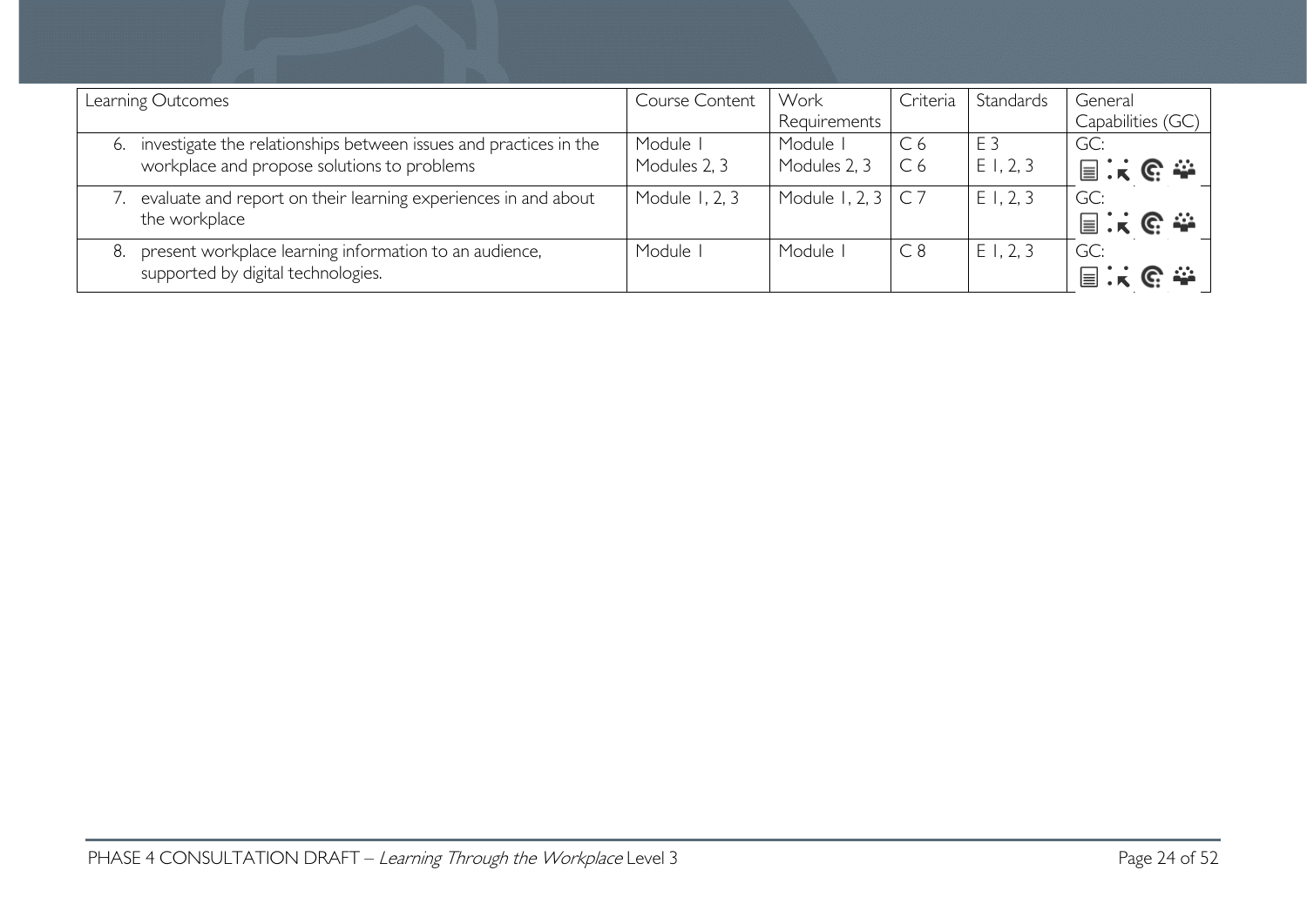# <span id="page-24-0"></span>Appendix 2 - Alignment to Curriculum Frameworks

There is currently no Australian Curriculum senior secondary materials related to Work-based Learning. Work-based Learning courses are aligned to the Core Skills for Work Developmental Framework (CSfW). The Australian Curriculum general capabilities, when applied in workplace settings, align with the CSfW.

## <span id="page-24-1"></span>2.1 Alignment of Learning Through the Workplace to Core Skills for Work Developmental Framework

Learning Through the Workplace Level 3 is explicitly aligned with the Core Skills for Work Developmental Framework.

| Core Skills for Work<br>Skill cluster | Learning Through the<br>Workplace Level 3<br>content | Core Skills for Work<br>Skill Area                  | Learning Through the<br>Workplace Level 3<br>Learning Outcomes<br>and Assessment<br>Criteria |
|---------------------------------------|------------------------------------------------------|-----------------------------------------------------|----------------------------------------------------------------------------------------------|
| I. Navigate the<br>world of work      | Module I                                             | I a Manage career and<br>work life                  | 1, 2, 7                                                                                      |
|                                       | Modules 2 and 3                                      | Ib Work with roles,<br>right and protocols          | 2, 3, 5                                                                                      |
| 2. Interact with<br>others            | Modules 1, 2, 3                                      | 2a Communicate for<br>Work                          | 2, 3                                                                                         |
|                                       | Modules 1, 2, 3                                      | 2b Connect and work<br>with others                  | 2, 3                                                                                         |
|                                       | Modules 1, 2, 3                                      | 2c Recognise and<br>utilise diverse<br>perspectives | 2, 3                                                                                         |
| 3. Get the work<br>done               | Modules 2, 3                                         | 3a Plan and organise                                | 1, 2, 3, 7                                                                                   |
|                                       | Modules 2, 3                                         | 3b Make decisions                                   | 1, 2, 3, 7                                                                                   |
|                                       | Modules 2, 3                                         | 3c Identify and solve<br>problems                   | 2, 6, 7                                                                                      |
|                                       | Modules 1, 2, 3                                      | 3d Create and<br>innovate                           | 1, 2, 3, 4, 7                                                                                |
|                                       | Modules 1, 2, 3                                      | 3e Work in a digital<br>world                       | 1, 2, 3, 4, 5, 6, 7, 8                                                                       |

#### NOTE:

The 2020 Looking to the Future- report of the review of senior secondary pathways into work, further education and training [https://uploadstorage.blob.core.windows.net/public-assets/education](https://uploadstorage.blob.core.windows.net/public-assets/education-au/pathways/Final%20report%20-%2018%20June.pdf)[au/pathways/Final%20report%20-%2018%20June.pdf](https://uploadstorage.blob.core.windows.net/public-assets/education-au/pathways/Final%20report%20-%2018%20June.pdf) included the following in its recommendations:

Recommendation 2 There should be agreement on a common language across the entire education and training system for what are variously described across sectors as general capabilities, employability skills, soft skills or graduate capabilities.

In the meantime, the following statements apply to all Work-based Learning courses:

• Employability skills are those listed and described in the Core Skills for Work Developmental Framework.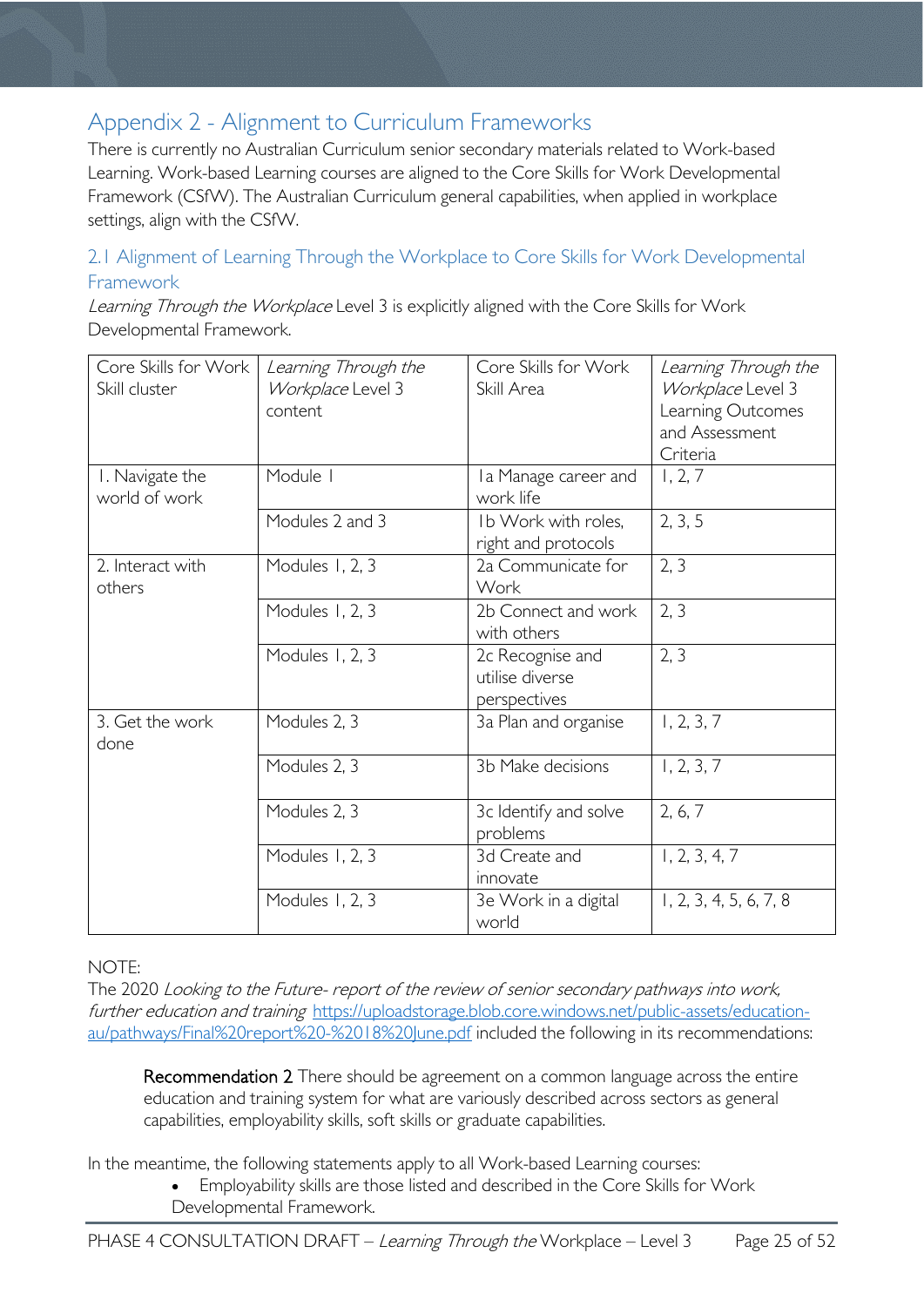- The Australian Curriculum General Capabilities, applied in a work-based setting, align with employability skills.
- Enterprise skills are employability skills developed or applied in an enterprise context.

### 2.2 Alignment of Australian Curriculum General Capabilities to Core Skills for Work Developmental Framework

| CSfW Skill cluster               | Learning Through the<br>Workplace Level 3<br>content | CSfW Skill Area                                     | Australian Curriculum<br>General Capabilities                                                                                                |
|----------------------------------|------------------------------------------------------|-----------------------------------------------------|----------------------------------------------------------------------------------------------------------------------------------------------|
| I. Navigate the<br>world of work | Module I                                             | Ia Manage career and<br>work life                   | Critical and creative<br>thinking                                                                                                            |
|                                  | Modules 2 and 3                                      | Ib Work with roles,<br>right and protocols          | Literacy<br>Personal and social<br>capability                                                                                                |
| 2. Interact with<br>others       | Modules 1, 2, 3                                      | 2a Communicate for<br>Work                          | Literacy<br>Numeracy                                                                                                                         |
|                                  | Modules 1, 2, 3                                      | 2b Connect and work<br>with others                  | Personal and social<br>capability<br>Intercultural<br>understanding<br>Aboriginal and Torres<br>Strait Islander Cultures<br>and Perspectives |
|                                  | Modules 1, 2, 3                                      | 2c Recognise and<br>utilise diverse<br>perspectives | Intercultural<br>understanding<br>Aboriginal and Torres<br>Strait Islander Cultures<br>and Perspectives                                      |
| 3. Get the work<br>done          | Modules 2, 3                                         | 3a Plan and organise                                | Critical and creative<br>thinking                                                                                                            |
|                                  | Modules 2, 3                                         | 3b Make decisions                                   | Critical and creative<br>thinking                                                                                                            |
|                                  | Modules 2, 3                                         | 3c Identify and solve<br>problems                   | Critical and creative<br>thinking                                                                                                            |
|                                  | Modules 1, 2, 3                                      | 3d Create and<br>innovate                           | Critical and creative<br>thinking                                                                                                            |
|                                  | Modules 1, 2, 3                                      | 3e Work in a digital<br>world                       | All general capabilities                                                                                                                     |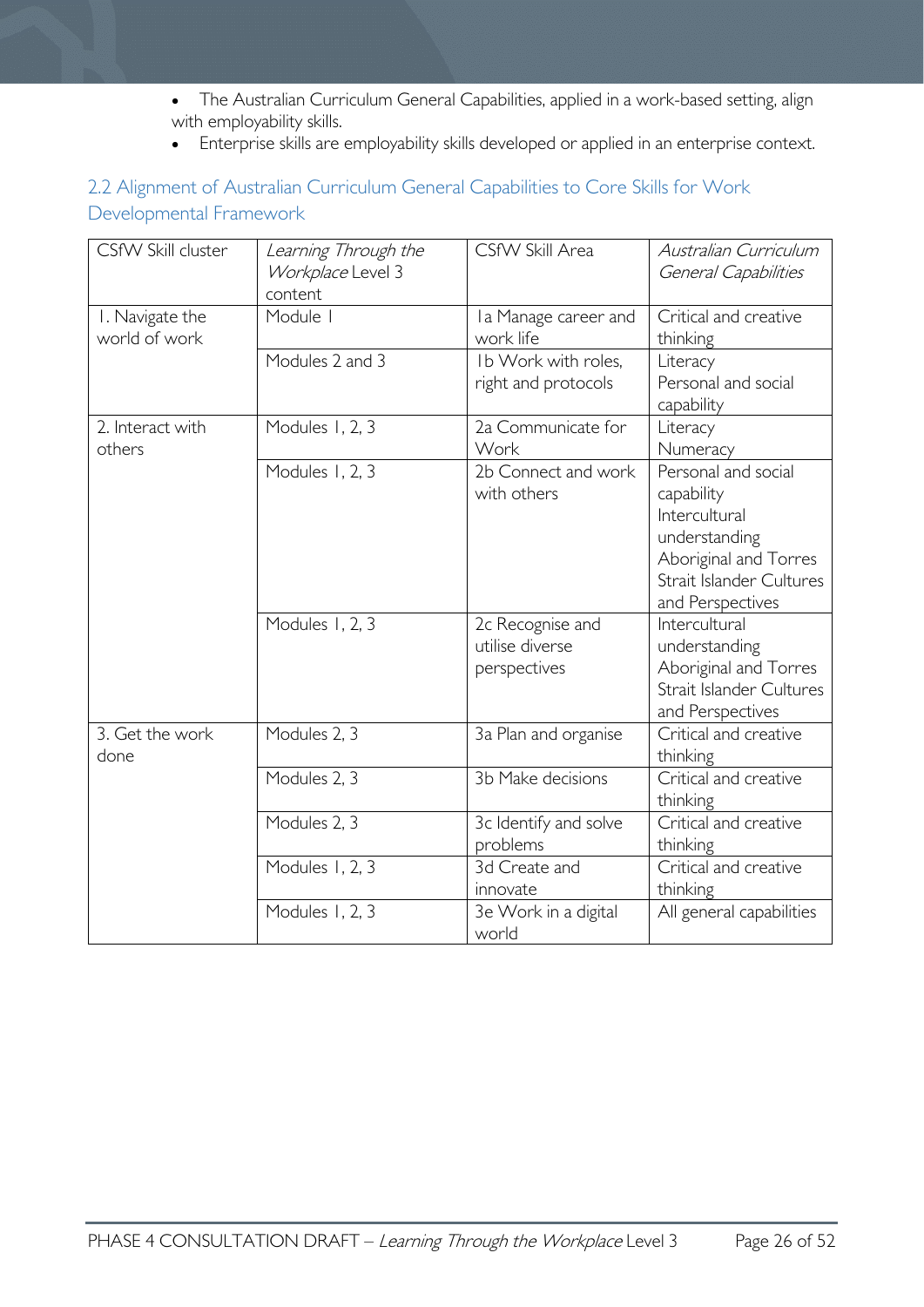# <span id="page-26-0"></span>Appendix 3 - Work Requirements

### <span id="page-26-1"></span>Module 1 Work Requirements Specifications

Focus Area: Work-based Learning

Title of Work Requirement: Workplace Learning Folio †

Mode /Format: Folio in multimodal format

Description: The folio will contain a minimum of eight (8) artefacts including:

- an initial work-related skills audit
- evidence of preparation for workplace learning including research about types of work available in the selected workplace or related industry, positive workplace culture, WHS requirements (for example, completion of induction program)
- a SMART goal and a written workplace learning plan for further developing one or more targeted skills while undertaking workplace learning during Module 2
- evidence of having implemented their Module 2 workplace learning plan including a reflective comment about the effectiveness of the plan (for example, diary entries, learning journal extracts, feedback from teacher or workplace supervisor)
- an interim work-related skills audit, conducted after Module 2
- a SMART goal and a written workplace learning plan B for further developing one or more targeted skills while undertaking workplace learning during Module 3, informed by reflections on Module 2
- evidence of having implemented their workplace learning plans including a reflective comment about the effectiveness of each plan (for example, diary entries, learning journal extracts, feedback from teacher or workplace supervisor)
- a final work-related skills audit, conducted after Module 3, from Modules 2 and 3 (for example, could include annotations about new areas to explore).

† The Workplace Learning Folio is not the External Assessment Folio.

Size: Maximum of 1500 words in negotiated format of choice but must be made available digitally by the learner

Timing: The folio must be developed over the course of the Module.

External agencies: Learners may provide evidence from employers or other adults, but this is not required.

#### Relevant Criterion/criteria:

- Criterion I: all standard elements
- Criterion 2: elements 1, 3
- Criterion 3: elements 1, 2
- Criterion 5: all standard elements
- Criterion 7: all standard elements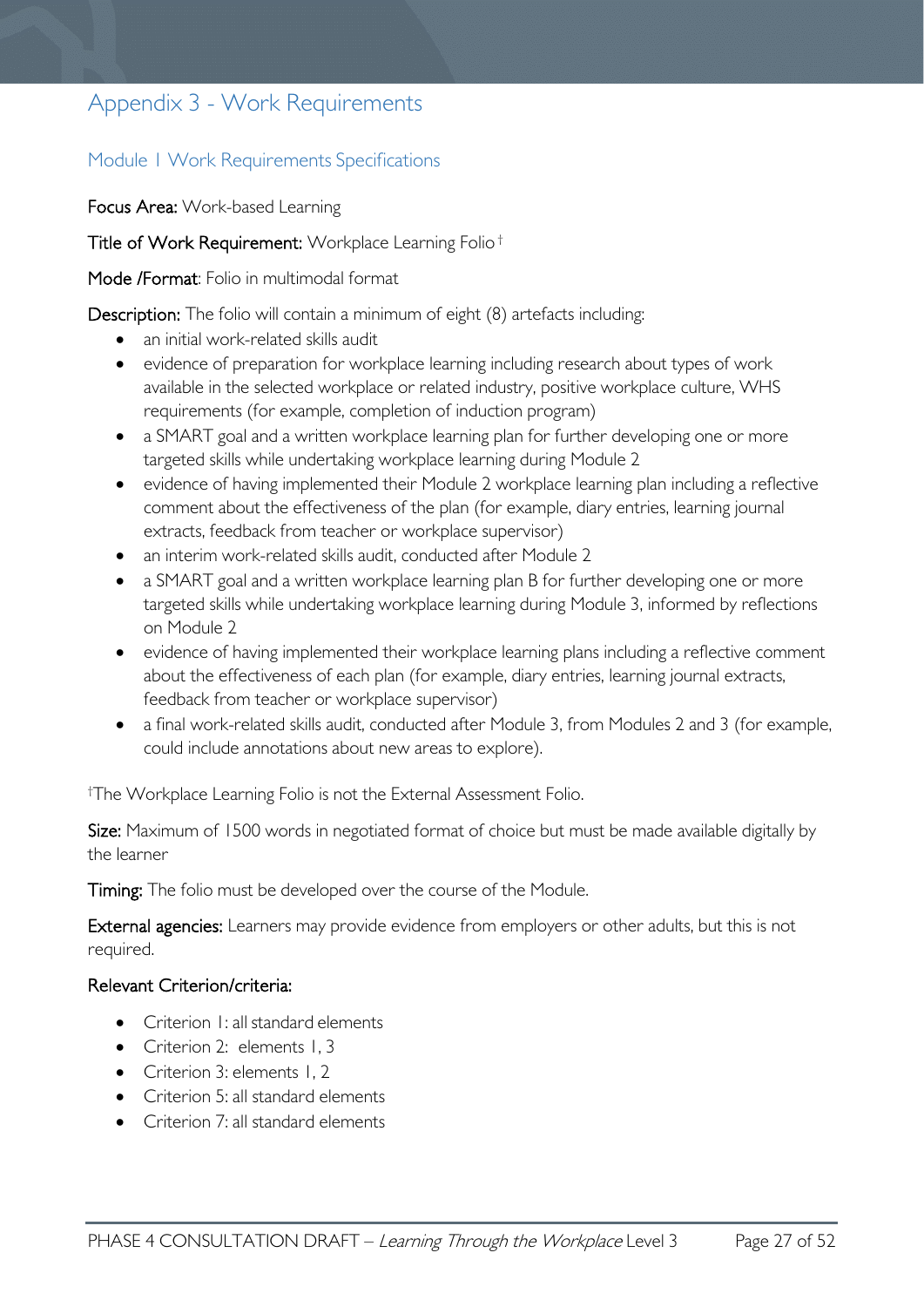#### Focus Area: Work-based Learning

#### Title of Work Requirement: Workplace Learning Exhibition

#### Mode /Format: Multimodal response

#### Description:

An exhibition- as a presentation, poster or other negotiated multimodal format, about their workplace learning experiences, what they learned, and the effectiveness of their learning plan. The presentation must be supported by purposeful use of digital and possibly other technologies.

Size: Maximum of 5 minutes or 1000 words in negotiated format of choice but must be made available digitally by the learner

Timing: The presentation must occur after the completion of Module 2.

External agencies: Learners may provide evidence from employers or other adults, but this is not required.

#### Relevant Criterion/criteria:

- Criterion 1: all standard elements
- Criterion 2: elements 1, 3
- Criterion 5: all standard elements
- Criterion 7: all standard elements
- Criterion 8: all standard elements.

#### Focus Area: Work-based Learning

#### Title of Work Requirement: Folio (Workplace Learning Report)

Mode/Format: Folio (external) written, multimodal

Description: A Folio consisting of

- annotated workplace learning plans
- reflective statement about their combined workplace learning experiences, what they learned, the effectiveness of their learning plans and impact on future decision-making including career decisions.

Size: suggested range of between 2500 and a *maximum* of 3000 words. The annotated workplace learning plans do not contribute to the word count.

Timing: after completion of Module 3.

External agencies: The Office of Tasmanian Assessment, Standards and Certification

#### Relevant Criteria:

- Criterion 1: all standard elements
- Criterion 3: all standard element
- Criterion 6: element 3
- Criterion 7: all standard elements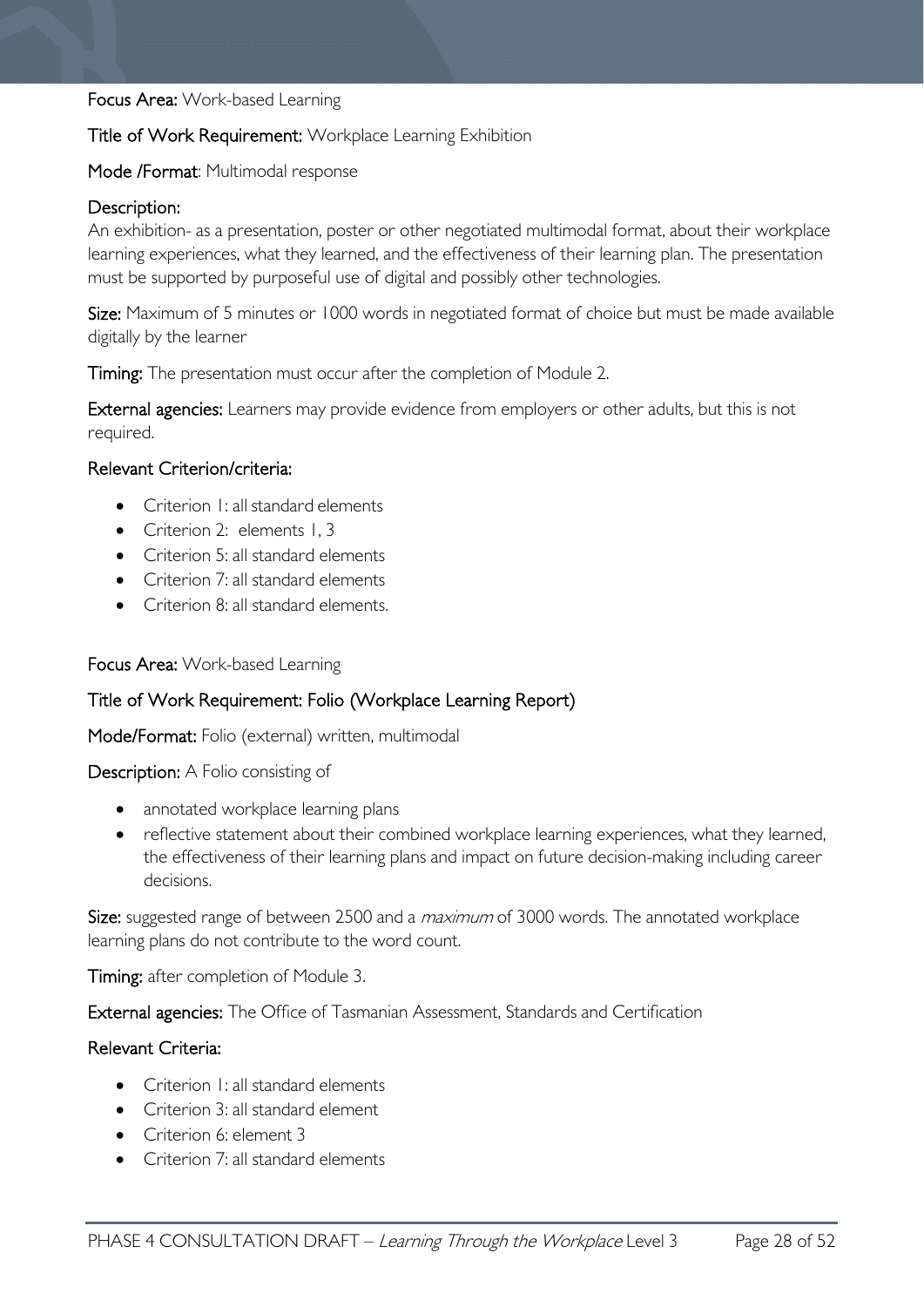Relationship to External Assessment: The Folio (Workplace Learning Report) is externally assessed. Please refer to the External Assessment Specifications for full details.

Focus Area: Work-based Learning

#### Title of Work Requirement: Workplace Learning Presentation/Exhibition

Mode/Format: oral or multimodal: presentation

Description: A presentation of the output of the Folio (Workplace Learning Report), supported by the use of digital technologies

Size: suggested range a *maximum* of ten minutes multimodal.

Timing: N/A

External agencies: The Office of Tasmanian Assessment, Standards and Certification

#### Relevant Criteria:

- Criterion 7: all standard elements
- Criterion 8: all standard elements

Relationship to External Assessment: The Folio is externally assessed. Please refer to the External Assessment Specifications for full details.

#### <span id="page-28-0"></span>Module 2 Work Requirements Specifications

Focus Area: Work-based Learning

Title of Work Requirement: Skills Log A and Learning Journal A Mode /Format: Multimodal Extended response

Description: The skills log and learning journal must include the information specified below but can be in any negotiated format chosen by the learner, provided the learner makes it digitally available at regular intervals for ongoing teacher feedback (for example, if the learner chooses to use a hard copy, it could be scanned and provided to the teacher on a USB storage device, or uploaded to a cloudbased platform and the link shared with the teacher). The skills log and learning journal can be combined or treated separately.

The skills log must include:

- a label with the title Learning Through the Workplace Level 3 Skills Log A, and the student's full name
- a record of key workplace information
- dates of workplace learning and tasks completed
- provision for mapping to CSfW and General Capabilities.
- a two-page Workplace Learning Skills Log A Verification form, to be completed by the Workplace Supervisor after completion of the 40 hours of workplace learning.

The learning journal must include:

• a label with the title Learning Through the Workplace Level 3 - Learning Journal A, and the student's full name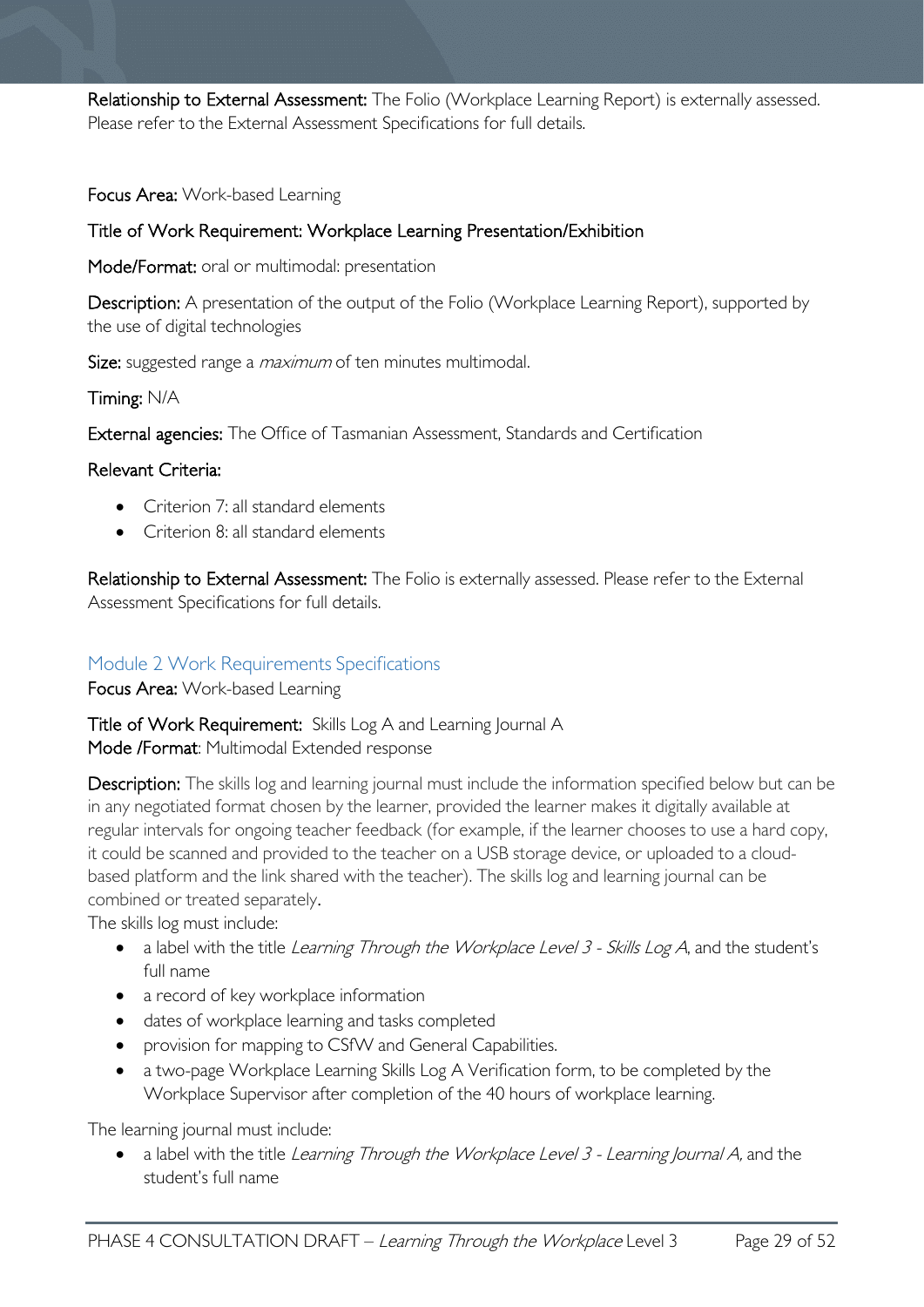- regular entries of notes and reflections on the workplace learning experiences
- a final summary reflection that includes examples of their knowledge and understanding of at least six (6) of the CSfW skill areas, including those targeted in their learning plan.
- an updated skills and capabilities audit.

Journal requirements, ideas and optional guiding questions for the final summary reflection are provided in Appendix 8.

Size: Maximum of 2000 words or 10-minute multimodal presentation. The Skills Log A is not included in the word count.

Timing: Skills Log A and Learning Journal A must be maintained over the course of the module.

External agencies: Learners must provide the Workplace Learning Skills Log A Verification Form, completed by the Workplace Supervisor. A blank copy of the form is available in Appendix 7.

### Relevant Criterion/criteria:

- Criterion I: elements 2, 3, 4
- Criterion 2: all standard elements
- Criterion 3: all standard elements
- Criterion 4: all standard elements
- Criterion 6: all standard elements
- Criterion 7: all standard elements

#### Relationship to External Assessment:

This work requirement is internally assessed only. However, the Skills Log A and Learning Journal A provide source material and supporting evidence to inform the development of the externally assessed Folio and Presentation work requirements described in Module 1. Please refer to the External Assessment Specifications for specific advice to students about this.

## <span id="page-29-0"></span>Module 3 Work Requirements Specifications

Focus Area: Work-based Learning

#### Title of Work Requirement: Skills Log B and Learning Journal B Mode /Format: Extended response

Description: The skills log and learning journal must include the information specified below. They can be in any negotiated format chosen by the learner, provided the learner makes them digitally available at regular intervals for ongoing teacher feedback (for example, if the learner chooses to use a hard copy, it could be scanned and provided to the teacher on a USB storage device, or uploaded to a cloud-based platform and the link shared with the teacher). The skills log and learning journal can be combined or treated separately.

The skills log includes:

- a label with the title Learning Through the Workplace Level  $3 -$  Skills Log B, and the student's full name
- a record of key workplace information
- dates of workplace learning and tasks completed
- provision for mapping to CSfW and General Capabilities
- a two-page Workplace Learning Skills Log B Verification form, to be completed by the Workplace Supervisor after completion of the 40 hours of workplace learning.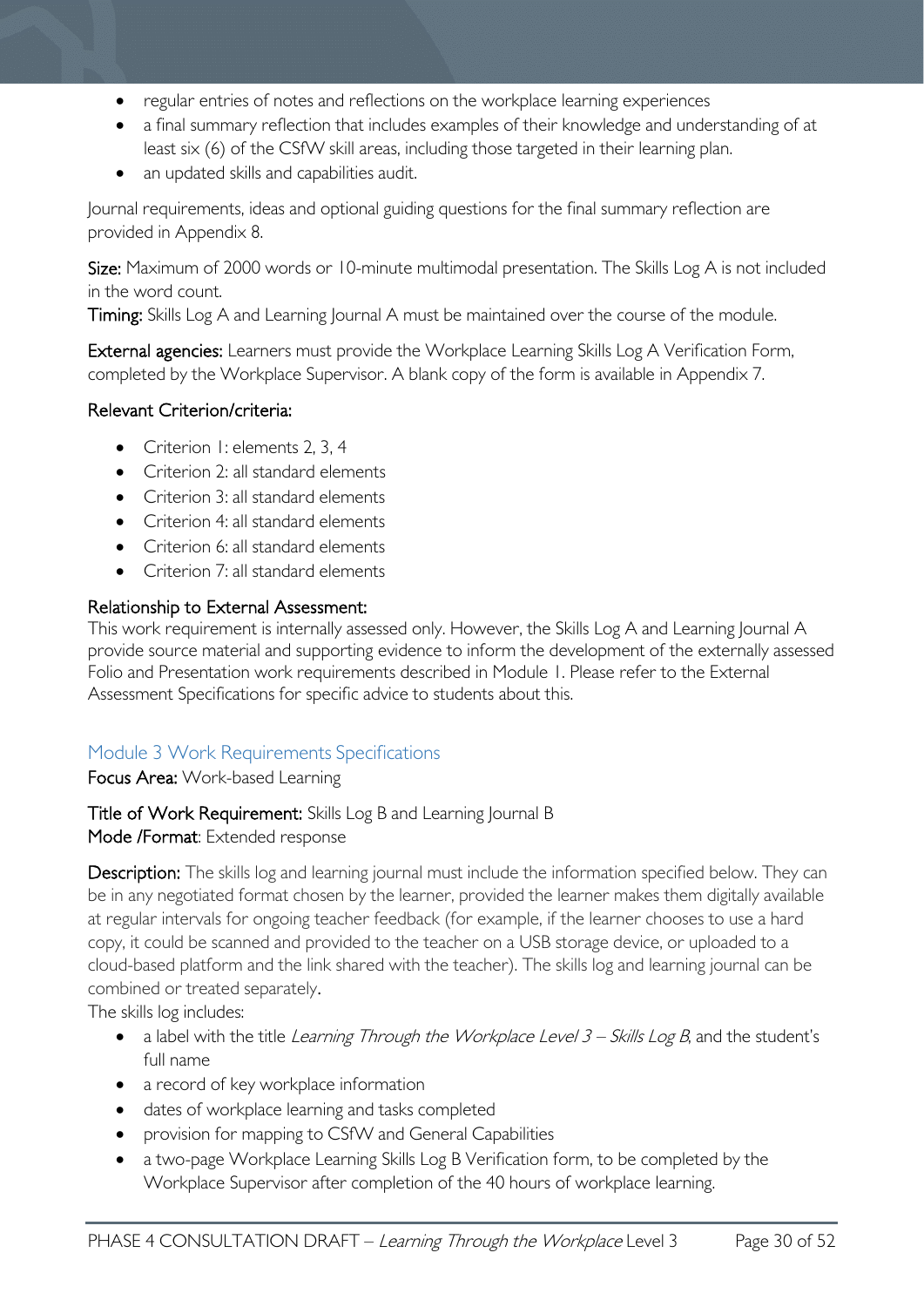The learning journal must include:

- a label with the title Learning Through the Workplace Level 3 Learning Journal B, and the student's full name
- regular entries of notes and reflections on the workplace learning experiences
- a final summary reflection that includes examples of their knowledge and understanding of at least six (6) of the CSfW skill areas, including those targeted in their learning plan. Learners must ensure each of the 10 CSfW skill areas are addressed at least once across their two learning journals.

Optional guiding questions and ideas for the final summary reflection are provided in Appendix 8.

Learning Journal requirements, ideas and optional guiding questions are included in Appendix 8.

Size: Maximum of 2000 words or 10-minute multimodal presentation Timing: Skills Log B and Learning Journal B must be maintained over the course of the module.

External agencies: Learners must provide the Workplace Learning Skills Log B Verification form, completed by the Workplace Supervisor. A blank copy of the form is available in Appendix 7.

#### Relevant Criterion/criteria:

- Criterion I: elements 2, 3, 4
- Criterion 2: all standard elements
- Criterion 3: all standard elements
- Criterion 4: all standard elements
- Criterion 6: all standard elements
- Criterion 7: all standard elements

#### Relationship to External Assessment:

This work requirement is internally assessed only. However, the Skills Log B and Learning Journal B provide source material and supporting evidence to inform the development of the externally assessed Folio and Presentation work requirements described in Module 1. Please refer to the External Assessment Specifications for specific advice to students about this.

# <span id="page-30-0"></span>Appendix 4 – General Capabilities and Cross-Curriculum Priorities

Learning across the curriculum content, including the cross-curriculum priorities and general capabilities, assists students to achieve the broad learning outcomes defined in the Alice Springs (Mparntwe) Education Declaration (December 2019).

#### General Capabilities:

The general capabilities play a significant role in the Australian Curriculum in equipping young Australians to live and work successfully in the twenty-first century.

In the Australian Curriculum, capability encompasses knowledge, skills, behaviours and dispositions. Students develop capability when they apply knowledge and skills confidently, effectively and appropriately in complex and changing circumstances, in their learning at school and in their lives outside school.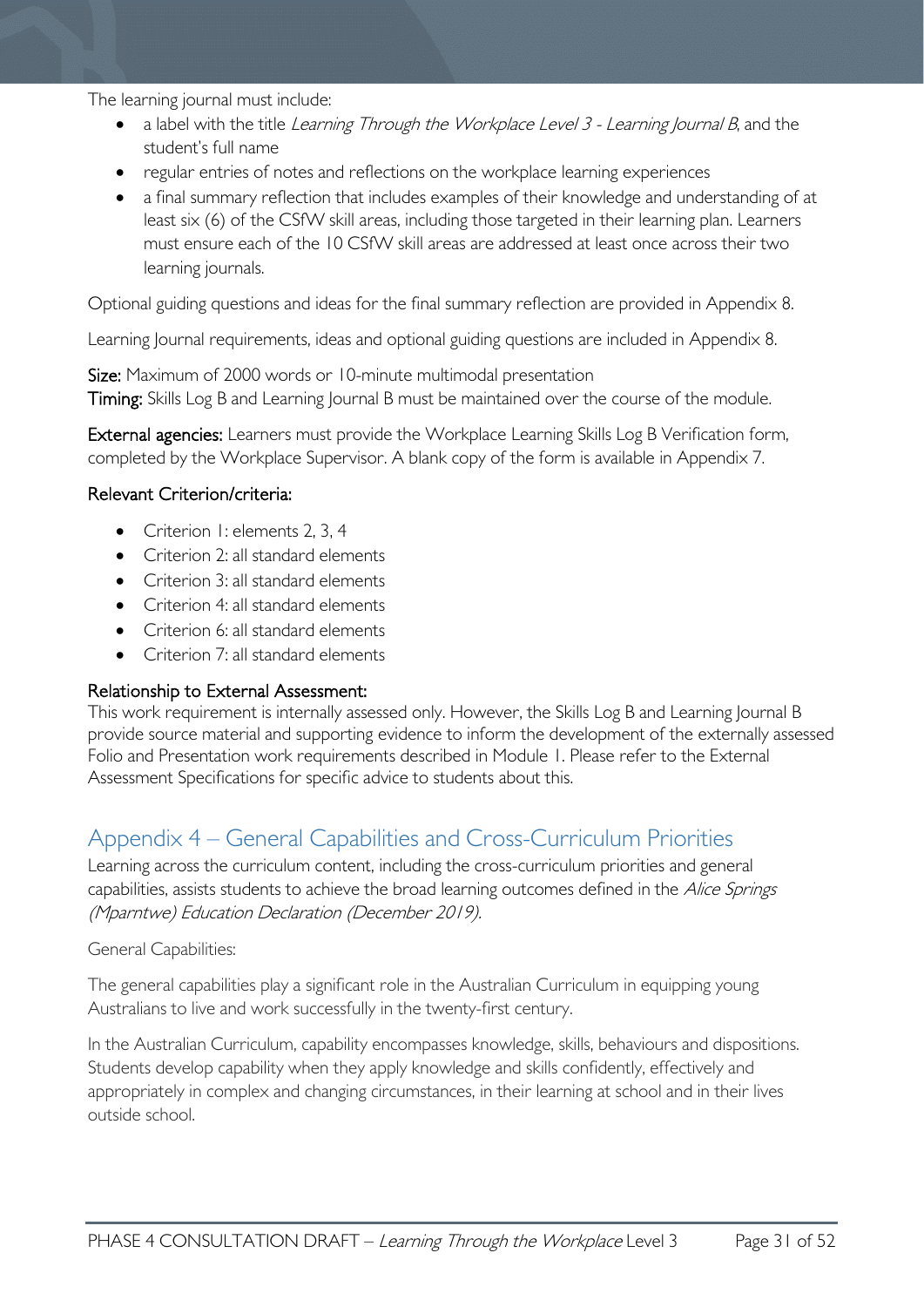The general capabilities include:

- Critical and creative thinking  $\mathbb{C}$
- Ethical understanding  $\div$
- Information and communication technology capability  $\cdot\overline{\star}$
- Intercultural understanding  $e_3$
- Literacy
- Numeracy
- Personal and social capability

#### Cross-Curriculum Priorities:

Cross-curriculum priorities enable students to develop understanding about and address the contemporary issues they face, for their own benefit and for the benefit of Australia as a whole. The priorities provide national, regional and global dimensions which will enrich the curriculum through development of considered and focused content that fits naturally within learning areas. Incorporation of the priorities will encourage conversations between students, teachers and the wider community.

The cross-curriculum priorities include:

- Aboriginal and Torres Strait Islander Histories and Cultures  $\frac{1}{2}$
- Asia and Australia's Engagement with Asia **AA**
- Sustainability  $\triangleleft$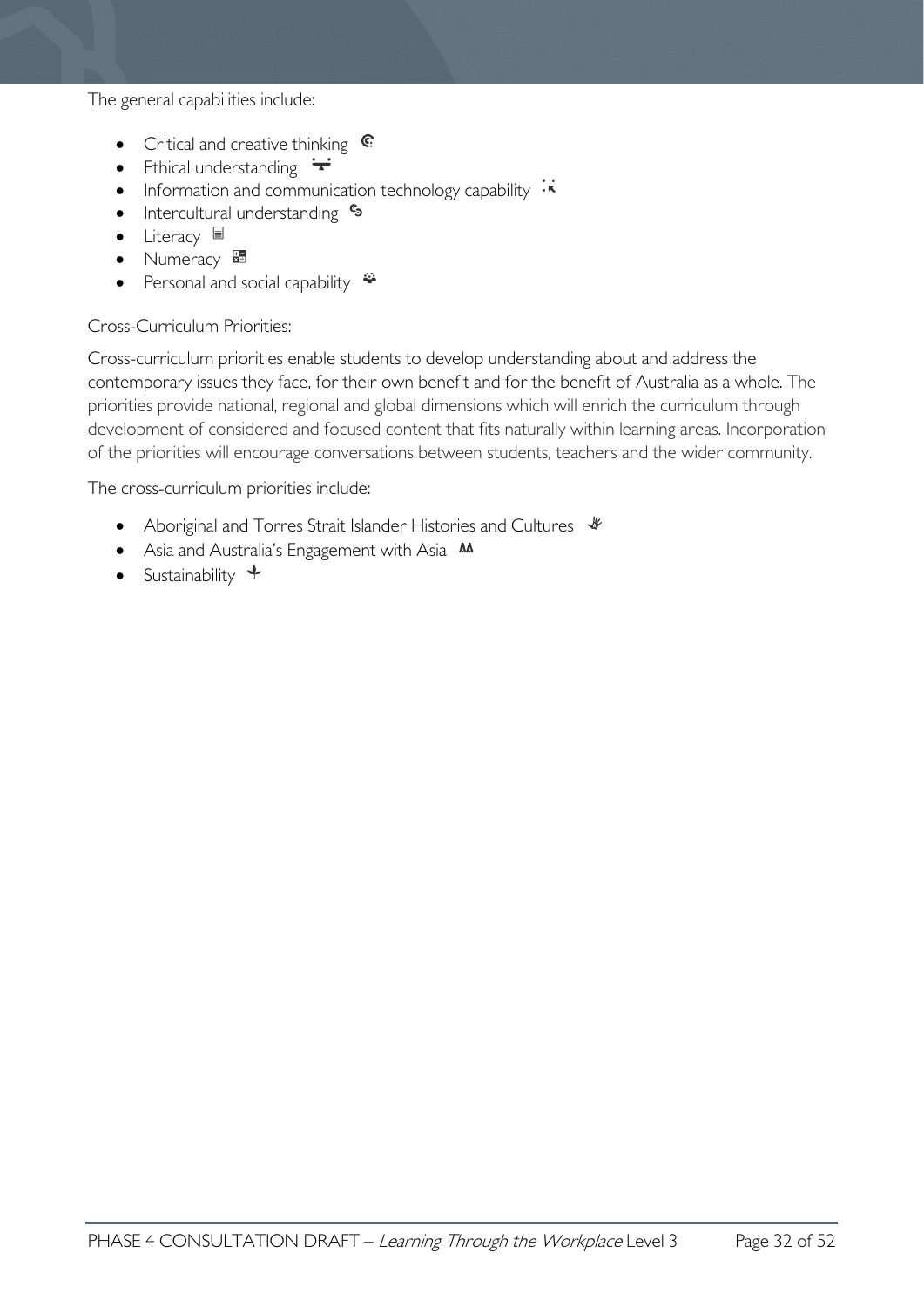# Appendix 5 – Glossary

<span id="page-32-0"></span>

| Term         | <b>Definition</b>                                                                                                                                            | Source<br>Acknowledgement                            | Course Context |
|--------------|--------------------------------------------------------------------------------------------------------------------------------------------------------------|------------------------------------------------------|----------------|
| analyse      | Consider in detail for the purpose of finding meaning or relationships,<br>and identifying patterns, similarities and differences.                           | <b>ACARA Senior</b><br>Secondary English<br>Glossary | assessment     |
| apply        | Use, utilise or employ in a particular situation.                                                                                                            | <b>ACARA Senior</b><br>Secondary English<br>Glossary | assessment     |
| assess       | Determine the value, significance or extent of (something).                                                                                                  | <b>ACARA Senior</b><br>Secondary English<br>Glossary | assessment     |
| career       | The sequence and variety of work roles (paid and unpaid) undertaken<br>throughout a lifetime, including life roles, leisure activities, learning and<br>work | ACARA 9/10<br><b>Work Studies</b><br>Glossary        | Module         |
| communicates | Conveys knowledge and/or understandings to others.                                                                                                           | <b>ACARA Senior</b><br>Secondary English<br>Glossary | assessment     |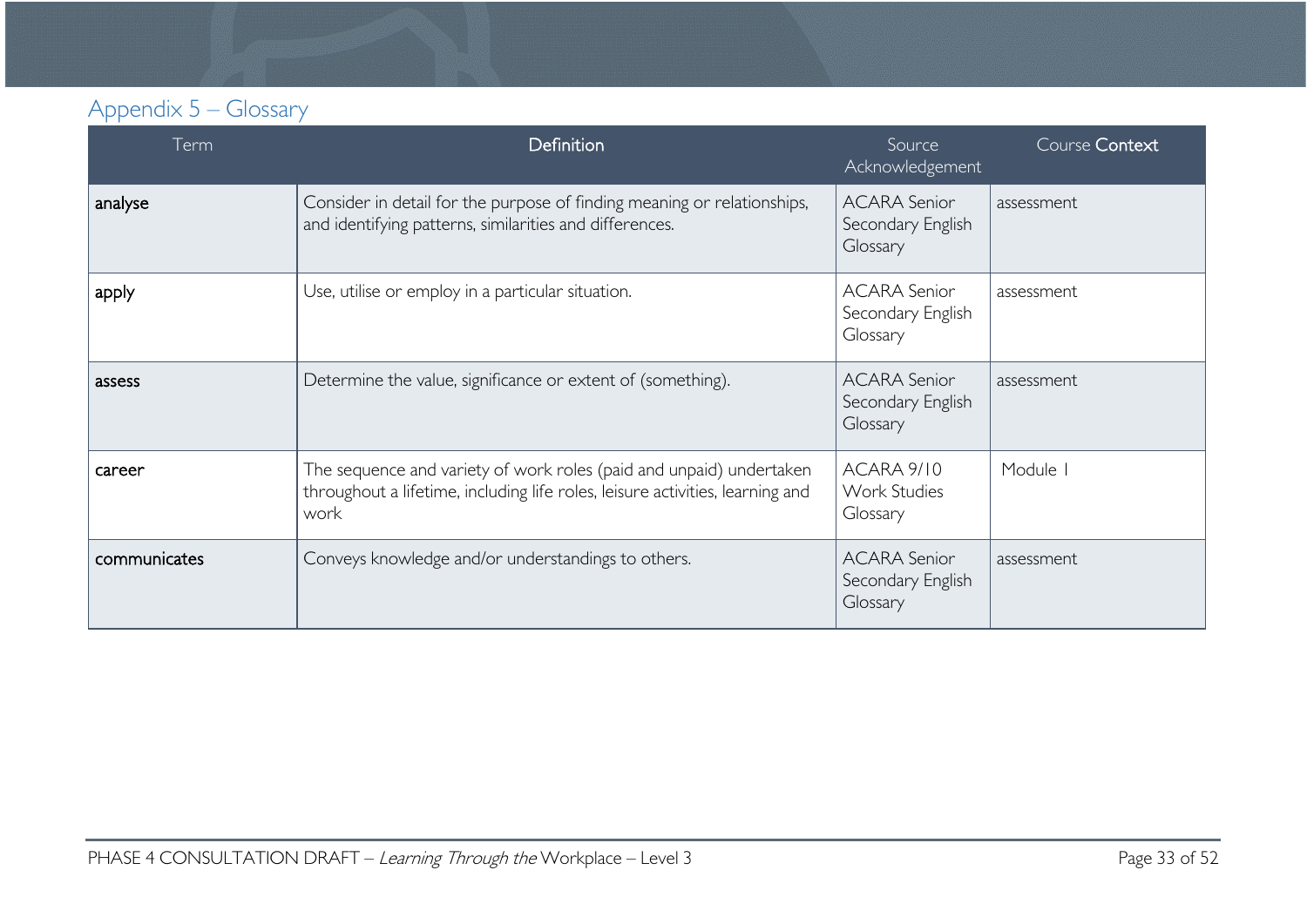| Term                                                      | Definition                                                                                                                                                                                                                                                                                                                                                                                                                                                                                                                                                                                                                                                                                                                                                                                                                                                                                                                                 | Source<br>Acknowledgement                                                                                                                                                                                               | Course Context                      |
|-----------------------------------------------------------|--------------------------------------------------------------------------------------------------------------------------------------------------------------------------------------------------------------------------------------------------------------------------------------------------------------------------------------------------------------------------------------------------------------------------------------------------------------------------------------------------------------------------------------------------------------------------------------------------------------------------------------------------------------------------------------------------------------------------------------------------------------------------------------------------------------------------------------------------------------------------------------------------------------------------------------------|-------------------------------------------------------------------------------------------------------------------------------------------------------------------------------------------------------------------------|-------------------------------------|
| Core Skills for Work<br>Developmental<br>Framework (CSfW) | The Core Skills for Work Developmental Framework (the CSfW)<br>describes a set of non-technical skills, knowledge and understandings<br>that underpin successful participation in work. Participation in work<br>could be as an employee, as someone who is self-employed, or as a<br>volunteer.                                                                                                                                                                                                                                                                                                                                                                                                                                                                                                                                                                                                                                           | Australian<br>Government<br>Department of<br>Industry,<br>Innovation, Climate<br>Change, Science,<br>Research and<br><b>Tertiary Education</b><br>and Department<br>of Education,<br>Employment and<br>Workplace (2013) | Focus Area - Work-based<br>Learning |
| cultural safety<br>(workplace context)                    | A workplace is culturally safe, when the work environment is spiritually,<br>socially, emotionally, and physically safe for everyone.<br>Cultural safety is more than just being aware of other cultures and<br>respecting all people. It is about creating a workplace where everyone<br>can examine our own cultural identities and attitudes, and be open-<br>minded and flexible in our attitudes towards people from cultures other<br>than our own.<br>It also requires everyone to understand that their own values or<br>practices are not always or only the best way to solve workplace<br>problems.<br>Specifically, for Aboriginal and Torres Strait Islander people, cultural<br>safety is about creating an environment that is safe for them. This means<br>there is no assault, challenge or denial of their identity and experience.<br>Cultural safety is about: shared respect, shared meaning and shared<br>knowledge. | SafeWork NSW                                                                                                                                                                                                            | Modules 1, 2, 3                     |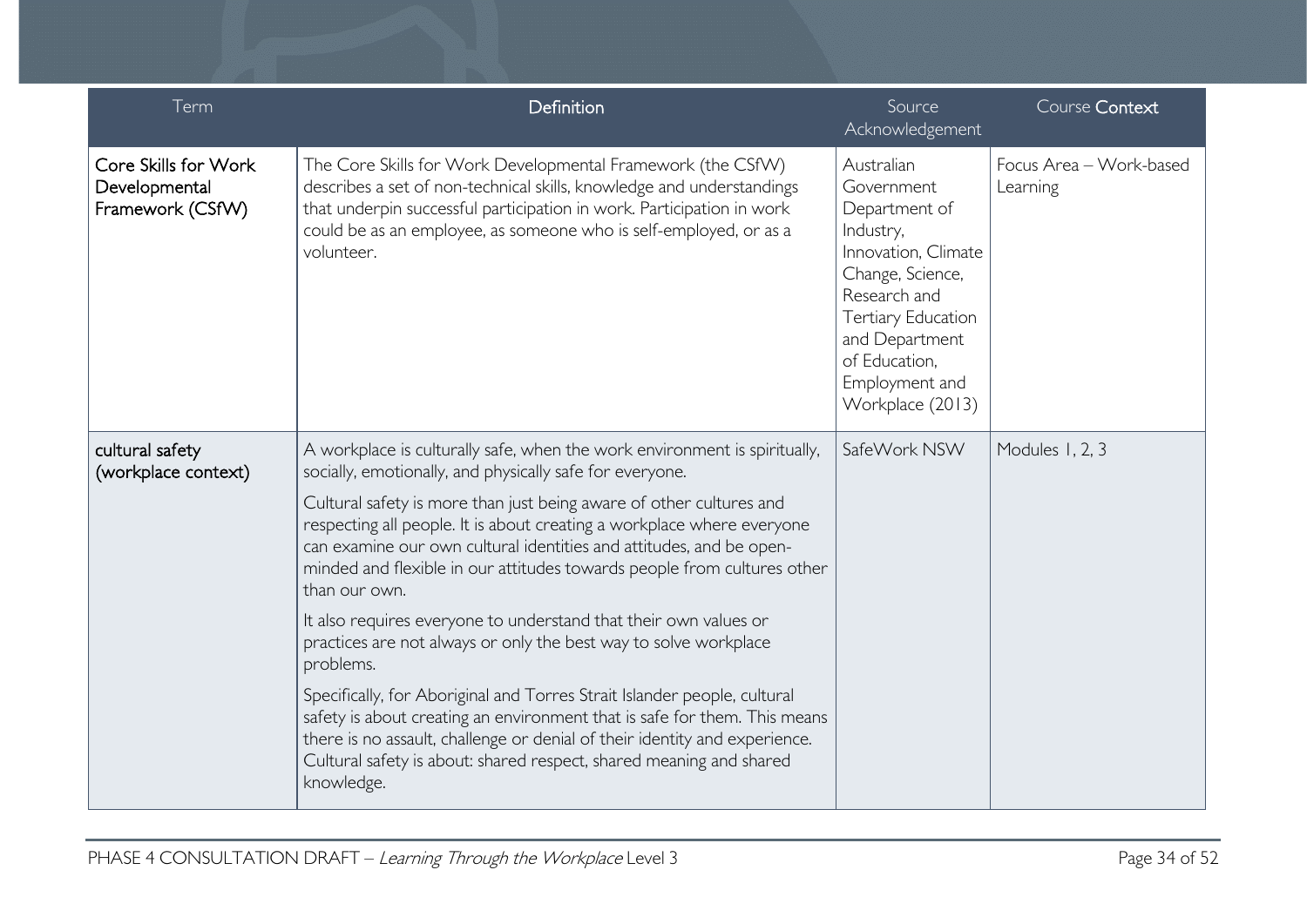| Term              | Definition                                                                                                                                                                                                                            | Source<br>Acknowledgement                                                                                                | Course Context |
|-------------------|---------------------------------------------------------------------------------------------------------------------------------------------------------------------------------------------------------------------------------------|--------------------------------------------------------------------------------------------------------------------------|----------------|
| describe          | Give an account of characteristics or features.                                                                                                                                                                                       | <b>ACARA Senior</b><br>Secondary English<br>Glossary                                                                     | assessment     |
| entry-level work  | Work that requires minimal skills, training or experience. The Australian<br>Government Job Outlook website uses a 5-point scale of skill levels for<br>jobs: entry level, lower skill, medium skill, high skill and very high skill. | Australian<br>Government, Job<br>Outlook website                                                                         | Modules 2, 3   |
| equal opportunity | Equal Opportunity means everyone has a right to be treated fairly and<br>to not experience discrimination and other prohibited conduct.                                                                                               | Equal Opportunity<br>Tasmania, Equal<br>Opportunity: a<br>workplace guide<br>for employers in<br>Tasmania (July<br>2020) | Module I       |
| explain           | Provide additional information that demonstrates understanding of<br>reasoning and/or application.                                                                                                                                    | <b>ACARA Senior</b><br>Secondary English<br>Glossary                                                                     | assessment     |
| identify          | Establish or indicate who or what someone or something is.                                                                                                                                                                            | <b>ACARA Senior</b><br>Secondary English<br>Glossary                                                                     | assessment     |
| industry          | Businesses and professional associations working in a specific field.                                                                                                                                                                 | Years 9 to 12<br>Learning, Tasmania                                                                                      | Module         |
| investigate       | Plan, collect and interpret data/information and draw conclusions about.                                                                                                                                                              | <b>ACARA Senior</b><br>Secondary English<br>Glossary                                                                     | assessment     |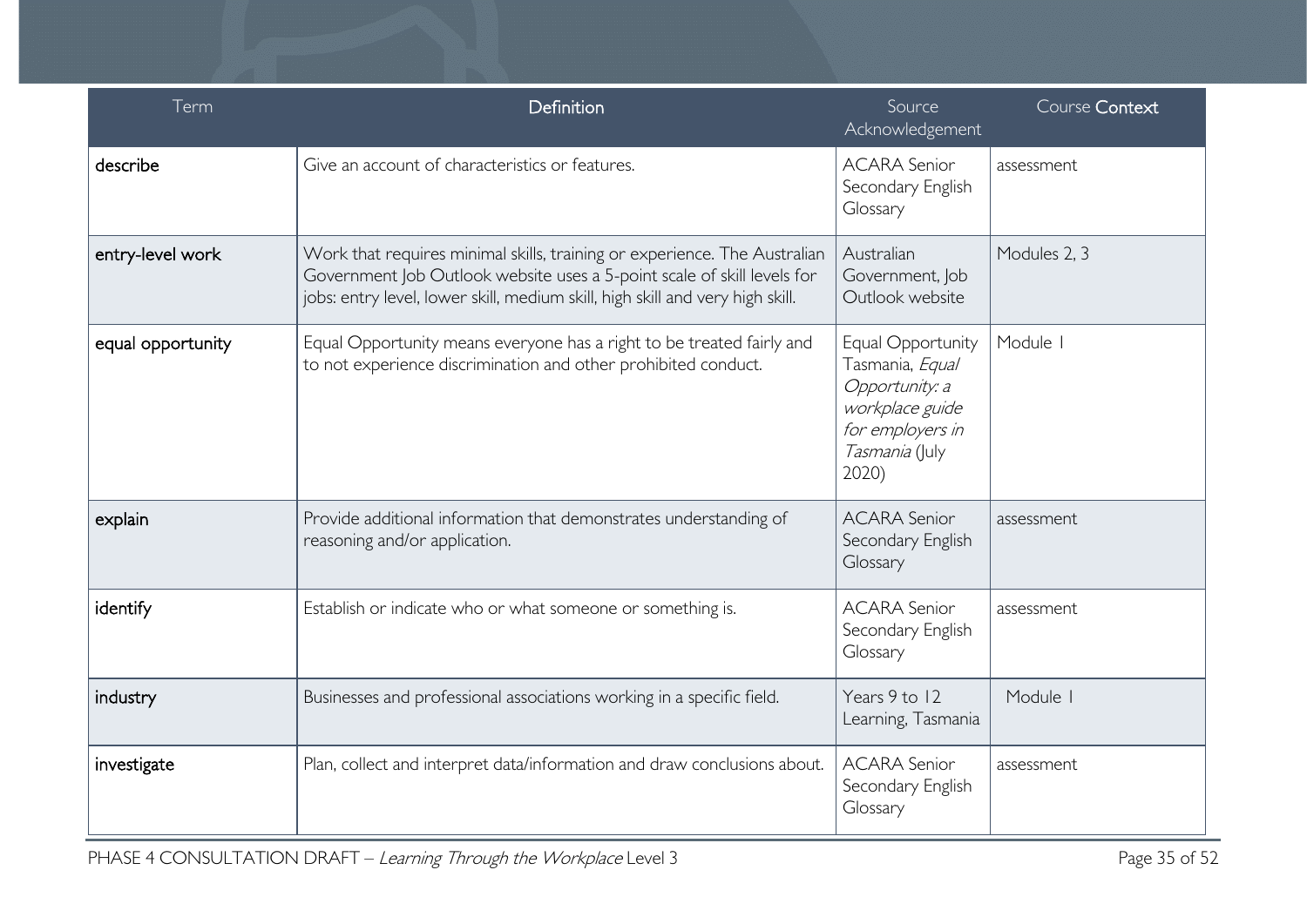| Term              | Definition                                                                                                                                                                                                                                                                                                                                                                                                                                   | Source<br>Acknowledgement                     | Course Context  |
|-------------------|----------------------------------------------------------------------------------------------------------------------------------------------------------------------------------------------------------------------------------------------------------------------------------------------------------------------------------------------------------------------------------------------------------------------------------------------|-----------------------------------------------|-----------------|
| <b>LLN skills</b> | Core language, literacy and numeracy (LLN) skills. The combination of<br>LLN skills as detailed in the Australian Core Skills Framework and the<br>Core Skills for work is referred to as Foundational Skills in the<br>Vocational Education and Training Sector. In the school sector these two<br>types of skills are described as General Capabilities and in the higher<br>education sector they are referred to as Graduate Attributes. | Australian<br>Government,<br>CSfW, 2013, pl   |                 |
| parent/guardian   | Includes guardian(s) or other person(s) having the care and control of a<br>child                                                                                                                                                                                                                                                                                                                                                            | Years 9 to 12<br>Learning, Tasmania           | Modules 2, 3    |
| reflection        | The capacity for individuals to exercise introspection to learn more<br>about their fundamental nature and purpose, their skill set, to learn<br>from mistakes and gain deeper insight, to develop self-awareness and<br>grow personally and professionally, to help with clarifying priorities,<br>strengths and goals, and build resilience.                                                                                               | ACARA 9/10<br><b>Work Studies</b><br>Glossary | Modules 1, 2, 3 |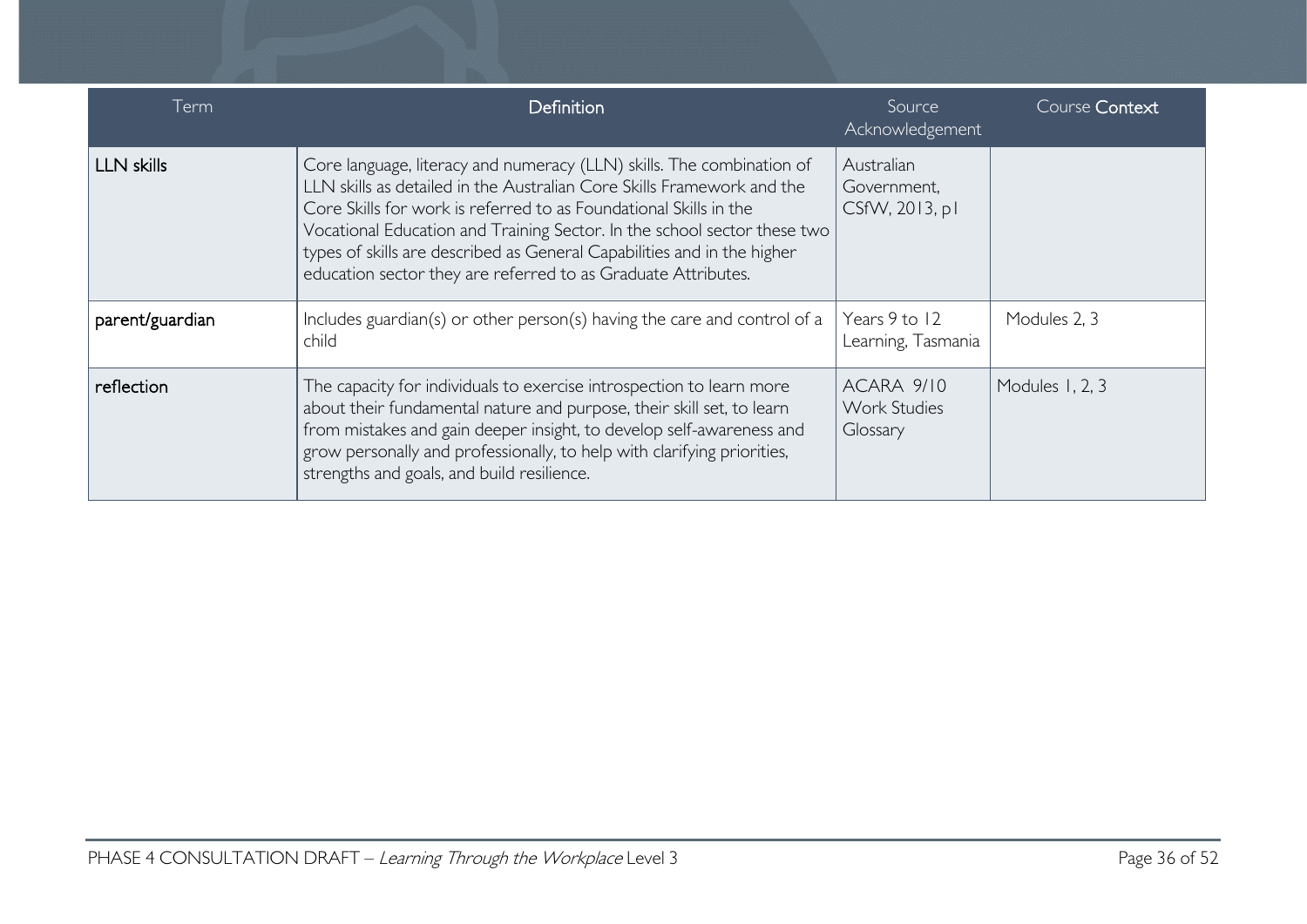| Term                | Definition                                                                                                                                                                                                                                                                                                                                                                                                                                                                                                                                                                                                                                                                                                                                                                                                                                                                                                                                                                                                              | Source<br>Acknowledgement                                                                                                                                                                                                                                                                                                                                                                                                                      | Course Context                      |
|---------------------|-------------------------------------------------------------------------------------------------------------------------------------------------------------------------------------------------------------------------------------------------------------------------------------------------------------------------------------------------------------------------------------------------------------------------------------------------------------------------------------------------------------------------------------------------------------------------------------------------------------------------------------------------------------------------------------------------------------------------------------------------------------------------------------------------------------------------------------------------------------------------------------------------------------------------------------------------------------------------------------------------------------------------|------------------------------------------------------------------------------------------------------------------------------------------------------------------------------------------------------------------------------------------------------------------------------------------------------------------------------------------------------------------------------------------------------------------------------------------------|-------------------------------------|
| simulated workplace | A simulated workplace creates a realistic* practice environment that<br>enables a student to learn while in a controlled environment. Practising<br>in conditions that replicate a workplace can be safer, assisting to develop<br>student confidence in a structured setting, while allowing scenarios to be<br>stopped, discussed and re-started to support learning.<br>If delivering training of practical skills in a simulated environment, the<br>provider must ensure access to all of the required facilities, resources<br>and equipment that would be available in the contemporary workplace.<br>Engaging with industry to discuss current workplace activities and<br>subsequent training strategies can also ensure that simulated<br>environments align with current workplace practice.<br>* "Realistic" goes beyond facilities, resources and equipment. The<br>simulated environment should aim, as much as possible, to model<br>workplace relationships, expectations and a culture of improvement. | Adapted from<br>Australian Skills<br><b>Quality Authority</b><br>(ASQA)<br>https://www.asqa.g<br>ov.au/covid-<br>19/practical-<br>training-and-<br>assessment<br>*University of<br>Queensland<br>Employment Logic<br>- The cultural shift<br>needed to improve<br>VET outcomes in<br>schools<br>https://stories.ug.e<br>du.au/policy-<br>futures/2021/empl<br>oyment-logic-the-<br>cultural-shift-<br>needed-for-vet-in-<br>schools/index.html | Modules 2, 3<br>Pending VLCE advice |
| SMART goals         | Goals that are Specific, Measurable, Achievable, Relevant and Time-<br>bound. These criteria guide in the setting of goals, for example in project<br>management, employee-performance management and personal<br>development.                                                                                                                                                                                                                                                                                                                                                                                                                                                                                                                                                                                                                                                                                                                                                                                          | adapted from<br>Wikipedia                                                                                                                                                                                                                                                                                                                                                                                                                      | Modules 1, 2, 3                     |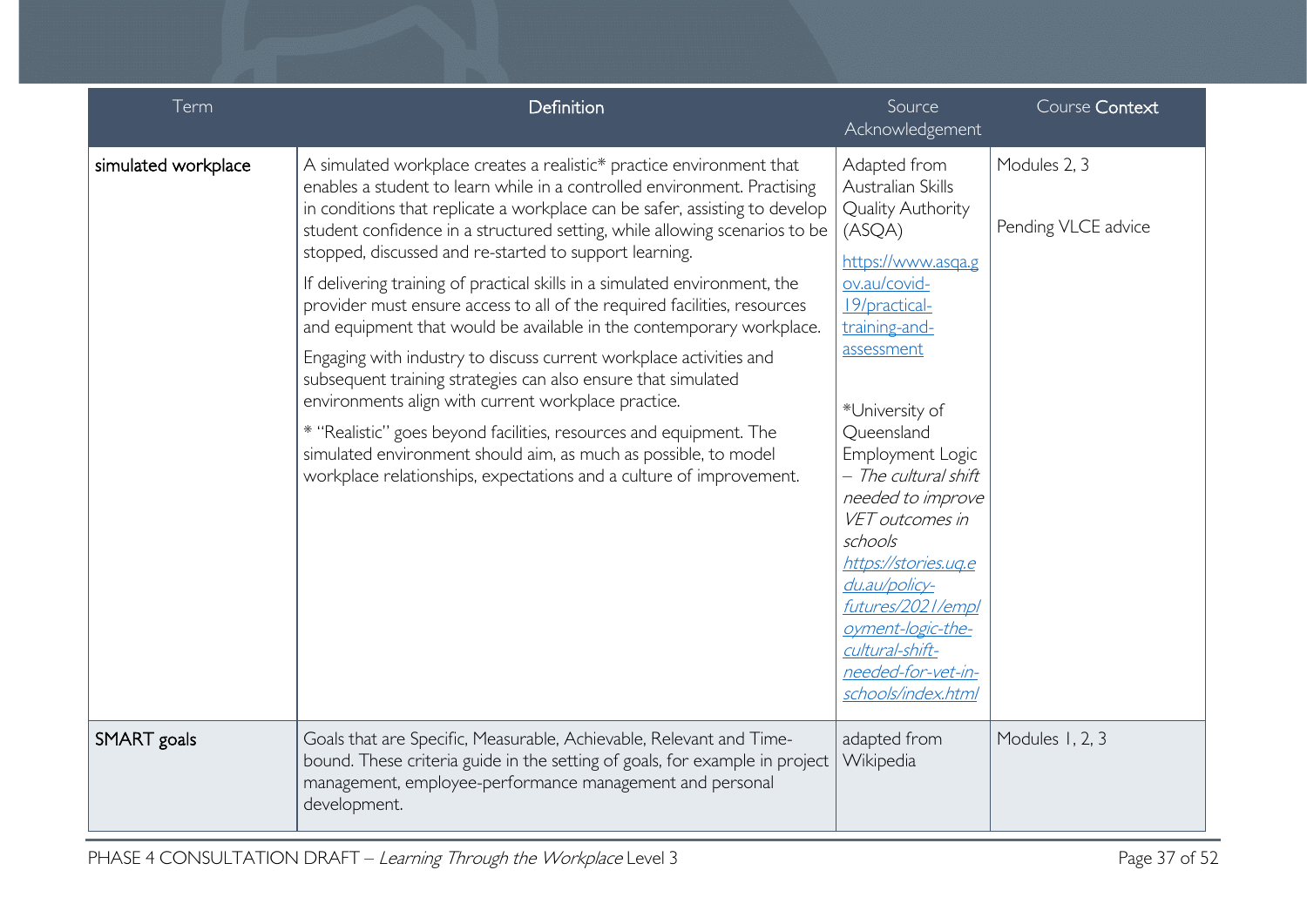| Term                 | Definition                                                                                                                                                                                                                                                                                                                                                                                                                                                               | Source<br>Acknowledgement                                         | Course Context                |  |
|----------------------|--------------------------------------------------------------------------------------------------------------------------------------------------------------------------------------------------------------------------------------------------------------------------------------------------------------------------------------------------------------------------------------------------------------------------------------------------------------------------|-------------------------------------------------------------------|-------------------------------|--|
| suitable workplace   | Suitable means that the nature of the workplace and the student role<br>provide opportunities for learners to develop the Core Skills for Work<br>as required in the assessment standards of the course.                                                                                                                                                                                                                                                                 | Years 9 to 12<br>Learning, Tasmania                               | Modules 2, 3                  |  |
| vocational placement | A work placement that is a requirement of a VET qualification.                                                                                                                                                                                                                                                                                                                                                                                                           | Years 9 to 12<br>Modules 2, 3<br>Learning, Tasmania<br>Appendix 6 |                               |  |
| work                 | A set of activities with an intended set of outcomes, from which it is<br>hoped that an individual will derive personal satisfaction; it is not<br>necessarily tied to paid employment and can encompass other<br>meaningful and satisfying activities through which an individual's career<br>develops, such as parenting or volunteering.                                                                                                                              | Modules 1, 2, 3<br>ACARA 9/10<br><b>Work Studies</b><br>Glossary  |                               |  |
| work culture         | The work environment including the policies, protocols and accepted<br>practice of a particular workplace. It includes the way people interact<br>with others in the workplace, go about their work and the practices<br>they undertake in this environment.                                                                                                                                                                                                             | ACARA 9/10<br><b>Work Studies</b><br>Glossary                     | Modules 1, 2, 3               |  |
| Work performance     | Australian<br>Focus Area<br>Work performance is how well an individual performs their work. The<br>CSfW non-technical skills contribute to work performance, in<br>Government,<br>combination with technical or discipline-specific skills and core LLN skills.<br>CSfW, 2013, pl<br>Work performance is also influenced by a range of factors relating to<br>the context in which the skills are being applied. the degree of<br>effectiveness of an individual's work. |                                                                   |                               |  |
| Work-based learning  | Work-based learning includes<br>vocational placements<br>work placements<br>work exposure.                                                                                                                                                                                                                                                                                                                                                                               | Years 9 to 12<br>Learning,<br>Tasmania                            | Modules 1, 2, 3<br>Appendix 6 |  |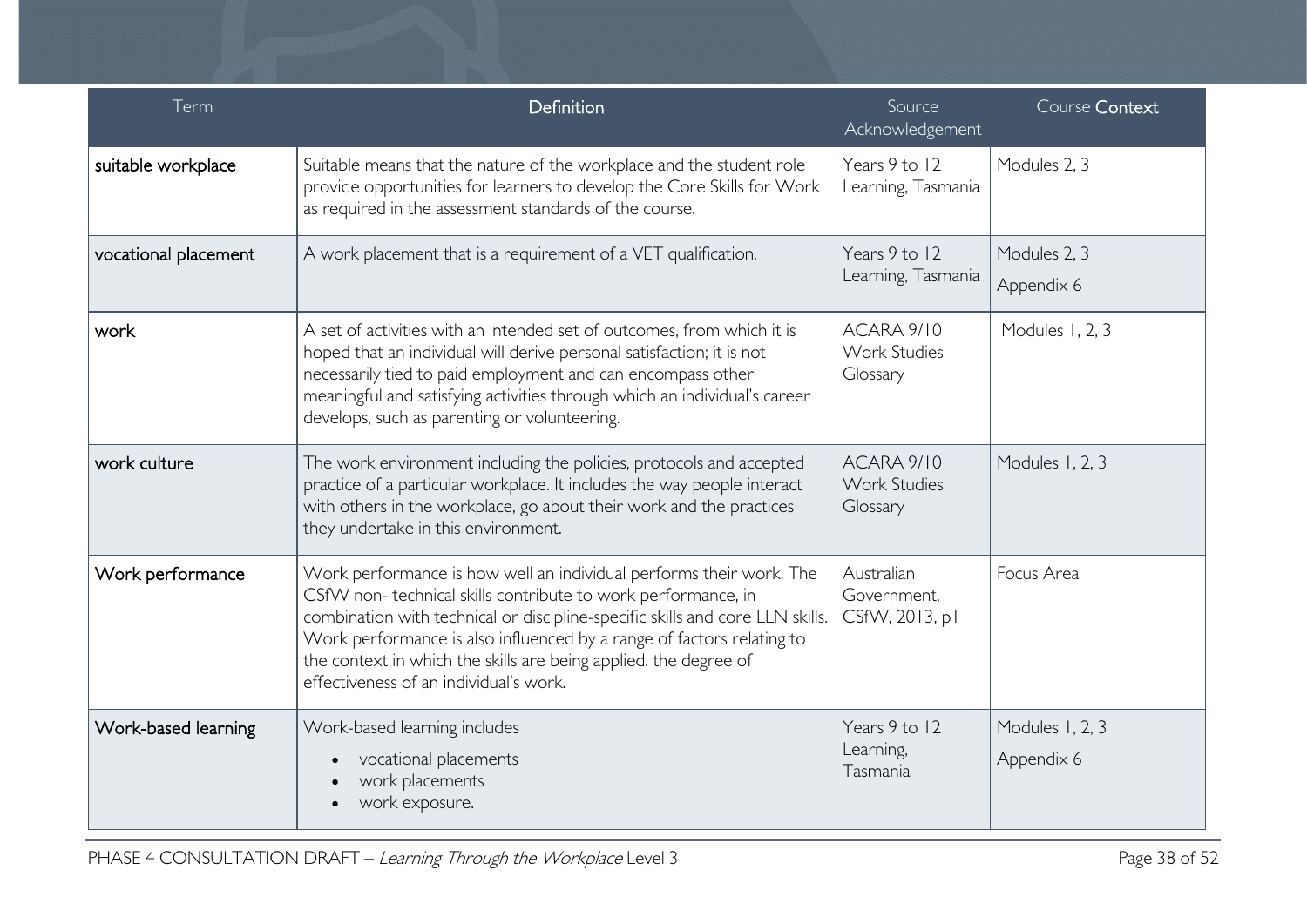| Term                             | Definition                                                                                                                                                                                                                                                                                                                                                                                           | Source<br>Acknowledgement                                | Course Context |  |
|----------------------------------|------------------------------------------------------------------------------------------------------------------------------------------------------------------------------------------------------------------------------------------------------------------------------------------------------------------------------------------------------------------------------------------------------|----------------------------------------------------------|----------------|--|
| work-related skills              | The combined set of Core Skills for Work and Australian Curriculum<br>General Capabilities (2021)<br>(this may change over time due to policy implementation at the<br>national level).                                                                                                                                                                                                              | Adapted from<br>Australian<br>Government<br><b>ACARA</b> | Appendix 2     |  |
| Work, Health and<br>Safety (WHS) | Legislation (2011) that covers the physiological and psychological<br>wellbeing of people engaged in work and employment; employers and<br>employees have a common law duty to take reasonable care to guard<br>everyone's health and safety in the workplace.                                                                                                                                       | ACARA 9/10<br><b>Work Studies</b><br>Glossary            | Module 1, 2, 3 |  |
| work                             | A set of activities with an intended set of outcomes, from which it is<br>hoped that an individual will derive personal satisfaction; it is not<br>necessarily tied to paid employment and can encompass other<br>meaningful and satisfying activities through which an individual's career<br>develops, such as parenting or volunteering.                                                          | <b>ACARA</b><br>Modules 1, 2, 3                          |                |  |
| workplace learning               | Years 9 to 12<br>The Work-based learning programs of<br>Modules 2, 3<br>Learning,<br>Vocational placements<br>Tasmania<br>Work placements<br>and extended for<br>(but not work exposure)<br>the purpose of this<br>and<br>course<br>Learner-arranged part-time paid or unpaid work such as volunteering or<br>community involvement. In these cases, duty of care rests with the<br>parent/guardian. |                                                          |                |  |
| workplace supervisor             | An adult employee of a host workplace, acting in a designated<br>supervisory capacity for the student(s) at that site.                                                                                                                                                                                                                                                                               | Years 9 to 12<br>Learning, Tasmania                      | Modules 2, 3   |  |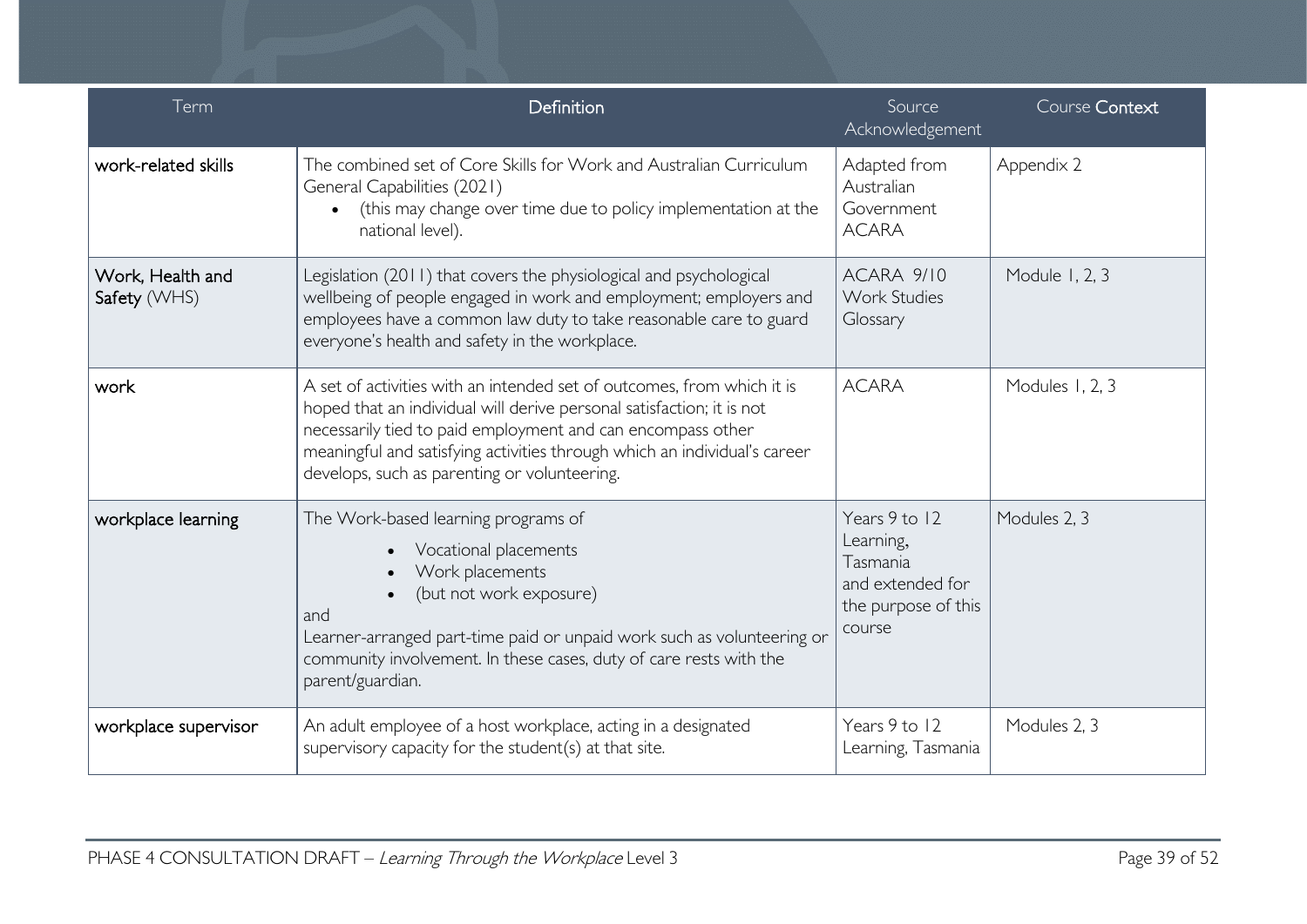# <span id="page-39-0"></span>Appendix 6 – Elaboration on Course Requirements

### <span id="page-39-1"></span>Workplace learning contexts

There are three types of workplace learning contexts for Learning Through the Workplace Level 3

- 1. Workplace learning outside of the learner's school programme, which flows from part-time employment and/or unpaid activities such as volunteering, entered into independently by students.
- 2. Provider-mediated workplace learning within the context of senior secondary approved programmes of learning. These work placements typically enable students to learn about work. They can motivate learners to engage more seriously in classroom study, helping them connect what is taught at school to real work contexts. The learners gain mostly transferable workrelated skills/capabilities and are a tool for career exploration.
- 3. Provider-mediated workplace learning within the context of VET programs delivered to school students. These work placements are typically of longer duration than those undertaken within general education. In addition to the transferable work-related skills assessed in *Learning* Through the Workplace Level 3, another objective is typically for students to learn through work and develop new technical skills. These placements also allow employers to get to know potential recruits and students to learn about potential employers. Where these work placements are a requirement of a VET qualification, they are called vocational placements.

As a general principle, workplace learning contexts must be beyond the immediate family. In the case of parenting and caring roles and working in family businesses including self-employment, the involvement of a mentor to act as the workplace supervisor may be acceptable provided the mentor has suitable relevant qualifications and directly observes the student in their workplace on a regular basis and for at least 20 hours of each block of 40 hours.

#### <span id="page-39-2"></span>**Examples**

The following example add clarity to what constitutes 'volunteering work' and 'unpaid work'

- volunteering could include sport organisations, churches, community organisations
- unpaid work could include working in a family business
- unpaid work does not include parenting, other caring roles where the work context is entirely within immediate family.

#### <span id="page-39-3"></span>Avoiding multiple credit-point counts of work placements

For provider-mediated workplace learning (contexts 2 and 3 above), the 80 hours of workplace learning required for Learning Through the Workplace Level 3 must be in addition to any workplace learning that occurs within the related course or VET program that is being concurrently undertaken.

#### <span id="page-39-4"></span>Duty of care, legal liability and insurance

#### Status and role of the Years 9-12 Requirements and Guidelines for the Delivery of Work-based Learning to Schools Students

The Years 9-12 Requirements and Guidelines for the Delivery of Work-based Learning to Schools Students is a cross-sectoral document that was endorsed in 2021. The document sets out what is required for quality Work-based Learning. It also specifies the scope of the document and its relationship to the ongoing legal requirements of schools as providers. Each sector (Government, Association of Independent Schools, Catholic Education) has its own associated processes which may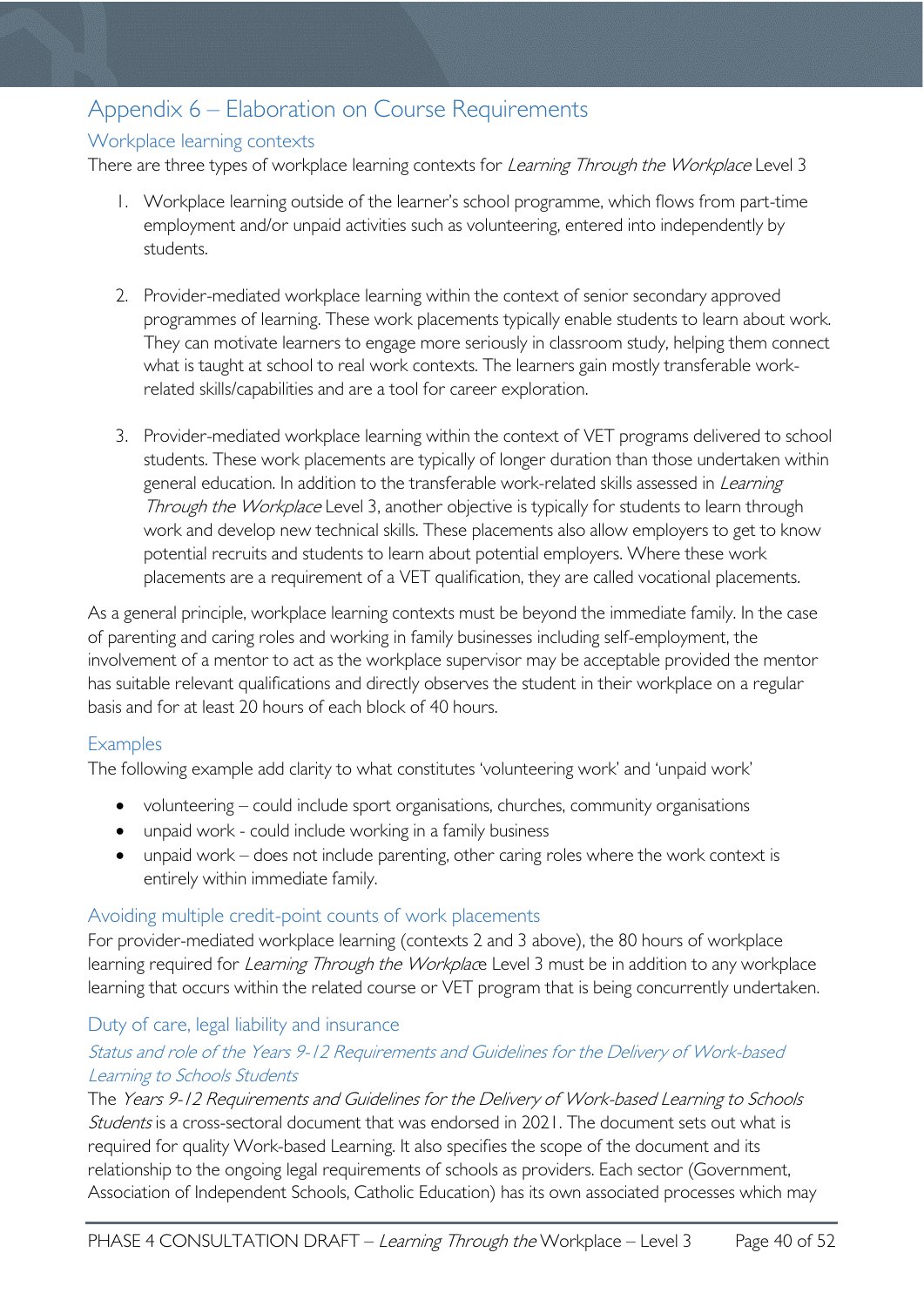include procedural documents. For example, there is a reference to the requirement of a Workplace Agreement Form but no link to an actual form. The details of the form are the responsibility for each sector. Each provider of Work-based Learning must follow the procedures of their sector.

#### Provider mediated workplace learning contexts (contexts 2 and 3 above)

As stated in the course requirements, the workplace learning components of *Learning Through the* Workplace Level 3 must be delivered in accordance with the Years 9-12 Requirements and Guidelines [for the Delivery of Work-based Learning to School Students](https://publicdocumentcentre.education.tas.gov.au/library/Years%209%20%2012%20Curriculum%20Documents/Requirements-and-Guidelines-for-Work-based-Learning.pdf).

#### Learner sourced workplace learning contexts (context 1 above)

Where workplace learning activities fall outside the direct control of the provider (context 1 above), the parent/guardian must determine the degree of risk associated with the activity and must take all reasonable steps to ensure the safety and wellbeing of the student for the duration of the program.

#### <span id="page-40-0"></span>Roles and Responsibilities

The roles and responsibilities of the learner, workplace supervisor, workplace learning coordinator, parent/carer and provider are documented in the Workplace Learning Agreement required by the Years 9-12 Requirements and Guidelines for the Delivery of Work-based Learning to Schools Students for provider-mediated work placements.

In the case of learner-sourced workplace learning, a Learning Through the Workplace Memorandum of Understanding can be developed by the provider, adapted from the required Workplace Learning Agreement above.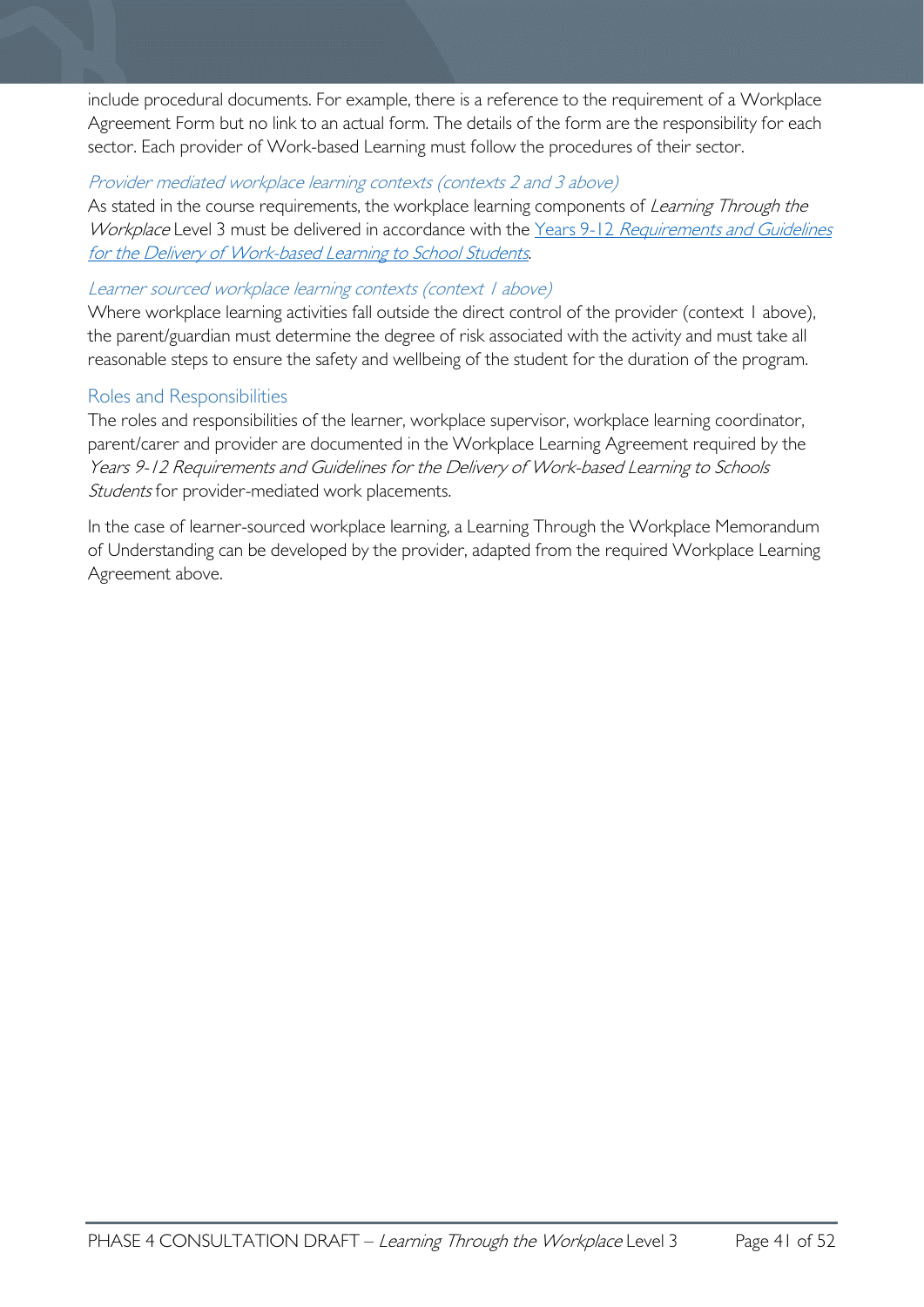# <span id="page-41-0"></span>Appendix 7 – Skills Log Verification Form (A and B)

<span id="page-41-1"></span>Workplace Learning Skills Log A Verification form

<span id="page-41-2"></span>Workplace supervisor's evaluation of student performance

| Student's name:                     |  |
|-------------------------------------|--|
| Workplace:                          |  |
| Start date of<br>workplace learning |  |

This evaluation of the student's workplace performance is completed by the workplace supervisor after each 40 hours completed in the workplace (or at the end of a placement if fewer than 40 hours are completed). For each attribute, circle or place a tick in the box that contains the most appropriate description of workplace performance. Pages may be added as required.

| Personal<br>attributes  | Jnsatisfactory | Satisfactory                                                                                                          | High                                                                                                                  | Very high                                                                                                                        |
|-------------------------|----------------|-----------------------------------------------------------------------------------------------------------------------|-----------------------------------------------------------------------------------------------------------------------|----------------------------------------------------------------------------------------------------------------------------------|
| Enthusiasm              |                | Observes and listens.<br>follows instructions and<br>performs most tasks<br>enthusiastically.                         | Maintains an<br>enthusiastic approach<br>to all tasks.                                                                | Extremely motivated and<br>keen. Prioritises tasks and<br>takes responsibility for<br>own workload.                              |
| Approach<br>to safety   |                | Follows safety rules in<br>the workplace, maintains<br>own safety and carries<br>out work duties in a safe<br>manner. | Observes specific<br>workplace safety<br>policies, procedures and<br>standards and acts to<br>minimise risks to self. | Observes specific<br>workplace safety policies,<br>procedures and standards<br>and acts to minimise risks<br>to self and others. |
| Approach<br>to learning |                | Willing to learn and asks<br>for assistance or<br>clarification if needed.                                            | Shows interest in the<br>work and the industry<br>area. Asks good<br>questions and listens<br>attentively.            | Eagerly seeks new and<br>more challenging tasks to<br>extend workplace skills<br>and knowledge.                                  |
| Approach<br>to others   |                | Relates well to co-<br>workers and is<br>comfortable in a work<br>environment.                                        | Interacts with co-<br>workers and clients in a<br>confident and friendly<br>manner.                                   | Communicates effectively<br>with co-workers, seeks<br>other's opinions and<br>begins to cultivate<br>networks.                   |
| Reliability             |                | Can be relied on to<br>complete allocated tasks.                                                                      | Can be relied on to<br>complete allocated<br>tasks and follow the job<br>through when faced<br>with difficulties.     | Is totally reliable and<br>shows determination in<br>resolving difficult tasks.                                                  |
| Initiative              |                | Completes routine or<br>familiar tasks without<br>direct or repeated<br>instruction.                                  | Thinks ahead and often<br>completes tasks without<br>prompting.                                                       | Works independently and<br>collaboratively, solves<br>problems and is<br>resourceful.                                            |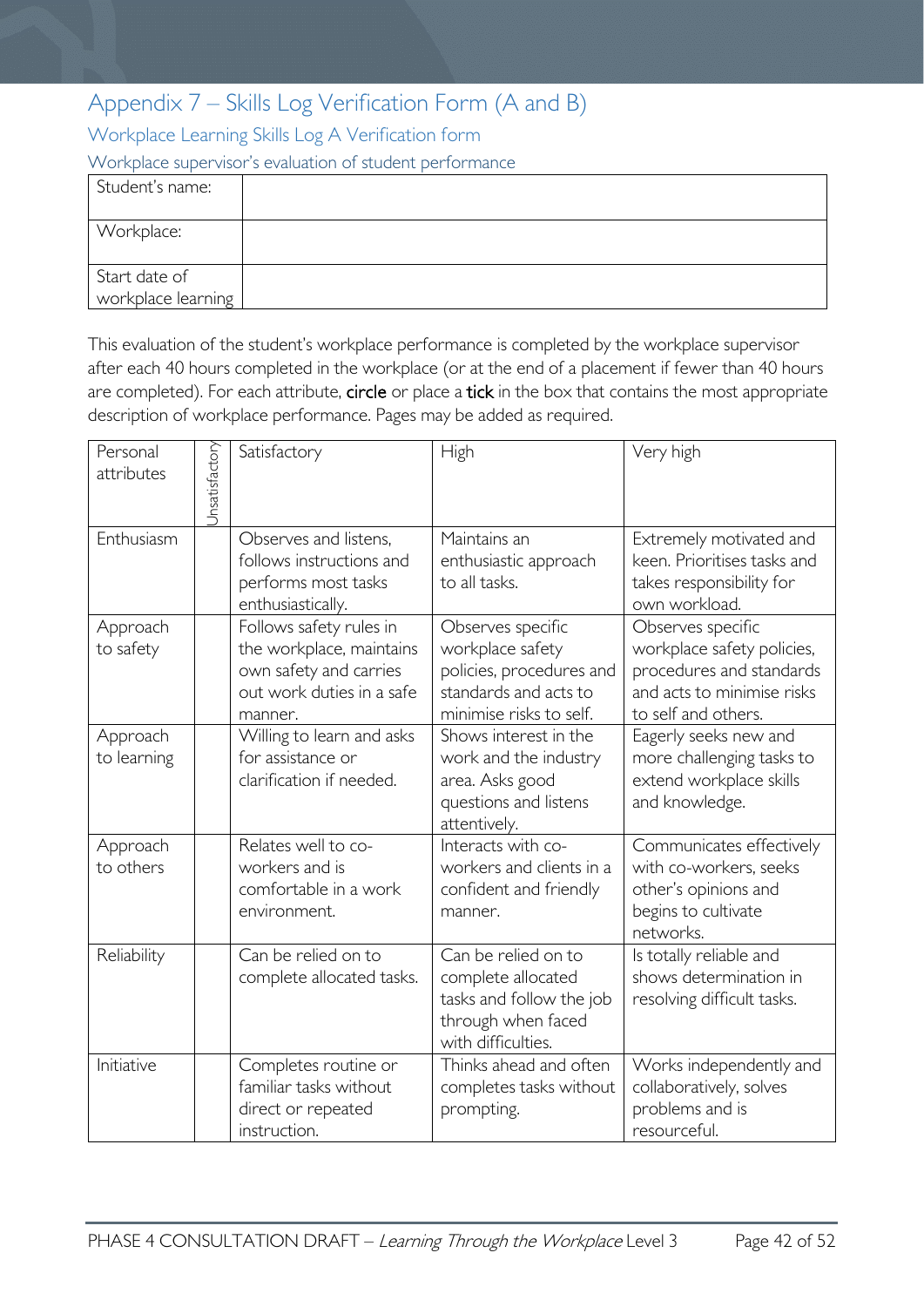| Personal<br>attributes | Jnsatisfactory | Satisfactory                                   | <b>High</b>                                                                    | Very high                                                                                                                           |
|------------------------|----------------|------------------------------------------------|--------------------------------------------------------------------------------|-------------------------------------------------------------------------------------------------------------------------------------|
| Response<br>to advice  |                | Listens to advice and acts<br>on it.           | Acts on advice and<br>seeks feedback to<br>improve work<br>performance.        | Actively seeks feedback to<br>improve work<br>performance and applies<br>advice to different<br>situations.                         |
| Quality of<br>work     |                | Completes given tasks to<br>required standard. | All work is of a high<br>standard and self-<br>checks are made for<br>quality. | Work is always of a high<br>quality. Pays attention to<br>detail and takes pride in<br>completing tasks to a very<br>high standard. |

Comment:

| Workplace supervisor's name (please print): |       |
|---------------------------------------------|-------|
| Company/business/organisation name:         |       |
| Workplace supervisor's signature:           | Date: |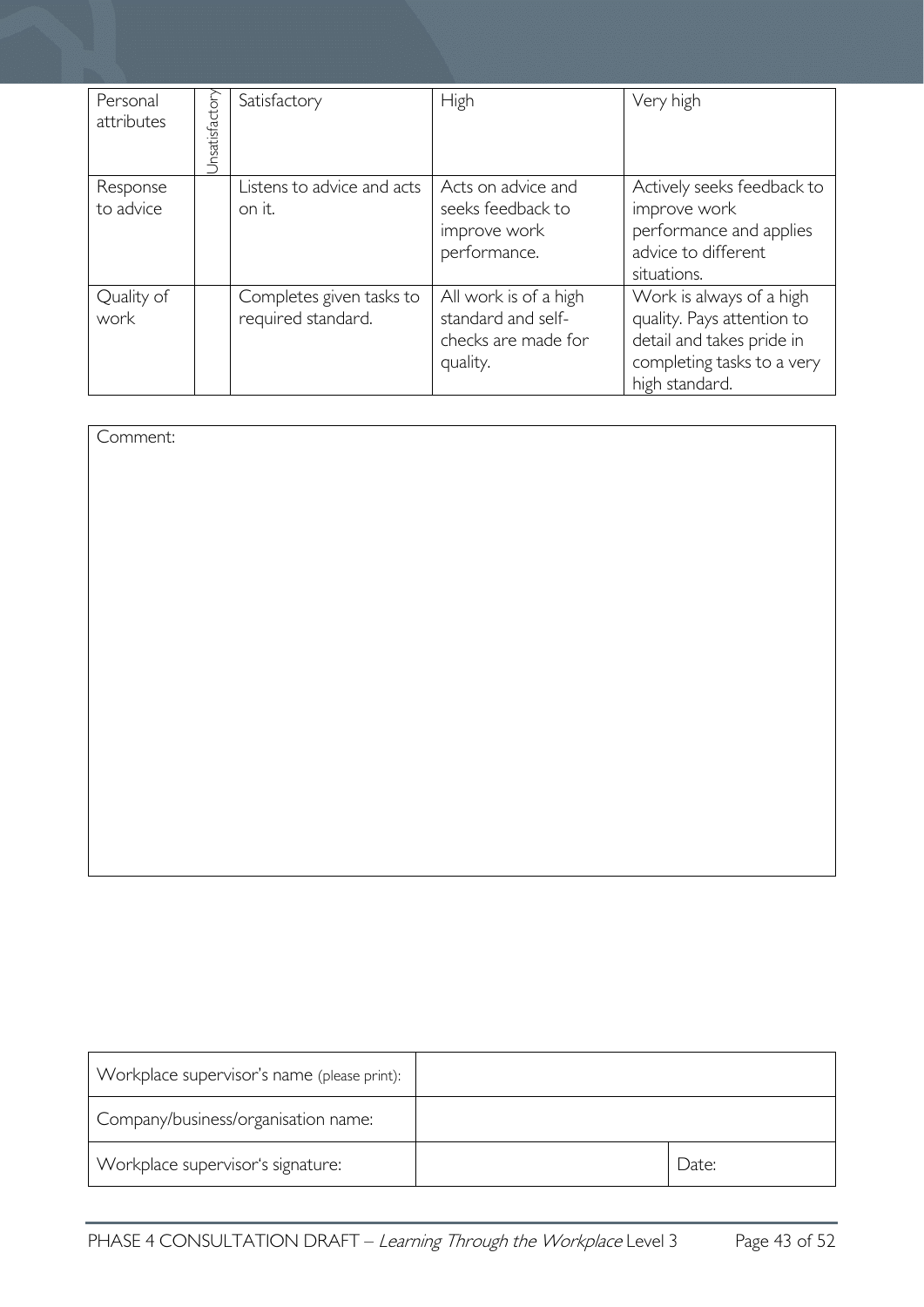# <span id="page-43-1"></span><span id="page-43-0"></span>Workplace Learning Skills Log B Verification form Workplace supervisor's evaluation of student performance

| Student's name:                     |  |
|-------------------------------------|--|
| Workplace:                          |  |
| Start date of<br>workplace learning |  |

This evaluation of the student's workplace performance is completed by the workplace supervisor after each 40 hours completed in the workplace (or at the end of a placement if fewer than 40 hours are completed). For each attribute, circle or place a tick in the box that contains the most appropriate description of workplace performance. Pages may be added as required.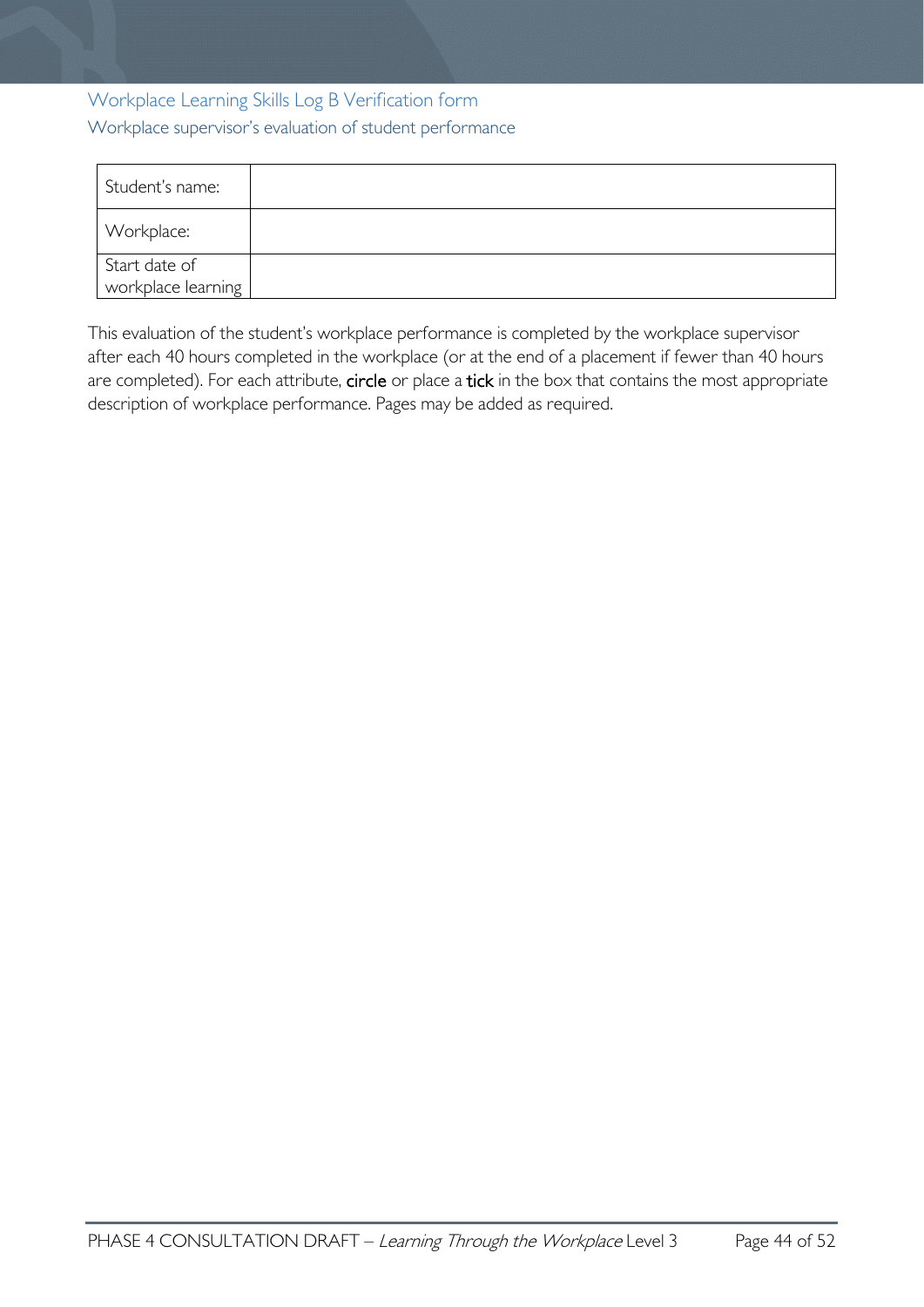# <span id="page-44-0"></span>Appendix 8 – Learning Journal A and B – requirements and optional guiding questions

#### <span id="page-44-1"></span>Acknowledgement:

The content of this appendix is adapted, with permission, from the Government of Western Australia School Curriculum and Standards Authority (2014) Workplace Learning Skills Journal template. The School Curriculum and Standards Authority does not endorse this publication or product.

A current copy of the Workplace Learning Skills Journal template can be found on the School Curriculum and Standards Authority website [https://www.scsa.wa.edu.au/.](https://www.scsa.wa.edu.au/)

#### <span id="page-44-2"></span>Learning Journal Requirements

The Learning Through the Workplace Learning Journal A and Learning Through the Workplace Learning Journal A are essential parts of the Learning Through the Workplace Level 3 course.

- Learning Journal A must be completed and submitted to the provider for assessment after the completion of 40 hours in the workplace, as part of Module 2 work requirements.
- Learning Journal B must be completed and submitted to the provider for assessment after the completion of 40 hours in the workplace, as part of Module 3 work requirements.

Learning Journal A and Learning Journal B have the same requirements. From here on they will be referred to in the singular as Learning Journal.

The Learning Journal is designed to help the learner gain additional benefit from the time spent in the workplace. It must have three parts:

- 1. Part 1 for recording and monitoring their Workplace Learning Plan
- 2. Part 2 for recording observations and reflections about their workplace learning experiences that are not captured in the Learning Through the Workplace Skills Log.
- 3. Part 3 for providing specific examples to demonstrate their application of a range of workrelated skills, knowledge and understandings. Focus questions based on the core skills for work are provided.

#### <span id="page-44-3"></span>Learning Journal Format

The Learning Journal can be in a format of the student's choice, negotiated with the teacher. It must be available digitally.

#### <span id="page-44-4"></span>Core Skills for Work

The core skills for work are a set of non-technical skills, knowledge and understandings that underpin successful participation in work. These skills are documented in the Core Skills for Work Developmental Framework, developed collaboratively by the Department of Industry and the Department of Education. The Core Skills for Work (CSfW) encompass the Employability Skills and can be accessed at:<https://www.education.gov.au/core-skills-work-developmental-framework>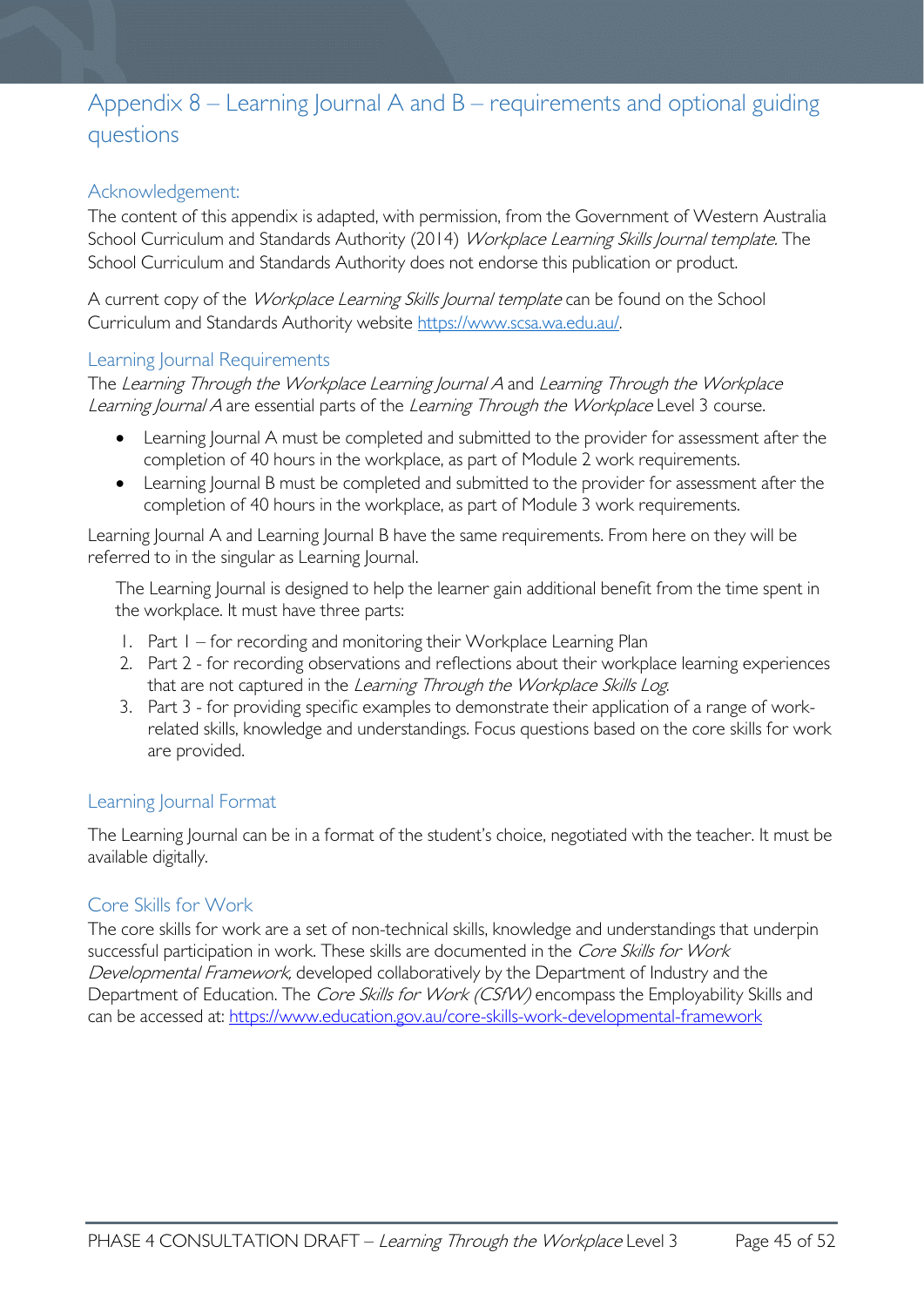The CSfW describe performance in ten Skill Areas, grouped under three Skill Clusters.

| <b>Skill Clusters</b> |                            |             | <b>Skill Areas</b>                         |
|-----------------------|----------------------------|-------------|--------------------------------------------|
|                       |                            | a.          | Manage career and work life                |
|                       | Navigate the world of work |             | b. Work with roles, rights and protocols   |
|                       |                            | $\lambda$ . | Communicate for work                       |
|                       | Interact with others       | h.          | Connect and work with others               |
|                       |                            | C.          | Recognise and utilise diverse perspectives |
|                       |                            | a.          | Plan and organise                          |
|                       | Get the work done          | h.          | Make decisions                             |
|                       |                            | C.          | Identify and solve problems                |
|                       |                            |             | Create and innovate                        |
|                       |                            |             | e. Work in a digital world                 |

### <span id="page-45-0"></span>Optional guiding questions

A series of focus questions have been developed for each Skill Area. Questions of particular relevance to students who are also undertaking a VET qualification are indicated, although there is no requirement for students to select these questions.

Students can respond to different focus questions Skill Area after their second 40 hours completed in the workplace, after Module 3, because the same question in a new work setting may elicit a very different response.

#### <span id="page-45-1"></span>Skill Cluster 1: Navigate the world of work

#### Skill Area 1a – Manage career and work life

This Skill Area is about making decisions about your future. It involves identifying work and career options, the qualifications, training or experience needed and the opportunities that exist for employment and advancement within this industry.

- 1. What was the highlight of this work placement? Is this the type of job for you? Explain your answer.
- 2. What personal attributes and skills are best for this type of work and what advice would you give to other students considering working in this industry?
- 3. \*How has your work placement, combined with your industry qualification in the [INSERT INDUSTRY] industry, made your career path clearer?
- 4. \*Explain how your work placement has increased your understanding of the [INSERT INDUSTRY] industry. If your experience did not increase your understanding of the industry, what would have made the placement more beneficial to you? Does your placement align well with your industry qualification?

\*Questions marked with an asterisk are of particular relevance to students undertaking a VET qualification.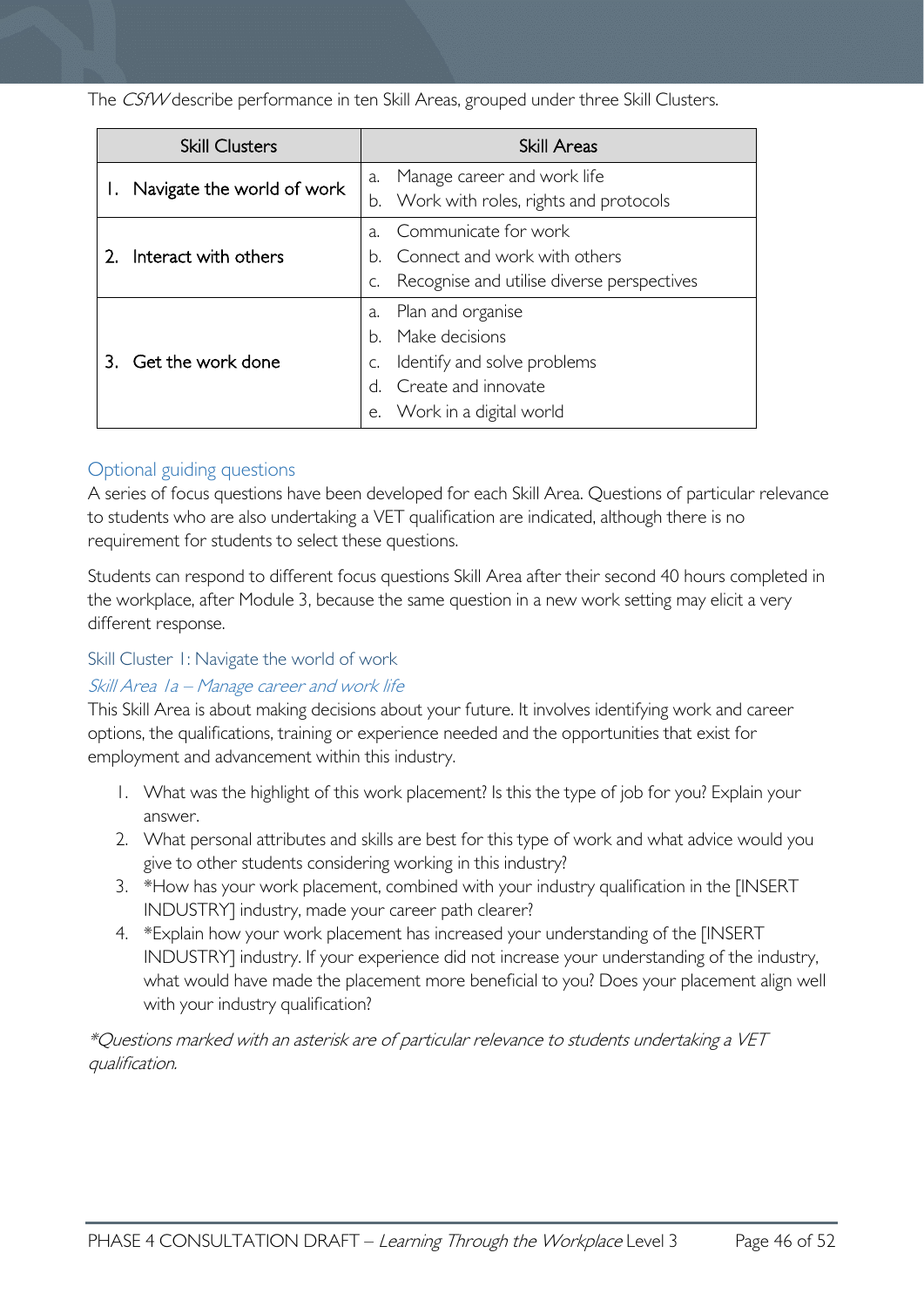### <span id="page-46-0"></span>Skill Cluster 1: Navigate the world of work

#### Skill Area 1b – Work with roles, rights and protocols

This Skill Area is about understanding work roles and workplace rights and expectations. It involves being able to identify and manage workplace responsibilities and respond appropriately to expectations and accepted practices in work situations.

- 1. Describe the main tasks, responsibilities and boundaries of your role in this workplace.
- 2. Give an example of one explicit workplace protocol (ie a rule, written procedure) and one implicit workplace protocol (ie a common practice understood by everyone but not written down) and explain why it is beneficial to keep to these written and unwritten rules in the workplace.
- 3. A workplace is governed by legal rights and responsibilities related to conditions of employment, equal opportunity and discrimination and safe work practices. Explain what you would do if you believed these rights and responsibilities were not being adhered to in your workplace.
- 4. Australian workplaces are very diverse. Some are quite formal and some are very relaxed. Describe your workplace in these terms: expected dress codes, communication styles and day to day routines.
- 5. \*Describe a specific legal requirement, regulation or policy (eg copyright or confidentiality) that is unique to the *[INSERT INDUSTRY]* industry. How is this applied in your workplace? Does this affect you directly or indirectly?
- 6. \*What does safety mean to you? How has your industry qualification assisted you in preparing for a day's work in your workplace as part of the *[INSERT INDUSTRY]* industry? (eg Are you required to wear protective clothing or conform to a specific dress standard which meets the needs and safety requirements of the role?)

#### \*Questions marked with an asterisk are of particular relevance to students undertaking a VET qualification.

#### <span id="page-46-1"></span>Skill Cluster 2: Interact with others Skill Area 2a – Communicate for work

This Skill Area is about using communication skills in the workplace. It involves recognising communication protocols and etiquette, using communication systems and processes, understanding messages and being understood.

- 1. Describe a situation in your workplace where you had to listen, understand and act on complex instructions. Were you able to follow the instructions? What was the result?
- 2. Describe a situation in your workplace where you had to communicate complex ideas or information. How did you approach this and was it successful?
- 3. Identify a written document that you were required to use in your work placement in order to perform a task. What type of document was it (eg a procedure, policy, instructions)? Were you familiar with this type of written documentation and how well were you able to use it?
- 4. Describe a situation where you were required to use numeracy to communicate in the workplace. List the numeracy skills you used in this situation.
- 5. \*Describe a situation where you were required to use your literacy skills to communicate effectively in your industry-related work placement. How did you get your message across clearly?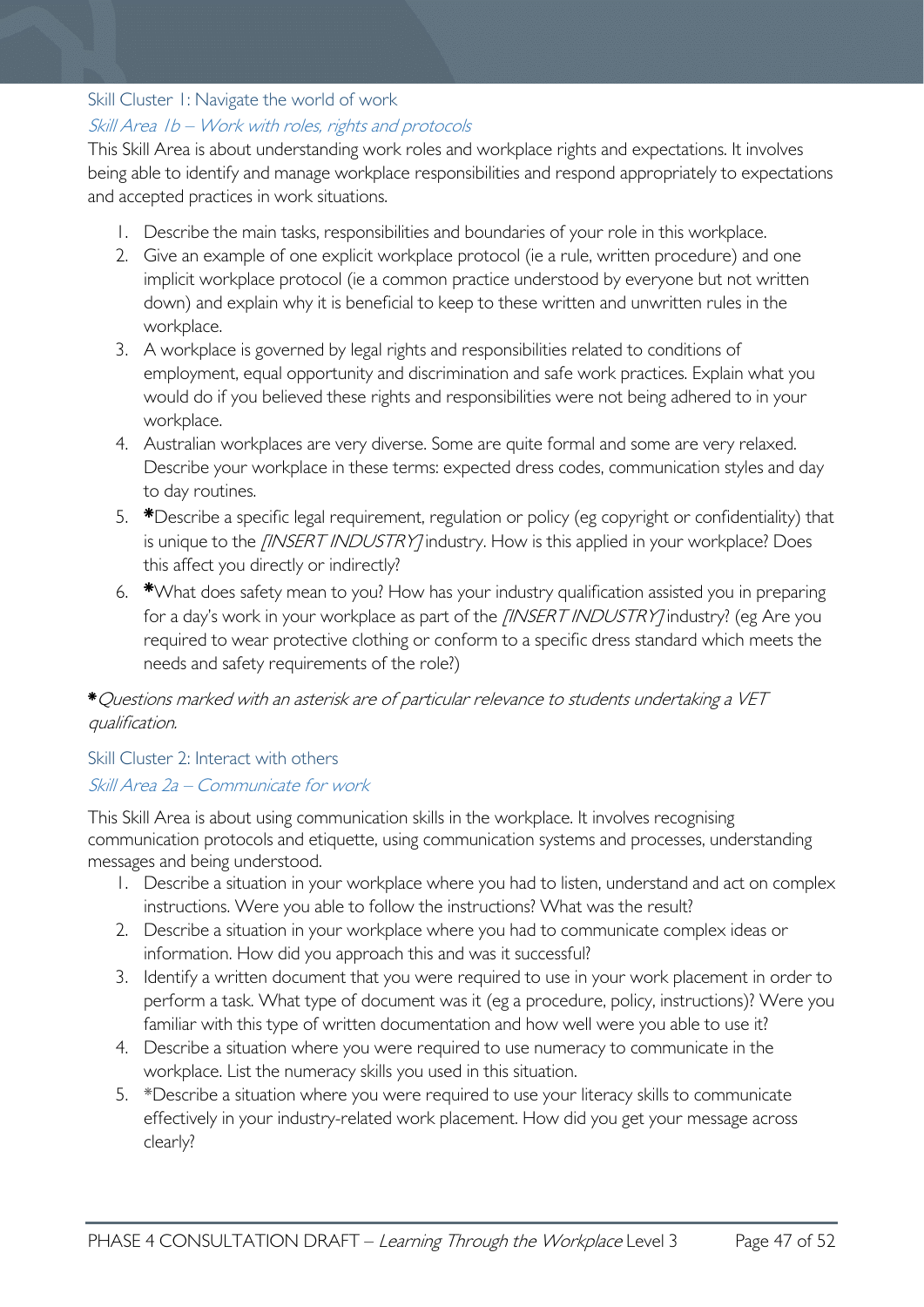6. \*How has your industry qualification assisted you in developing the necessary numeracy and literacy skills required to communicate effectively in your current workplace? What areas could you improve on?

#### \*Questions marked with an asterisk are of particular relevance to students undertaking a VET qualification.

#### <span id="page-47-0"></span>Skill Cluster 2: Interact with others

#### Skill Area 2b – Connect and work with others

This Skill Area is about building work relationships and working collaboratively with others. It involves being aware of one's own values and goals and having an understanding of the needs of others, making choices about appropriate behaviour and acting responsibly in workplaces.

- 1. Describe a situation in your workplace where you were required to work as part of a team. What was your role and what was the result?
- 2. Have you asked for feedback or advice in this workplace? Who did you ask, what was their response and what was the outcome?
- 3. Organisations look for paid and unpaid personnel who are willing to learn. How did you show you were interested and enthusiastic about learning all you could while you were completing activities in this workplace?
- 4. Explain how you showed respect and concern for others and their rights in your workplace?
- 5. Working as a team is important in the workplace. Give an example of a situation at your workplace where there was a lack of teamwork. What was the impact of the poor teamwork?
- 6. Describe the communication skills that you use when you interact with people from various cultural/ethnic backgrounds in your workplace. How would you communicate differently with people of varying physical and mental abilities?
- 7. Describe a situation where you were required to get a message across to a client or colleague. Explain the non-technical skills (listening, speaking clearly, negotiating or persuading) and the technical skills (product knowledge or expertise) you need to develop in order to improve future interactions in your workplace.
- 8. What have you learnt about common communication issues in the workplace? Describe how your attitude and actions in the workplace affect your work colleagues.
- 9. \*What does teamwork mean to you? Describe the positive aspects of your team in your current workplace as part of the [INSERT INDUSTRY] industry. How has your industry qualification prepared you to work as an effective team member?

\*Questions marked with an asterisk are of particular relevance to students undertaking a VET qualification.

#### <span id="page-47-1"></span>Skill Cluster 2: Interact with others

#### Skill Area 2c – Recognise and utilise diverse perspectives

This Skill Area is about recognising and responding to differing values, beliefs and behaviours, drawing on these different perspectives for work purposes. It includes managing conflict when it arises.

1. Describe a situation where a dispute occurred in your workplace. Was the dispute resolved satisfactorily? Explain.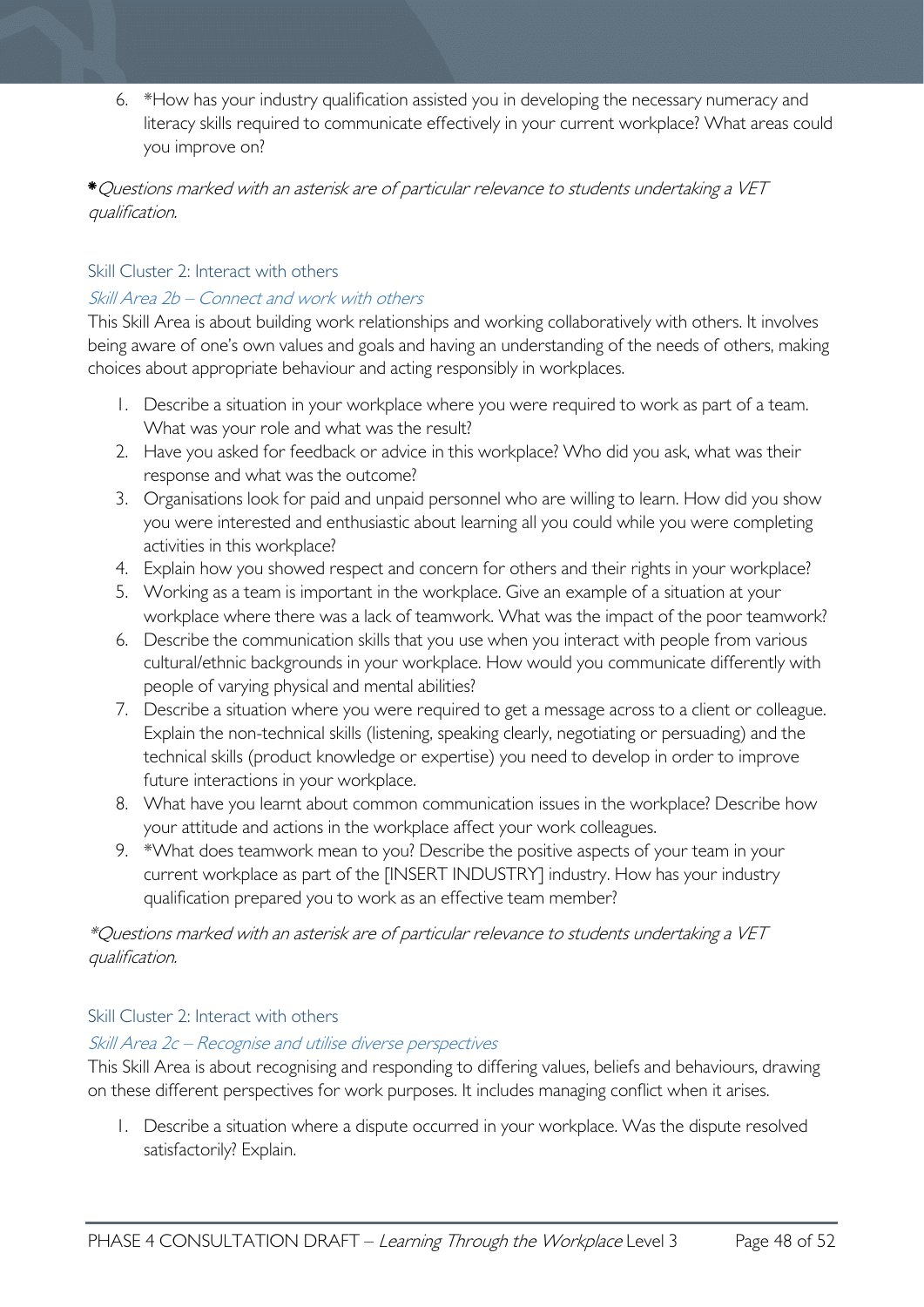- 2. Explain, using an example from your workplace, how a task/activity was better accomplished because of the different strengths, skills, age, gender, race or religion of the people working on the task/activity.
- 3. One of the roles of the person in charge is to allocate the right people and/or resources to a task/activity. Give an example of where this has occurred in your workplace. What was the result?
- 4. What would you do if you noticed that a client/customer/participant/colleague was being harassed or bullied in the workplace because of his beliefs or values?
- 5. \*What does cultural diversity mean to you? Describe how cultural diversity is addressed in your industry qualification and supported in your workplace.
- 6. \*Describe a time when you had to respond to a person who did not share the same values and beliefs as you in your workplace. How has your industry qualification empowered you with the knowledge and understanding to recognise these diverse perspectives?
- 7. \*Describe a situation where you have witnessed a conflict in the workplace. How well was the situation handled? From the knowledge you have gained from your industry qualification and related work experience, do you think the situation could have been handled differently? Explain.

### \*Questions marked with an asterisk are of particular relevance to students undertaking a VET qualification.

### <span id="page-48-0"></span>Skill Cluster 3: Get the work done Skill Area 3a – Plan and organise

This Skill Area is about identifying and completing the steps needed to undertake tasks/activities and manage workloads. It involves time management, the ability to organise self and information, to prioritise, plan and carry out work activities.

- 1. Describe a situation where you were asked to complete a task/activity and you felt that you did not have the skills, knowledge or enough time to complete it. What action did you take and what was the result?
- 2. Consider one of the workplace activities you were asked to complete. Did you do it to a satisfactory standard? How did you know you had done a good job – or not?
- 3. Describe how you managed competing demands when completing tasks or activities in your workplace. How did you prioritise your workload?
- 4. Provide an example of how you have planned ahead to anticipate potential problems in your workplace.
- 5. Describe a situation where you were required to coordinate tasks or activities for yourself and others in your workplace. How did you go about this? What was the result?
- 6. \*Describe how your industry qualification has assisted you in planning a task or activity. Did the skills and knowledge gained from your qualification enable you to perform the task as well as possible?

\*Questions marked with an asterisk are of particular relevance to students undertaking a VET qualification.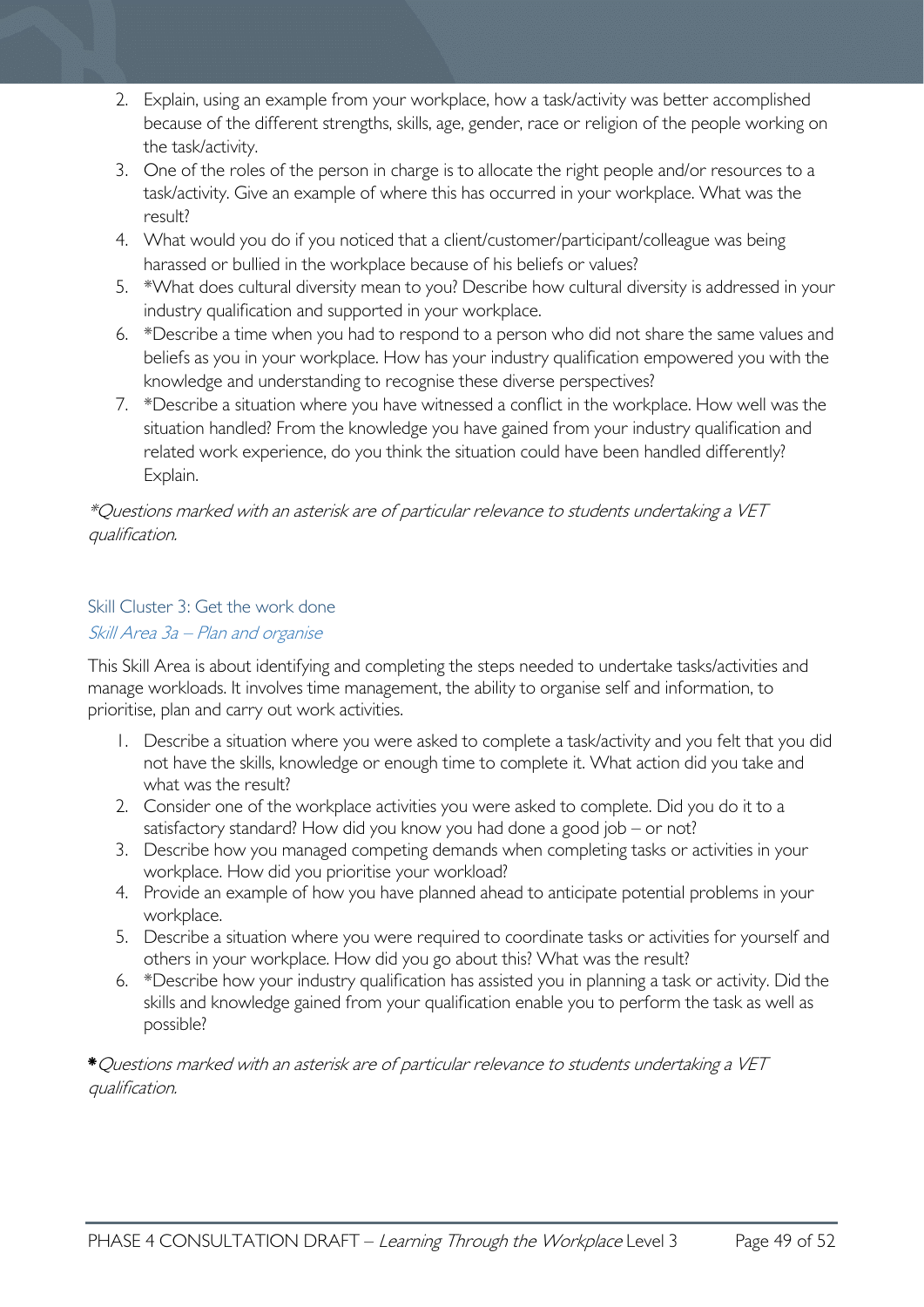#### <span id="page-49-0"></span>Skill Cluster 3: Get the work done

### Skill Area 3b – Make decisions

This Skill Area is about making a choice from a range of possibilities. It involves the ability to use different decision-making approaches and to reflect on the outcomes of decisions.

- 1. Describe a situation where you had to make a decision on the best way to complete a task/activity you had been given. How effective was your action? If you were asked to complete a similar task/activity what would you do differently?
- 2. Making a wrong decision can cause major problems in a workplace. Explain what you would do if you could not decide what to do?
- 3. There are many decision-making approaches for both individual and group decision making. Describe a situation in your workplace where a group decision-making strategy was used (eg vote, group consensus, majority rules). Was this effective and was everyone happy with the decision?
- 4. How often do you make decisions in your workplace? Who must you seek approval from before making a decision in your current workplace? Give two examples of decisions that you have made without first seeking approval and two examples of decisions you could not make without first seeking approval.
- 5. Describe a situation where you were required to make a decision and the outcome was less than you had hoped for. How did you finally come to that decision? (e.g. what options and resources did you have to assist you in making this decision?) Were there other factors (such as time demands, multitasking, short staffing etc) affecting your decision-making process? Briefly describe how this outcome could be improved in the future.
- 6. \*What are some of the potential problems of making an incorrect decision in your workplace? How has your industry qualification prepared you for this? If you believe your qualification has not prepared you for the decision-making process within the industry, how could it be improved?

### \*Questions marked with an asterisk are of particular relevance to students undertaking a VET qualification.

### <span id="page-49-1"></span>Skill Cluster 3: Get the work done

#### Skill Area 3c – Identify and solve problems

This Skill Area is about identifying and solving problems to successfully complete work goals. This involves being able to anticipate or identify problems, take steps to solve problems and reflect on the outcomes.

- 1. Describe a problem you encountered in your workplace. What steps did you take to solve this problem? Was the problem solved? Explain.
- 2. Sometimes more than one person is needed to solve a problem. Describe where this method of problem-solving was used in your workplace. What are some of the benefits of solving a problem in a team?
- 3. A problem may have one right answer, but often there will be many possible solutions from which a choice must be made. How do you decide which solution to apply? Have you ever made a wrong decision? How did you know it was the wrong one? Give an example from your workplace.
- 4. Describe a situation where you sought assistance to solve a problem that was outside your area of responsibility in your workplace. Why did you think it necessary to ask for assistance?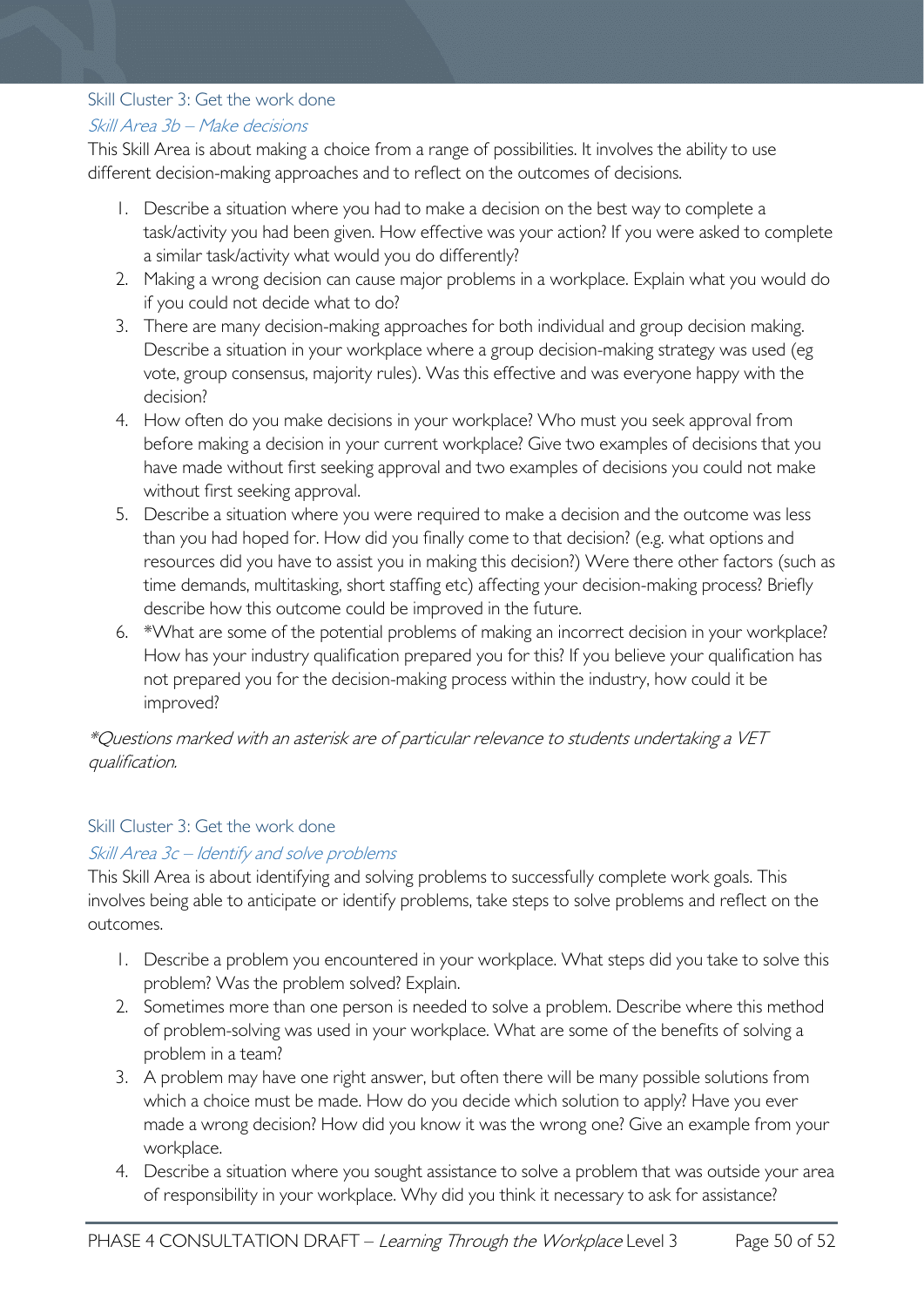5. \*Describe a situation where you have identified a problem in your workplace. How has your industry qualification supported you in identifying potential problems in your workplace?

#### \*Questions marked with an asterisk are of particular relevance to students undertaking a VET qualification.

### <span id="page-50-0"></span>Skill Cluster 3: Get the work done

### Skill Area 3d – Create and innovate

This Skill Area is about creating, applying and recognising the value of new ideas to solve problems, improve or develop new processes, products or strategies or deliver new benefits. It involves thinking about how things could be improved and selecting from a range of new ideas.

- 1. Thinking of new ways of doing things and putting that into action is being creative and innovative. Describe a situation where you helped a colleague or supervisor to implement a new way of doing something. How did you feel after doing this?
- 2. The term 'thinking outside the box' is often used to describe people who come up with new ideas or new places/ways to apply an old idea. This is also called lateral thinking. Have you ever proposed a small change to a process, product or service within your own role in the workplace? Explain.
- 3. How adaptable are you? Would you be open to supporting new ideas, techniques or processes that mean you will have to change what you are used to doing? How would this make you feel? What strategies could be put in place in your workplace to help workers adjust to new ideas or processes?
- 4. \*Outline one way in which you could improve a process, product or service in your workplace. How does your work placement provide you with the opportunity to use the skills and knowledge learnt as part of your industry qualification to be creative or innovative?
- 5. \*List at least three advances that have been made in your workplace. How do you imagine this industry might develop or change in the future? How has your industry qualification supported you in thinking and preparing for future developments in this industry?

### \*Questions marked with an asterisk are of particular relevance to students undertaking a VET qualification.

#### <span id="page-50-1"></span>Skill Cluster 3: Get the work done

### Skill Area 3e – Work in a digital world

This Skill Area refers to the use of digital systems and technology to connect to other people or information for work related purposes. It includes understanding emerging/accepted etiquette and risks associated with online environments. It also involves identifying how digital technology and digitally based systems can extend, enhance or make possible specific aspects of a role or task, and create new opportunities.

- 1. A digital world refers to the global environment in which digital technology enables:
	- a. rapid access to, and transfer of, information
	- b. multiple connections between people
	- c. the visualisation and analysis of data
	- d. the ability to connect with others to share information, collaborate and build relationships that are not limited by time and location.

Are all personnel within your workplace equally confident in their use of digital technologies? Explain.